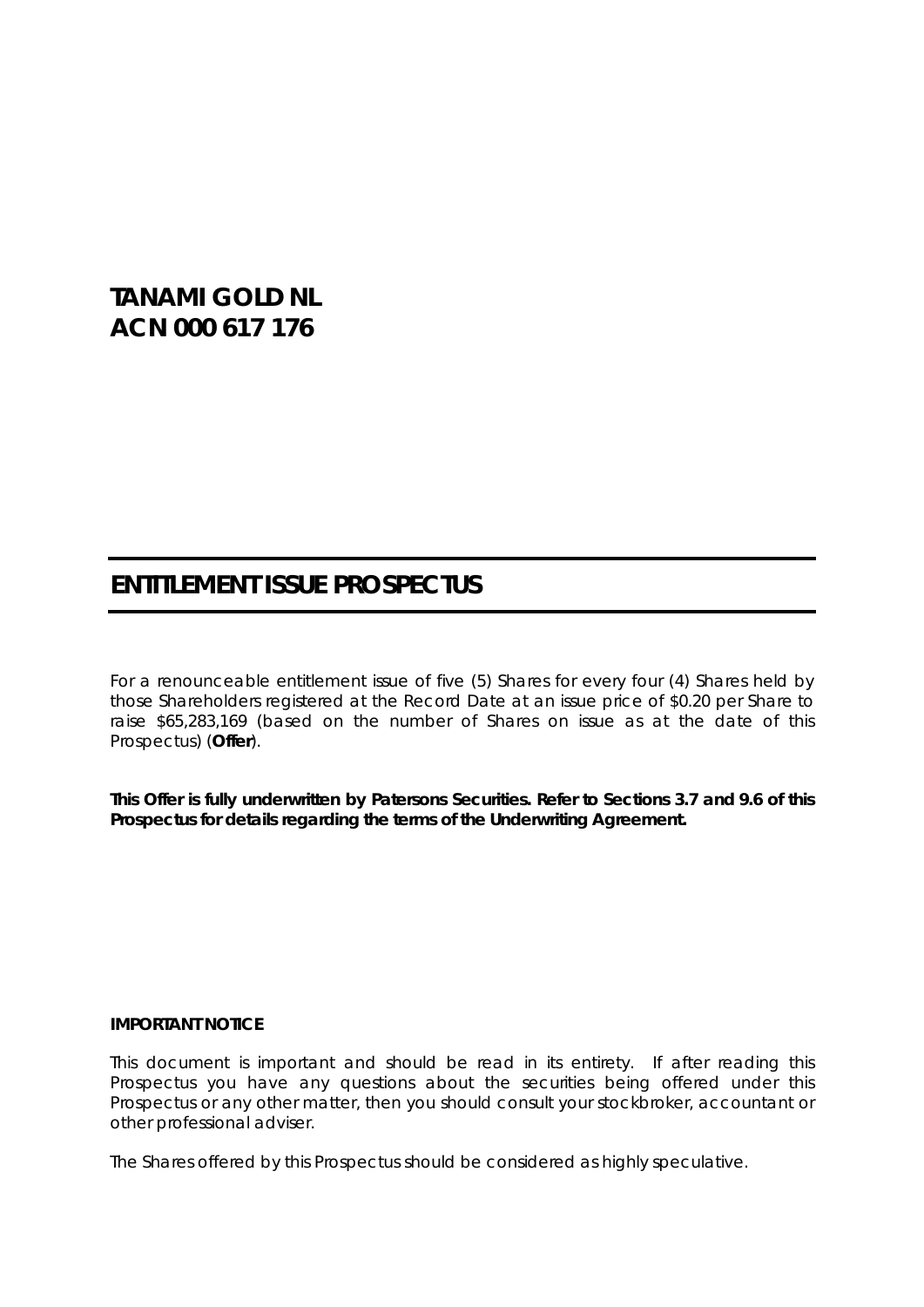# CONTENTS

| 1.               |  |
|------------------|--|
| 2.               |  |
| 3.               |  |
| $\overline{4}$ . |  |
| 5.               |  |
| 6.               |  |
| 7 <sub>1</sub>   |  |
| 8.               |  |
| 9.               |  |
| 10.              |  |
| 11.              |  |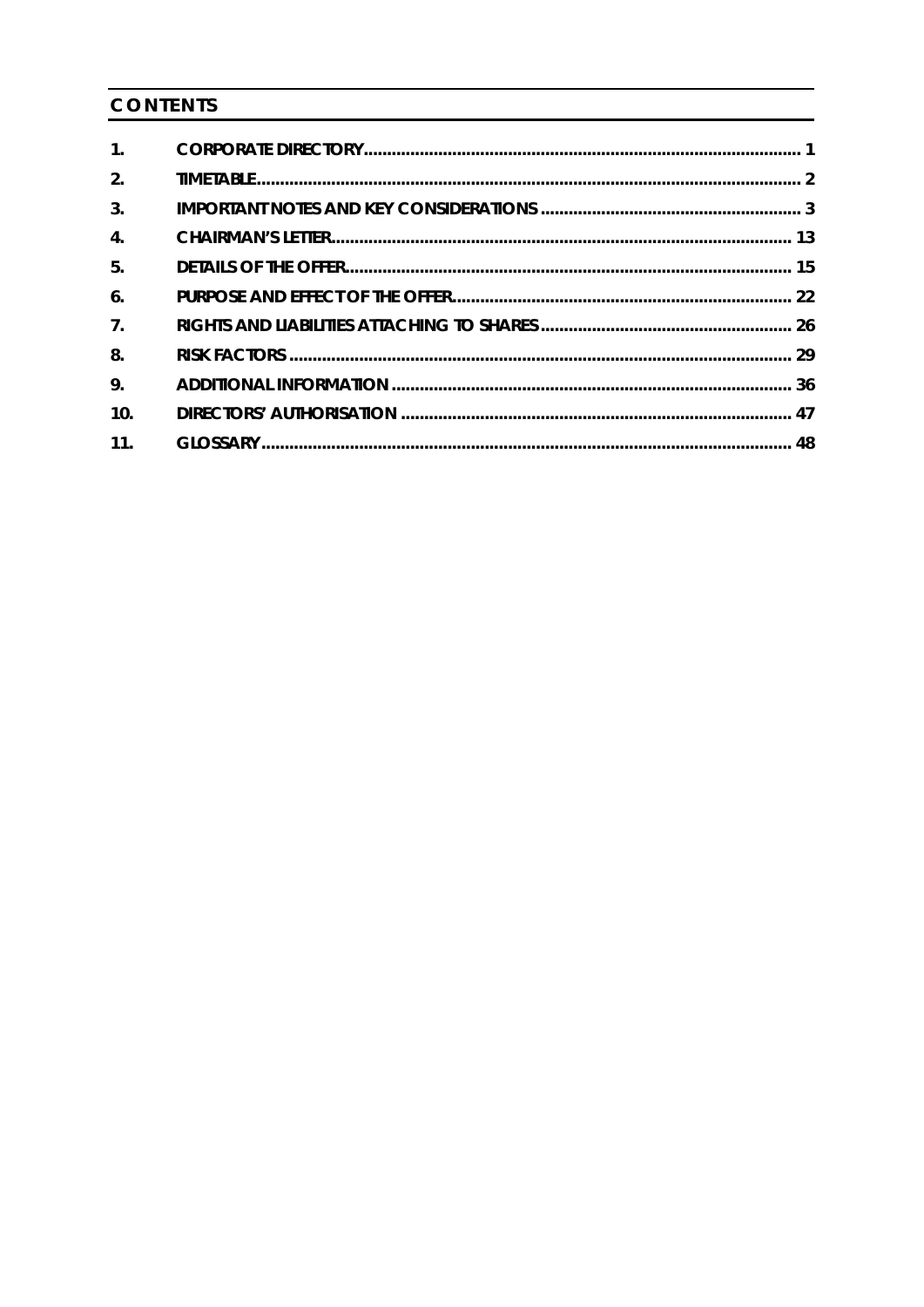# <span id="page-2-0"></span>**Directors**

Arthur Dew \* *Non-Executive Chairman*

Lee Seng Hui *Non-Executive Director*

Carlisle Procter *Non-Executive Director*

Brett Montgomery *Non-Executive Director*

\*Mark Wong *Alternative Director to Arthur Dew*

# **Company Secretary**

Jon Latto

# **Share Registry\***

Security Transfer Registrars Pty Limited 770 Canning Highway Applecross WA 6153

Telephone: +61 8 9315 2333 Facsimile: +61 8 9315 2233

# **Auditor\***

KPMG 235 St George's Terrace Perth WA 6000

# **Registered Office**

Level 2, 56 Ord Street West Perth WA 6005

Telephone: + 61 8 9212 5999 Facsimile: +61 8 9212 5900

Email: [tanamigold@tanami.com.au](mailto:tanamigold@tanami.com.au) Website: [www.tanami.com.au](http://www.tanami.com.au/)

# **Underwriter**

Patersons Securities Limited Level 23, Exchange Plaza 2 The Esplanade PERTH WA 6000

# **Nominee for Foreign Holders**

Patersons Securities Limited Level 23, Exchange Plaza 2 The Esplanade PERTH WA 6000

# **Lawyers**

Steinepreis Paganin Lawyers and Consultants Level 4, The Read Buildings 16 Milligan Street Perth WA 6000

\*These entities are included for information purposes only. Neither has been involved in the preparation of this Prospectus nor have they consented to being named in this Prospectus.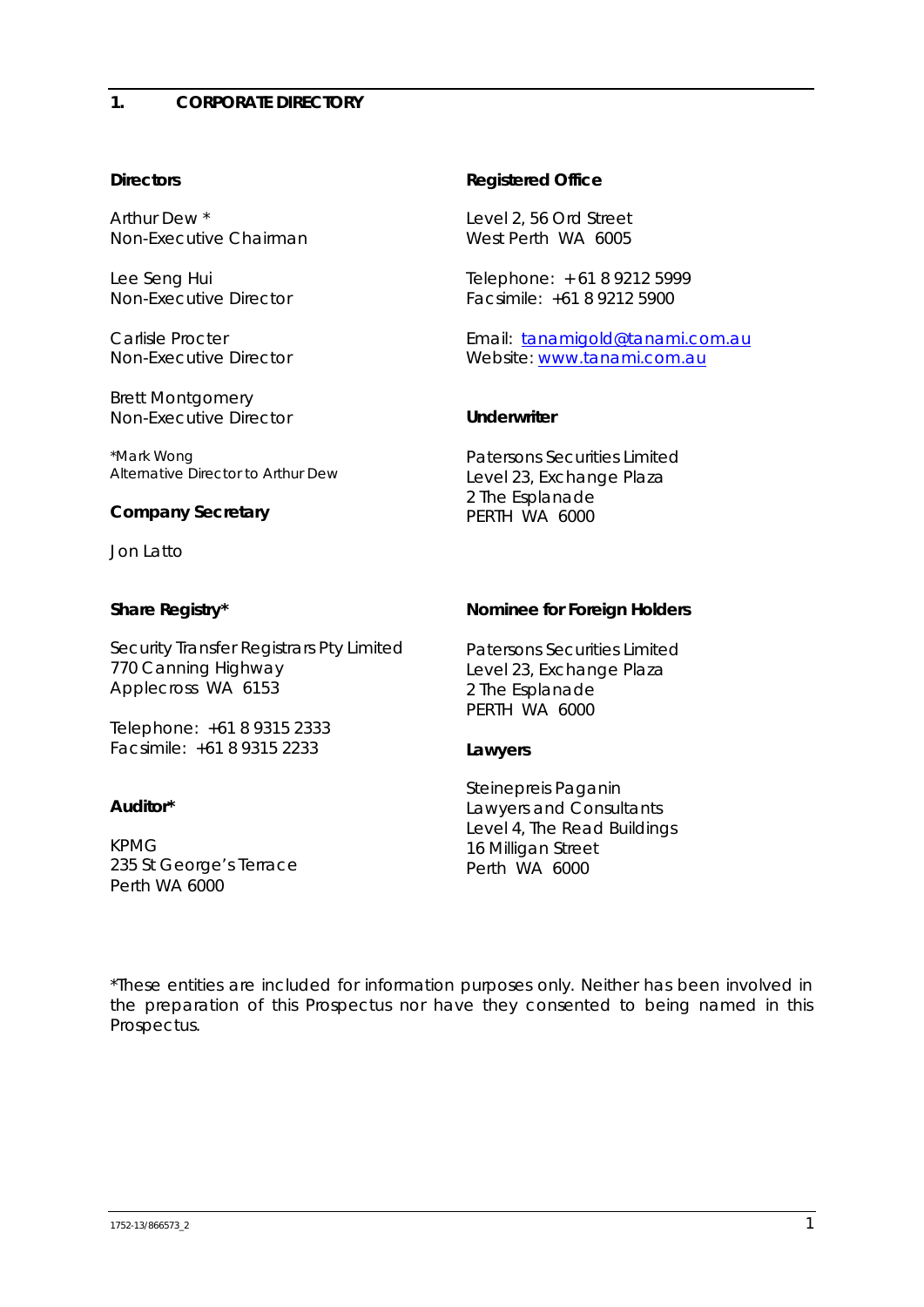# <span id="page-3-0"></span>**2. TIMETABLE**

| Lodgement of Prospectus with the ASIC                                                                     | 8 February 2013  |
|-----------------------------------------------------------------------------------------------------------|------------------|
| Notice sent to Optionholders                                                                              | 11 February 2013 |
| Notice sent to Shareholders                                                                               | 11 February 2013 |
| Ex date                                                                                                   | 13 February 2013 |
| Rights start trading                                                                                      | 13 February 2013 |
| Record Date for determining Entitlements                                                                  | 19 February 2013 |
| Prospectus despatched to Shareholders<br>- &<br>announces despatch<br>Company<br>has<br>been<br>completed | 25 February 2013 |
| Rights stop trading                                                                                       | 4 March 2013     |
| Shares quoted on a deferred settlement basis                                                              | 5 March 2013     |
| Closing Date*                                                                                             | 12 March 2013    |
| ASX notified of under subscriptions                                                                       | 15 March 2013    |
| Despatch of holding statements                                                                            | 20 March 2013    |
| Quotation of Shares issued under the Offer*                                                               | 21 March 2013    |

\*The Directors may extend the Closing Date by giving at least 6 Business Days notice to ASX prior to the Closing Date. As such the date the Shares are expected to commence trading on ASX may vary.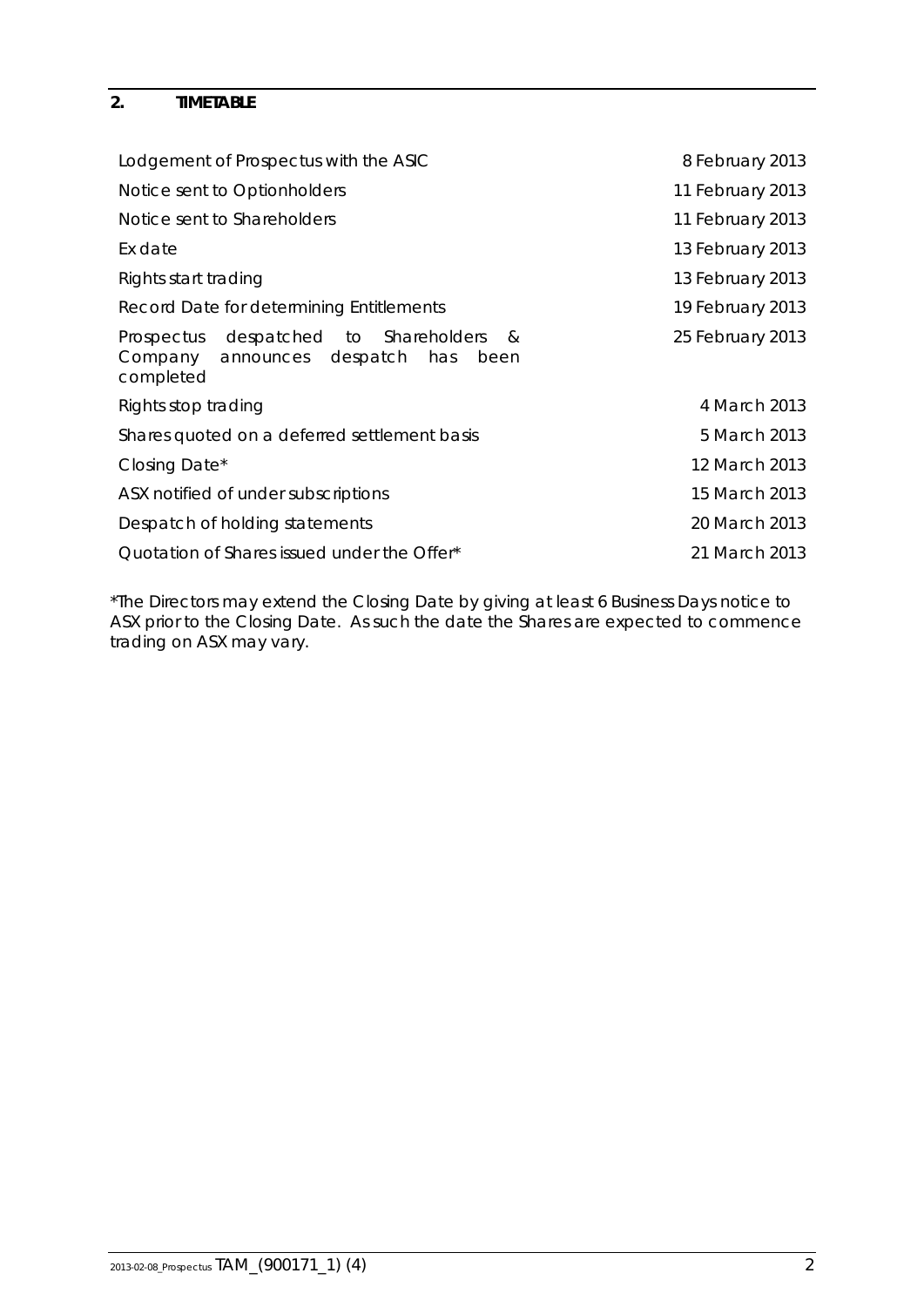### <span id="page-4-0"></span>**3. IMPORTANT NOTES AND KEY CONSIDERATIONS**

This Prospectus is dated 8 February 2013 and was lodged with the ASIC on that date. The ASIC and its officers take no responsibility for the contents of this Prospectus or the merits of the investment to which this Prospectus relates.

No Shares may be issued on the basis of this Prospectus later than 13 months after the date of this Prospectus.

No person is authorised to give information or to make any representation in connection with this Prospectus, which is not contained in the Prospectus. Any information or representation not so contained may not be relied on as having been authorised by the Company in connection with this Prospectus.

It is important that investors read this Prospectus in its entirety and seek professional advice where necessary. The Shares the subject of this Prospectus should be considered highly speculative.

Applications for Shares offered pursuant to this Prospectus can only be submitted on an original Entitlement and Acceptance Form or Shortfall Application Form.

This Prospectus is a transaction specific prospectus for an offer of continuously quoted securities (as defined in the Corporations Act) and has been prepared in accordance with section 713 of the Corporations Act. It does not contain the same level of disclosure as an initial public offering prospectus. In making representations in this Prospectus regard has been had to the fact that the Company is a disclosing entity for the purposes of the Corporations Act and certain matters may reasonably be expected to be known to investors and professional advisers whom potential investors may consult.

### **3.1 Competent Person's Statement**

The information in this Prospectus that relates to Exploration Results, Mineral Resources is based on information compiled by Michael Thomson, a full time employee and Principal Geologist of the Company. Mr Thomson is a member of The Australasian Institute of Mining and Metallurgy. Mr Thomson has sufficient experience relevant to the style of mineralisation and type of deposit under consideration and to the activity which he is undertaking to qualify as a Competent Person as defined in the 2004 Edition of the JORC Code. Mr Thomson consents to the inclusion in this Prospectus of the matters based on his information in the form and context in which it appears. Mr Thomson has not withdrawn his consent prior to the lodgement of this Prospectus with the ASIC.

### **3.2 Risk factors**

Potential investors should be aware that subscribing for Shares in the Company involves a number of risks. The key risk factors of which investors should be aware are set out in Section [8](#page-30-0) of this Prospectus. These risks together with other general risks applicable to all investments in listed securities not specifically referred to, may affect the value of the Shares in the future. Accordingly, an investment in the Company should be considered highly speculative. Investors should consider consulting their professional advisers before deciding whether to apply for Shares pursuant to this Prospectus.

A summary of some of the key risks include: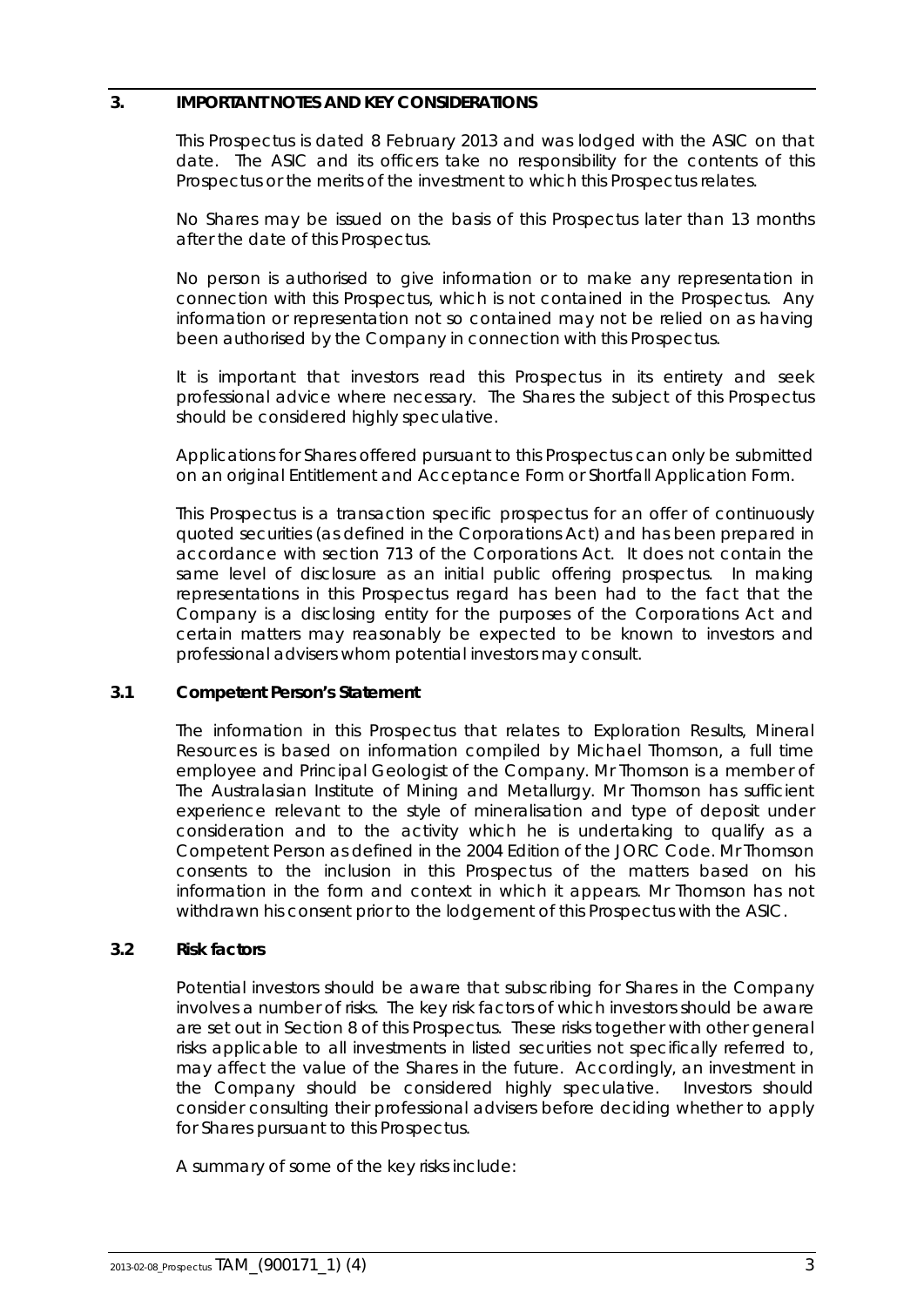| <b>Risk</b>                   | <b>Description</b>                                                                                                                                                                                                                                                                                                                                                                                                                                                                                                                                                                                                                                                                                                                                                                                                 | Reference in<br>Prospectus |  |
|-------------------------------|--------------------------------------------------------------------------------------------------------------------------------------------------------------------------------------------------------------------------------------------------------------------------------------------------------------------------------------------------------------------------------------------------------------------------------------------------------------------------------------------------------------------------------------------------------------------------------------------------------------------------------------------------------------------------------------------------------------------------------------------------------------------------------------------------------------------|----------------------------|--|
| <b>Potential for dilution</b> | implementation<br>$\circ$ of<br>Upon<br>the<br>Offer,<br>assuming all Entitlements are accepted<br>and no Options are exercised prior to the<br>Record Date; the number of Shares in the<br>Company will increase from 261,132,677<br>currently on issue to 587,548,524.<br>This<br>that each current<br>Share<br>will<br>means<br>represent a significantly lower proportion<br>of the ownership of the Company.                                                                                                                                                                                                                                                                                                                                                                                                  | 8.2(a)                     |  |
| <b>Change in Control</b>      | Shareholders should be aware that the<br>Offer, and in particular the<br>sub-<br>underwriting arrangements relating to the<br>Offer may result in APRL increasing its<br>relevant interest in the voting shares of<br>the Company. Please refer to Section 3.9<br>for further details in relation to the<br>potential change in control effects on the<br>Company.                                                                                                                                                                                                                                                                                                                                                                                                                                                 | 8.2(b)                     |  |
| Gold<br>Coyote<br>Project     | The Company has operated the Coyote<br>Gold Mine in Western Australia since 2006.<br>Current underground mining operations<br>are conducted as owner/operator with<br>the ore processed through a conventional<br>carbon in leach treatment plant.<br>The mine is a high cost producer with<br>life.<br>limited<br>mine<br>mine<br>Current<br>development is on the Muttley Lodes and<br>continuation<br>Οf<br>the<br>operation<br>İS.<br>dependent on the successful mining of<br>those lodes. A detailed review of the<br>Coyote Gold Mine will be undertaken in<br>April 2013.<br>The continued success of diamond drilling<br>at the Kavanagh Target Area is critical to<br>extending the operations of the Coyote<br>Gold Project. There is no guarantee that<br>the drilling at Kavanagh will be successful. | 8.2(c)                     |  |
| Central<br>Tanami<br>Project  | Further to the completion of a pre-<br>feasibility study on the Central Tanami<br>in late 2011, the<br>Project<br>Company<br>committed to undertaking an extensive<br>campaign, especially<br>drilling<br>at<br>the<br>Groundrush Deposit, to upgrade both the<br>quantum and quality of the resources<br>available for inclusion in the DFS.<br>The Central Tanami Project DFS is currently<br>in the final stages of the design phase and<br>is scheduled for completion in April 2013.<br>Progress to date has proven positive with                                                                                                                                                                                                                                                                             | 8.2(d)                     |  |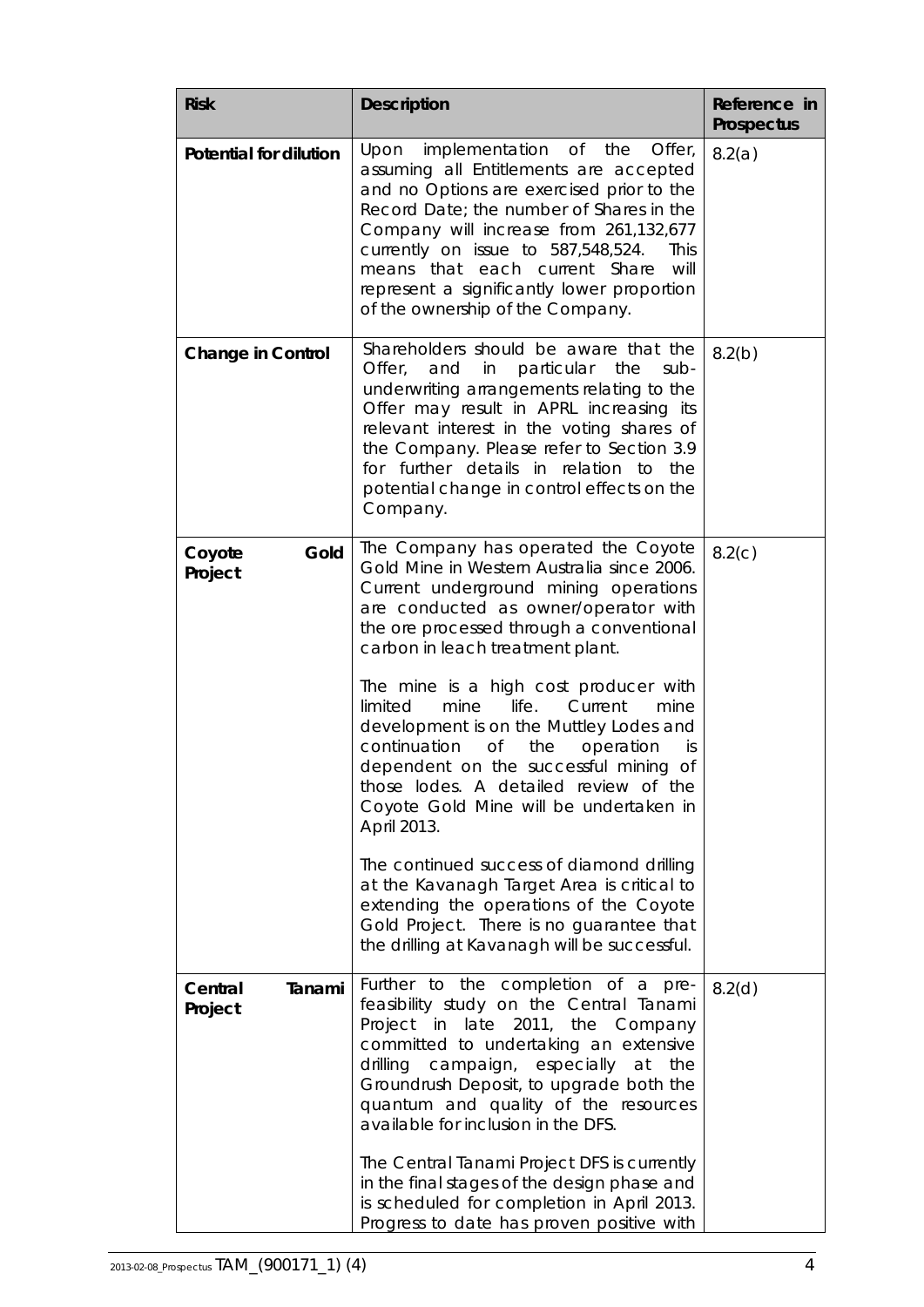|                                                                           | the project potentially being expanded to<br>include some previously identified targets.<br>The diamond drilling program conducted<br>over the past twelve months<br>was<br>successful in upgrading the resource (refer<br>ASX announcement 7 January 2013)<br>which has resulted in the mine design<br>team identifying alternate methods to<br>efficiently extract the ore. This will delay<br>the project time line in respect to the mine<br>design and scheduling.                                                                                            |        |
|---------------------------------------------------------------------------|--------------------------------------------------------------------------------------------------------------------------------------------------------------------------------------------------------------------------------------------------------------------------------------------------------------------------------------------------------------------------------------------------------------------------------------------------------------------------------------------------------------------------------------------------------------------|--------|
|                                                                           | The infrastructure and processing design<br>development is expected to conclude on<br>time and within the timeline for the<br>Central Tanami Project. The completion<br>of the study will not guarantee the Central<br>Tanami Project to be viable or bankable.                                                                                                                                                                                                                                                                                                    |        |
|                                                                           | The progress of the Central Tanami Project<br>DFS has been regularly reported upon but<br>risks remain which may extend the DFS<br>timetable or require further expenditure<br>than that presently anticipated.                                                                                                                                                                                                                                                                                                                                                    |        |
| Exploration,<br>Development,<br>Mining, Processing<br>and Operating Risks | By its nature, the business of mineral<br>exploration, mine development, mine<br>processing<br>production,<br>and<br>ore<br>undertaken<br>by the Company at its<br>Coyote Gold Project and Central Tanami<br>Project, contains significant risks.                                                                                                                                                                                                                                                                                                                  | 8.3(a) |
|                                                                           | Ultimate and continuous success of these<br>activities is dependent on many factors<br>such as: successful exploration<br>and<br>and/or acquisition<br>definition<br><b>of</b><br>recoverable and economic deposits;<br>successful conclusions to feasibility studies;<br>access to adequate capital for project<br>development; design and construction of<br>efficient mining and processing facilities<br>and competent operation.                                                                                                                              |        |
| <b>Additional</b><br>Requirements for<br>Capital                          | Company's capital requirements<br>The<br>depend<br>factors.<br>on<br>numerous<br>Depending on the Company's ability to<br>generate income from its operations, the<br>Company will require further financing in<br>addition to amounts raised under the<br>Offer particularly if and when the Central<br>Tanami Project is developed.<br>Any<br>additional equity financing will dilute<br>shareholdings, and debt financing, if<br>available, may involve restrictions on<br>financing and operating activities. If the<br>Company is unable to obtain additional | 8.4(c) |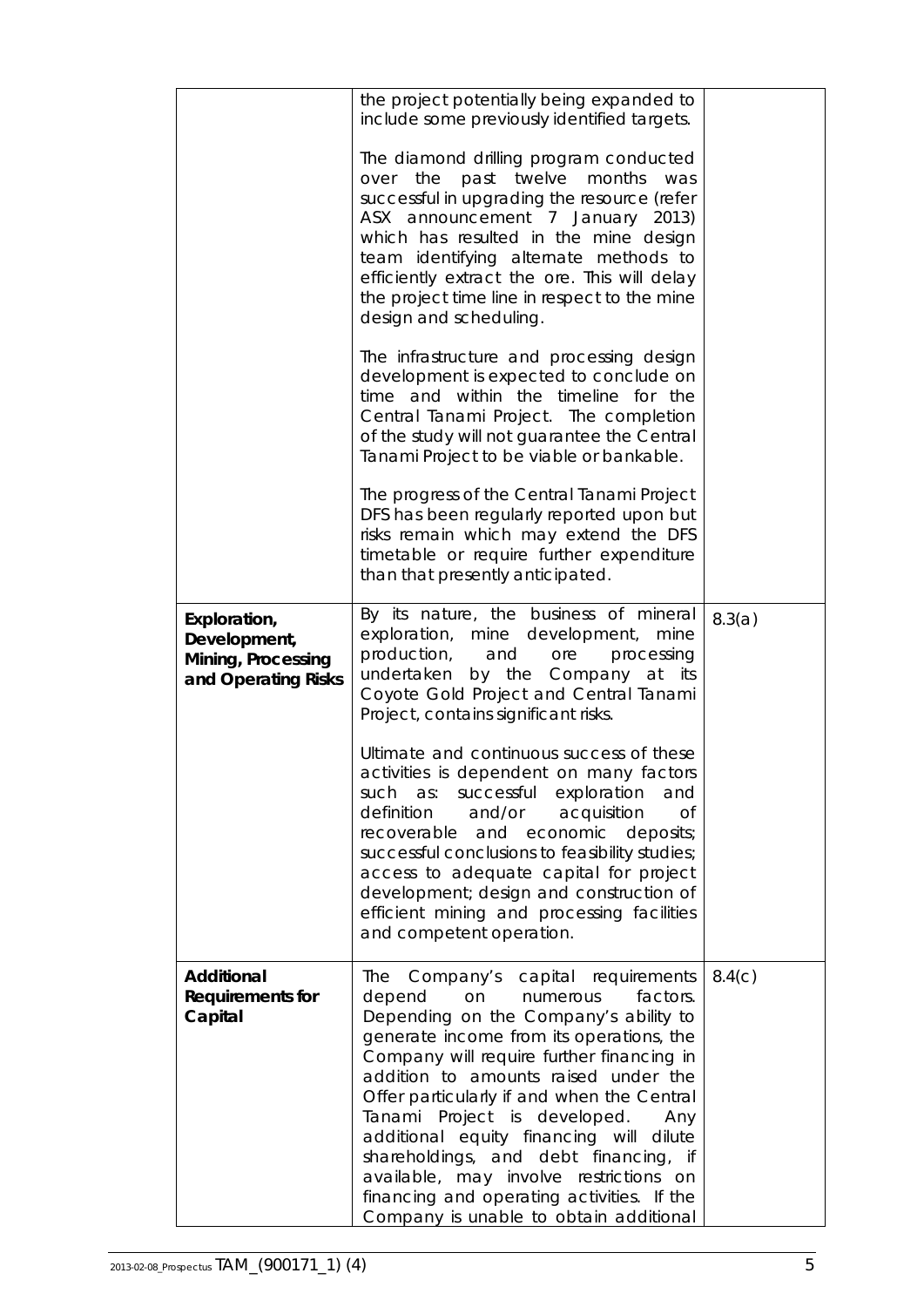| financing as needed, it may be required<br>to reduce the scope of its operations and<br>scale back its exploration and<br>development programmes as the case<br>may be. There is however no guarantee<br>that the Company will be able to secure |  |
|--------------------------------------------------------------------------------------------------------------------------------------------------------------------------------------------------------------------------------------------------|--|
| any additional funding or be able to<br>secure funding on terms favourable to the                                                                                                                                                                |  |
| Company.                                                                                                                                                                                                                                         |  |

### **3.3 Directors Interests in Securities**

The relevant interest of each of the Directors in the securities of the Company as at the date of this Prospectus, together with their respective Entitlement, is set out in the table below.

| <b>Director</b>            | <b>Shares</b> | <b>Options</b> | Entitlement | \$         |
|----------------------------|---------------|----------------|-------------|------------|
| Arthur Dew <sup>2</sup>    | Nil           | Nil            | Nil         | Nil        |
| Lee Seng Hui <sup>1</sup>  | 61,378,788    | 416,668        | 76,723,485  | 15,344,697 |
| <b>Carlisle Procter</b>    | Nil           | Nil            | Nil         | Nil        |
| <b>Brett</b><br>Montgomery | Nil           | Nil            | Nil         | Nil        |

#### **Notes**

<sup>1</sup> These Shares are held by Allied Properties Resources Limited (**APRL**). Lee and Lee Trust hold 65.01% of Allied Group Limited (**Allied Group**), which in turn holds 74.97% of Allied Properties (H.K.) Limited, of which APRL is a wholly owned subsidiary. Mr Lee Seng Hui, a Director of the Company, is one of three trustees of the Lee and Lee Trust.

2 Please note, Arthur Dew, a Director of the Company, is a non-executive Director and Chairman of the Allied Group and Allied Properties (H.K) Limited.

### **3.4 Substantial Holders**

Based on publicly available information as at the date of this Prospectus, those persons which (together with their associates) have a relevant interest in 5% or more of the Shares on issue are set out below:

| Shareholder                                                                                                    | <b>Shares</b> | %      |
|----------------------------------------------------------------------------------------------------------------|---------------|--------|
| Allied Properties Resources Limited <sup>1</sup>                                                               | 61,378,788    | 23.50% |
| Sun Hung Kai Investment Services Limited as<br>nominee for <future investments="" limited="" rise=""></future> | 30,131,848    | 11.54% |

#### **Notes**

<sup>1</sup> These Shares are held by Allied Properties Resources Limited (**APRL**). Lee and Lee Trust hold 65.01% of Allied Group, which in turn holds 74.97% of Allied Properties (H.K.) Limited, of which APRL is a wholly owned subsidiary. Mr Lee Seng Hui, a Director of the Company, is one of three trustees of the Lee and Lee Trust.

In the event all Entitlements are accepted there will be no change to the substantial holders on completion of the Offer.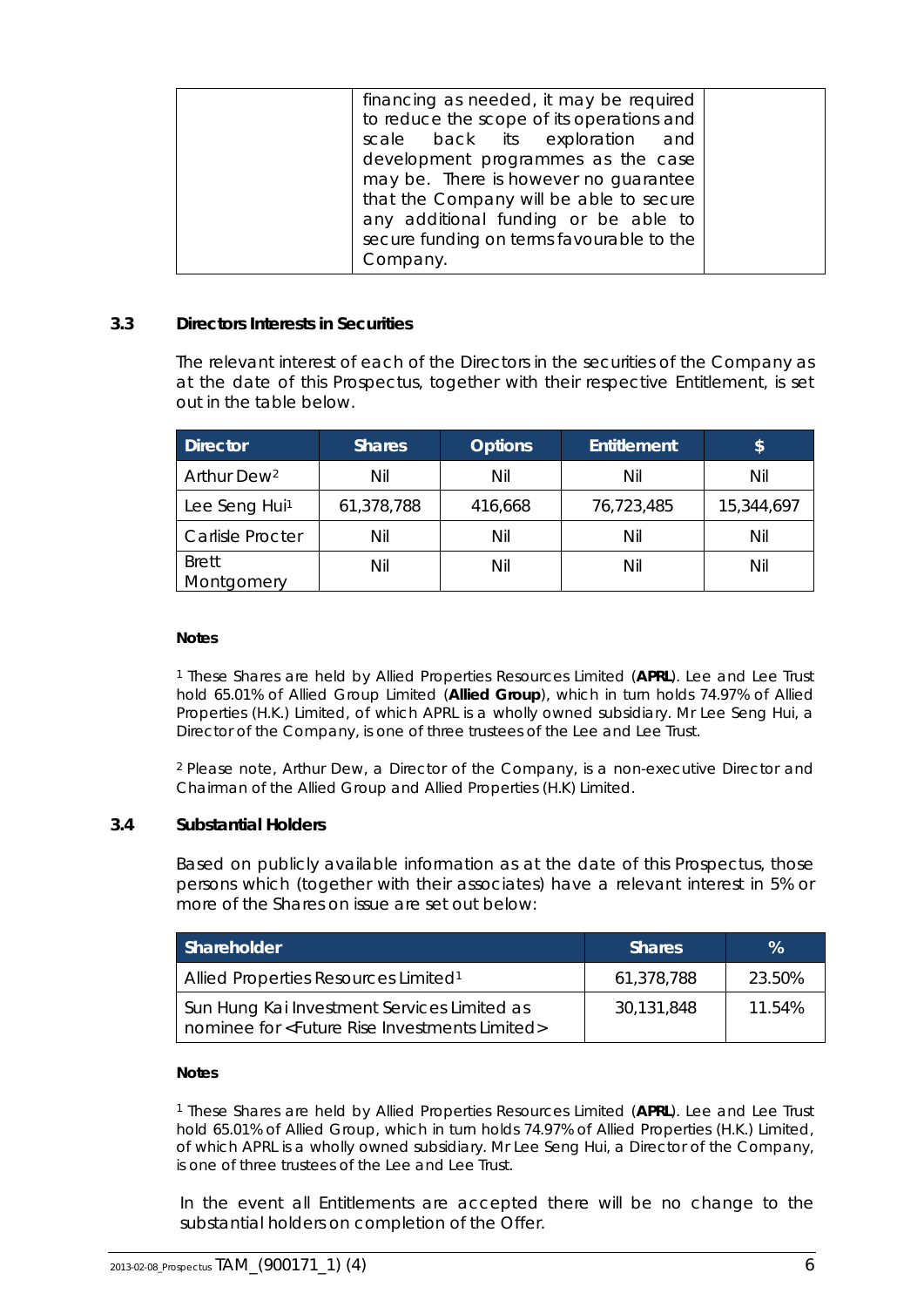### **3.5 Rationale for the Offer**

The Company undertook significant exploration drilling in 2012 and significant expenditure was incurred as a result.

During the same period a DFS was undertaken on the Central Tanami Project. Work has progressed on the DFS and is scheduled completion in April 2013.

Gold production from the Coyote Gold Project has rarely been sufficient to support the operation.

A bridging loan was provided by the Allied Group to enable both the drilling and feasibility work to proceed on the understanding that the Company would undertake a significant equity raising. A number of capital raising alternatives were evaluated and steps were taken to raise funds by mandating stockbrokers and undertaking international road shows in 2011 and 2012, which proved unsuccessful.

Subsequent to these failed capital raising efforts, the Company undertook and assessed alternative debt financing options and advanced discussions on a possible convertible note issue without success.

With the debt at an unacceptable level in January 2013, the Board resolved to proceed with an entitlements issue which will provide the Company with funding certainty within a definite timeframe on the terms as documented within this Prospectus.

### <span id="page-8-0"></span>**3.6 Future Intentions of APRL**

APRL has indicated that the intentions disclosed in this section are based on the facts and information regarding the Company and the general business environment which are known to it as at the date of this Prospectus. Any future decisions will, of course, be reached by APRL based on all material information and circumstances at the relevant time. Accordingly, if circumstances change or new information becomes available in the future, APRL's intentions could change.

APRL has informed the Company that on the facts and circumstances presently known to it, it is supportive of the Company's current direction. APRL has indicated that it is presently willing to consider any proposals the Company's Board and management may put forward as to how APRL could support and assist the Company to achieve its objectives.

APRL has advised the Company that since it is presently supportive of the Company's current direction, APRL does not currently intend to seek any changes to the direction and objectives of the Company, and that other than as disclosed in this Prospectus, APRL:

- (a) does not currently intend to make any significant changes to the existing businesses of the Company;
- (b) does not currently intend to inject further capital into the Company other than participating in the Offer and sub-underwriting the Offer;
- (c) does not currently intend to become involved in decisions regarding the future employment of the Company's present employees and contemplates that they will continue in the ordinary course of business;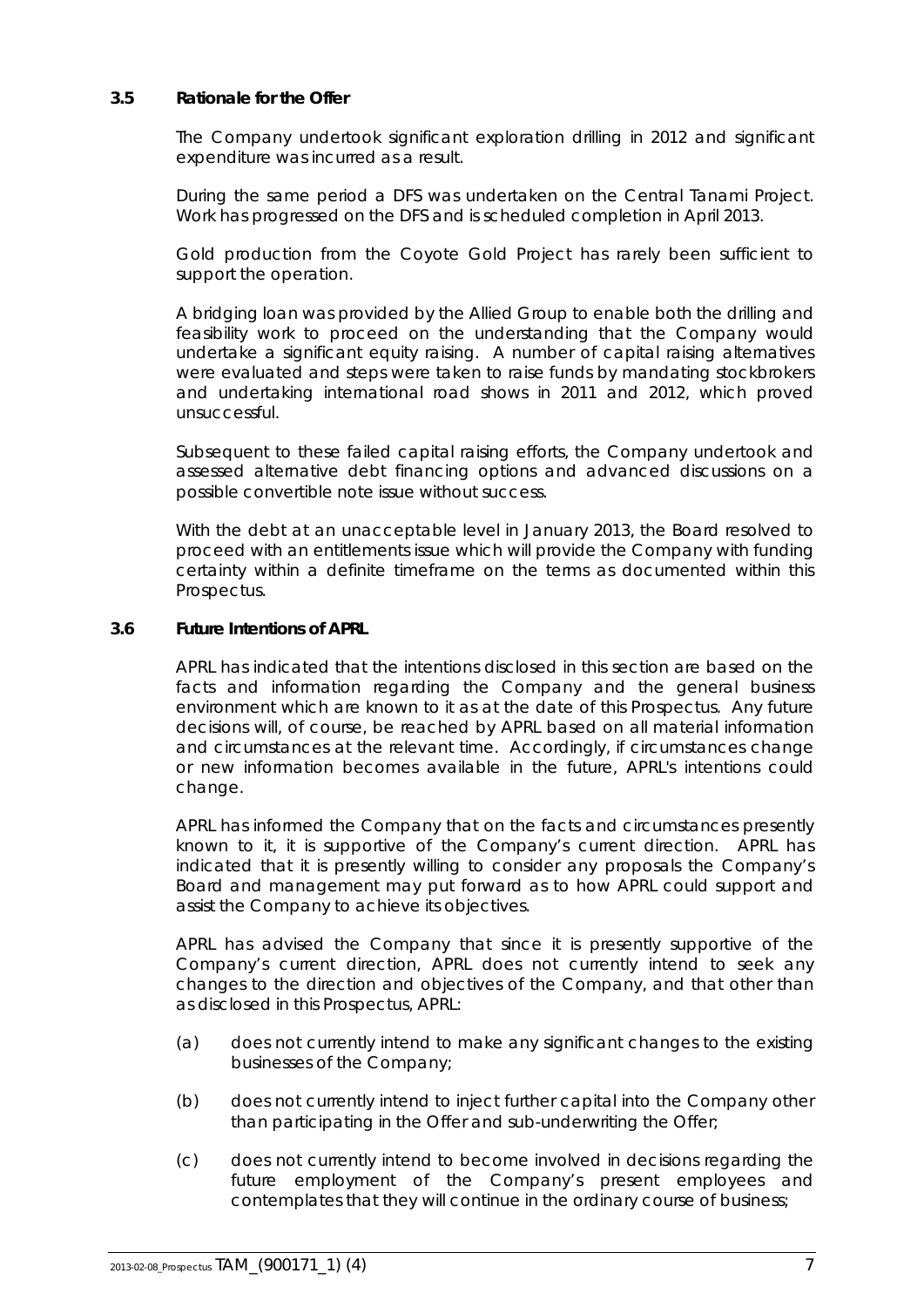- (d) does not currently intend for any property to be transferred between the Company and APRL or any person associated with APRL;
- (e) does not currently intend to redeploy the fixed assets of the Company; and
- (f) does not currently intend to change the Company's existing financial or dividend policies.

APRL will make decisions on its course of action in light of material facts and circumstances at the relevant times and after it receives appropriate legal and financial advice on such matters, where required, including in relation to any requirement for Shareholder approvals.

The statements reflect current intentions only as at the date hereof which may change as new information becomes available or circumstances change or with the passage of time.

### <span id="page-9-0"></span>**3.7 Underwriting by Patersons Securities**

The Offer is underwritten by Patersons Securities (**Underwriter**) up to the full amount under the Offer, being \$65,283,169.

The Company has agreed to pay the Underwriter the following fees for its services:

- (a) 6% of the total underwritten amount, less APRL's full entitlement and Sub-Underwriting Commitment (refer Section [3.8\)](#page-9-1); and
- (b) \$125,000 by way of a management fee.

The Company will also reimburse the Underwriter for all reasonable costs and expenses incidental to the Offer.

Refer to Section [9.6](#page-39-0) for a summary of the material terms of the Underwriting Agreement.

### <span id="page-9-1"></span>**3.8 Sub-Underwriting by APRL and other sub-underwriting arrangements**

APRL has entered into a sub-underwriting agreement with the Underwriter (**Sub-Underwriting Agreement**) whereby APRL has agreed to the following:

- (a) subscribe for its full entitlement under the Offer, being 76,723,485 Shares (\$15,344,697); and
- (b) sub-underwrite up to a maximum of 125,000,000 Shares under the Offer, being to the total value of \$25,000,000 (**General Sub-Underwriting Commitment**).

APRL will receive a sub-underwriting fee of 6% of the on the amount APRL is required to subscribe under its General Sub-Underwriting Commitment from the Underwriter.

APRL, together with its associates, currently has a relevant interest in 61,378,788 Shares, equating to a voting power in the Company of 23.50%. Please refer to Section [3.9](#page-10-0) of this Prospectus for further details in relation to the current voting power of APRL, and the potential effects of the Sub-Underwriting Agreement on the voting power of APRL.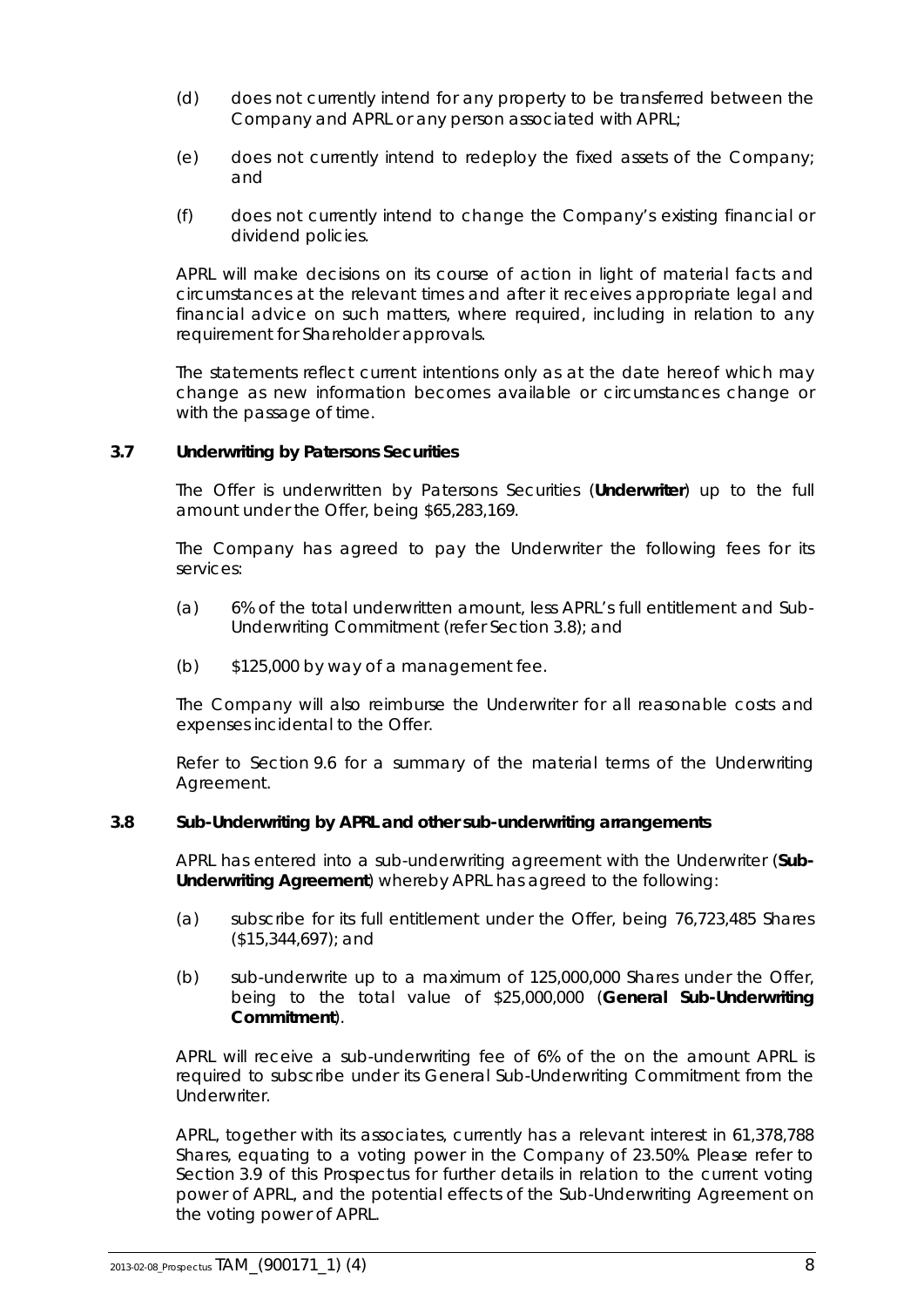The ultimate holding company of APRL is the Allied Group Limited (**Allied Group**). Lee and Lee Trust hold 65.01% of the Allied Group, which in turn holds 74.97% of Allied Properties (H.K.) Limited, of which APRL is a wholly owned subsidiary. Mr Lee Seng Hui, a Director of the Company, is one of three trustees of the Lee and Lee Trust.

APRL reserves the right to allocate its General Sub-Underwriting Commitment to third parties. APRL has entered into an agreement with an unrelated third party to allocate up to 15,000,000 Shares (to the value of \$3,000,000) out of its General Sub-Underwriting Commitment.

### <span id="page-10-0"></span>**3.9 Effect on control of the Company and potential dilution to Shareholders**

### (a) **Patersons Securities**

The Underwriter (Patersons Securities) has represented to the Company that neither it nor any of its associates or subscribers (other than APRL) will hold that number of Shortfall Shares which will result in any person acquiring a relevant interest in voting shares of the Company of 20% or more.

The Underwriter is neither a shareholder nor related party of the Company. The Underwriter intends to fully allocate all Shortfall Shares underwritten under the Offer and as a result will not hold any Shares in the Company upon successful completion of the Offer.

### (b) **APRL**

APRL together with its associates, currently has a relevant interest in 61,378,788 Shares, representing 23.50% of the voting power in the Company. Pursuant to the terms of the Sub-Underwriting Agreement, APRL has agreed to sub-underwrite up to \$25,000,000 under the Offer (being up to 125,000,000 Shares) and subscribe for its full entitlement under the Offer (76,723,485 Shares).

The potential effect that the issue of Shares under the Offer will have on the control of the Company is as follows:

- (i) if all Shareholders take up all of the Entitlement under the Offer, the percentage interest in the Shares of the Company held by APRL (and any other Shareholders) would not change and there would not be any effect on the control of the Company; and
- (ii) if some or all of the Shareholders do not take up their Entitlement under the Offer, and there is a Shortfall, then the Issue may have an effect on the control of the Company as detailed timetable below.

To comply with the requirement to fully disclose APRL's potential voting power in the Company, the table below sets out various scenarios to indicate the effect on the Company's shareholding depending on the Shortfall (if any).

The potential increase in the voting power of APRL is set out in the table below and assumes APRL will take up its full Entitlement as a Shareholder under the Offer and takes up all of its General Sub-Underwriting Commitment under the Offer, less the third party commitment (of up to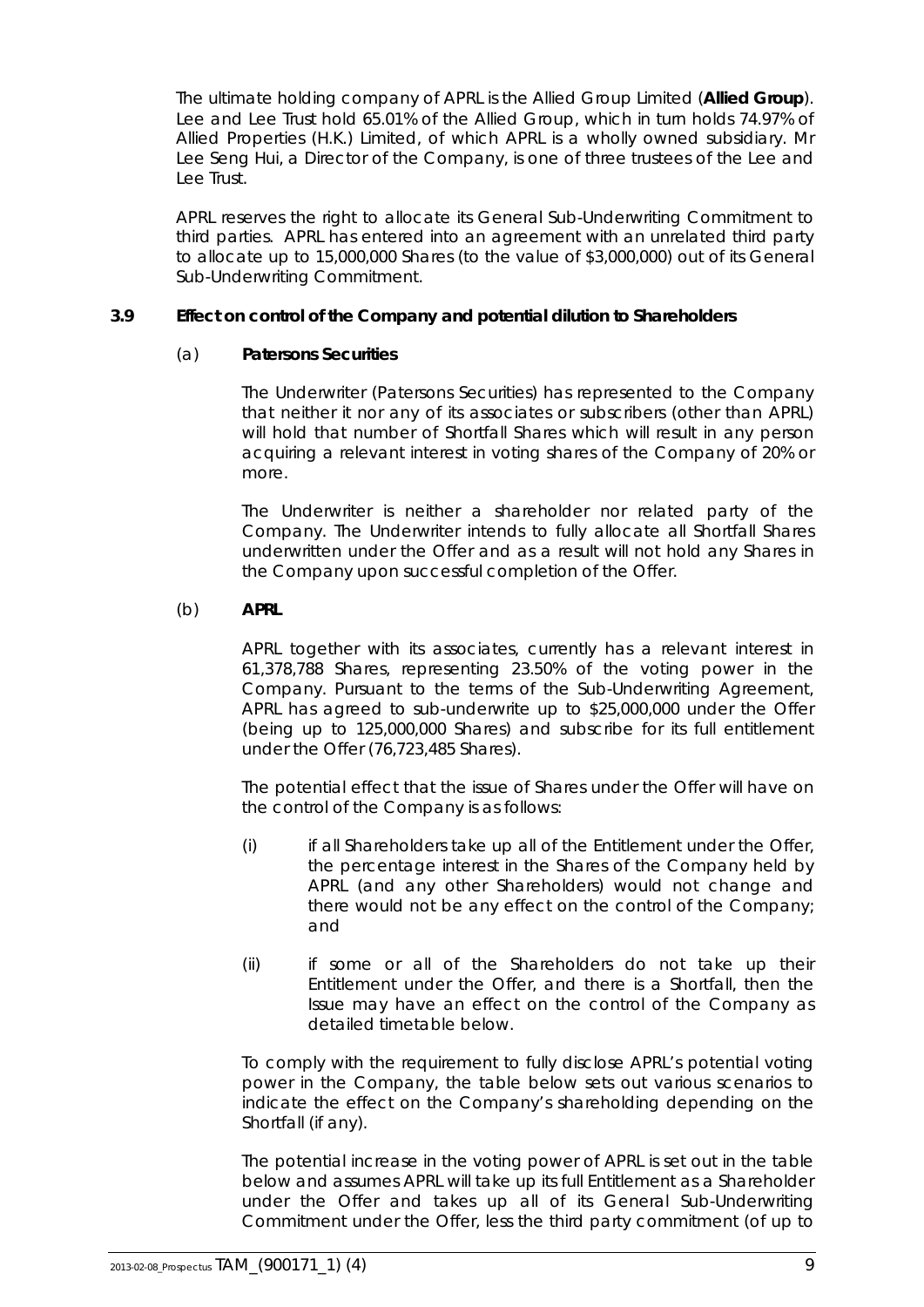15,000,000 Shares), being a total of 110,000,000 Shares. The calculation in the table also assume that no Options are exercised prior to the Record Date.

| Event/Date                                                                              | Number of Shares held<br>by APRL and its<br>associates | <b>Voting Power of</b><br><b>Underwriter</b> |
|-----------------------------------------------------------------------------------------|--------------------------------------------------------|----------------------------------------------|
| Date of Prospectus                                                                      | 61,378,788                                             | 23.50%                                       |
| After APRL takes up its Entitlement                                                     | 138,102,273                                            | 23.50%                                       |
| After issue of Shares assuming maximum<br>Shortfall (being 100%)                        | 248, 102, 273                                          | 42.23%                                       |
| 75%<br>After issue of Shares assuming<br>Shortfall (less APRL's Entitlement)            | 220,602,273                                            | 37.55%                                       |
| 50%<br>After issue of Shares assuming<br>Shortfall <i>(less APRL's Entitlement)</i>     | 193,102,273                                            | 32.87%                                       |
| 25%<br>After issue of Shares assuming<br>Shortfall <i>(less APRL's Entitlement)</i>     | 165,602,273                                            | 28.19%                                       |
| $0\%$<br>After<br>issue of Shares assuming<br>Shortfall <i>less</i> APRL's Entitlement) | 138,102,273                                            | 23.50%                                       |

Details of APRL's intentions as a result of its proposed post-Offer shareholding are set out in Section [3.6.](#page-8-0)

### (c) **General**

In addition, Shareholders should note that if they do not participate in the Offer, their holdings are likely to be diluted by approximately 44.44% (as compared to their holdings and number of Shares on issue as at the date of the Prospectus). Examples of how the dilution may impact Shareholders are set out in the table below:

| Holder        | Holding as at<br>Record date | $%$ at<br>Record<br>Date | Entitlements under<br>the Offer | Holdings if Offer<br>not taken Up | % post<br>Offer |
|---------------|------------------------------|--------------------------|---------------------------------|-----------------------------------|-----------------|
| Shareholder 1 | 10,000,000                   | 3.83%                    | 12,500,000                      | 10,000,000                        | 1.70%           |
| Shareholder 2 | 5,000,000                    | 1.91%                    | 6,250,000                       | 5,000,000                         | 0.85%           |
| Shareholder 3 | 1,500,000                    | 0.57%                    | 1,875,000                       | 1,500,000                         | 0.26%           |
| Shareholder 4 | 400,000                      | 0.15%                    | 500,000                         | 400,000                           | 0.07%           |
| Shareholder 5 | 50,000                       | 0.02%                    | 62.500                          | 50,000                            | 0.01%           |
| Total         | 261,307,677                  | 100%                     | 326,415,847                     | 587.548.523                       | 100.00%         |

Notes:

1. The dilutionary effect shown in the table is the maximum percentage on the assumption that those Entitlements not accepted by Eligible Shareholders are placed under the Shortfall Offer. In the event all Entitlements are not accepted, the dilution effect for each Shareholder not accepting their Entitlement would be a lesser percentage.

#### <span id="page-11-0"></span>**3.10 Increase in Loan Facility with AP Finance**

As announced to the ASX on 31 January 2013, the Company's existing unsecured loan facility with AP Finance Limited (**AP Finance**) was recently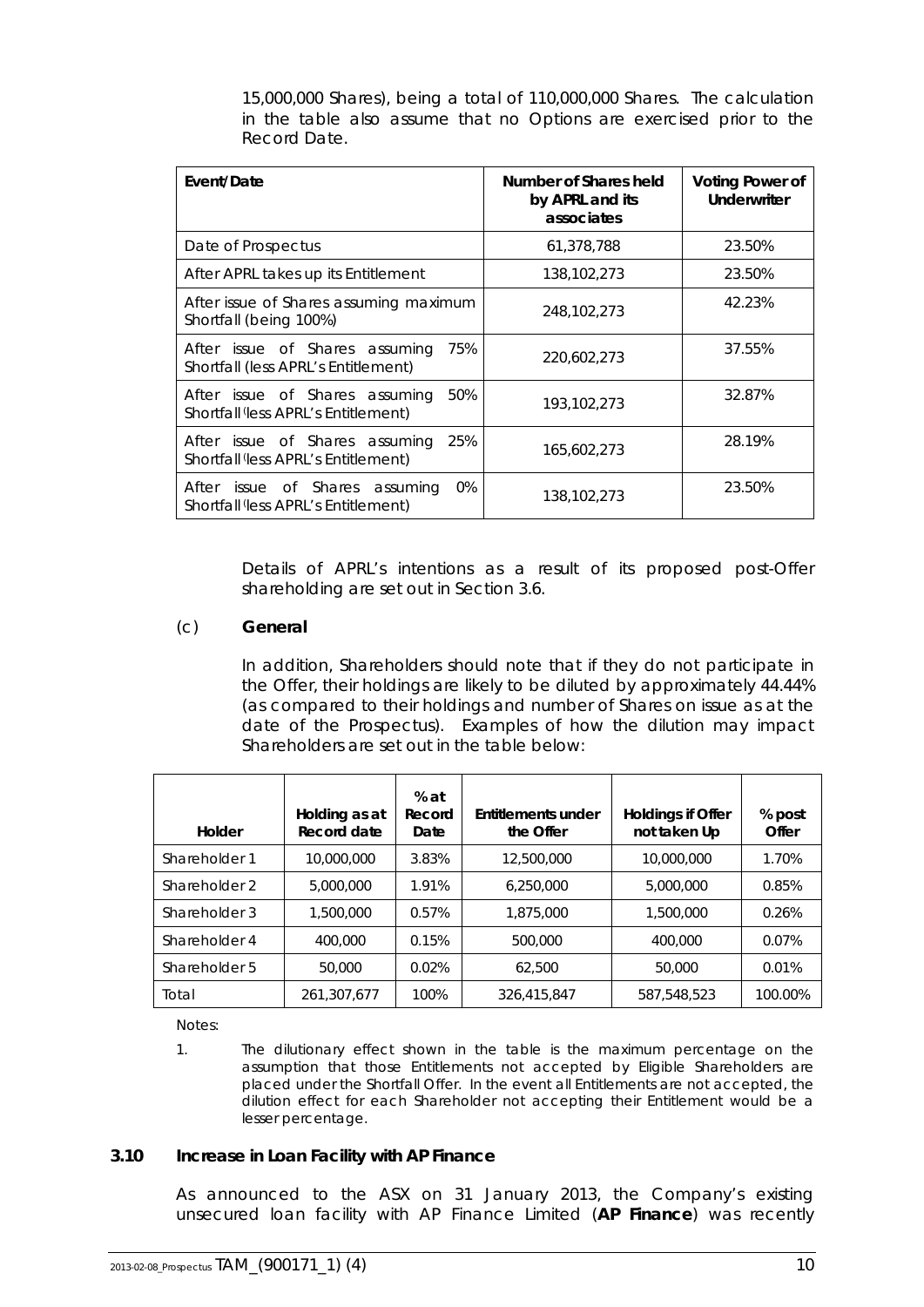increased at the request of the Company by a further HK\$50,000,000 (approximately A\$6,100,000) (**Loan Facility**). This additional amount has been fully drawn down by the Company. As at 7 February 2013, the total amount owing to AP Finance equates to HK\$410,700,000 (approximately A\$51.35 million based on a conversion rate of A\$1 = HK\$7.99756) (**Indebtedness**).

The Indebtedness is due and payable to AP Finance on 30 June 2014 (unless extended by mutual agreement).

The ultimate holding company of AP Finance is the Allied Group. The Lee and Lee Trust hold 65.01% of the Allied Group of which Mr Lee Seng Hui, a Director of the Company, is one of three trustees.

### <span id="page-12-1"></span>**3.11 Settlement and Offset Deed**

By a deed dated 1 February 2013 (**Settlement and Offset Deed**), the Company, APRL and AP Finance have agreed that the total Indebtedness outstanding between the Company and AP Finance to date shall be applied in full towards the total funds payable by APRL for subscription of its full entitlement under the Offer (being to the value of \$15,344,697) together with its commitment to subunderwrite up to 125,000,000 Shares pursuant to the Sub-Underwriting Agreement (being to the value of up to \$25,000,000), that is up to a total of \$40,344,697 (**Total Subscription Amount**).

Any remaining balance outstanding after the Indebtedness has been applied towards the Total Subscription Amount shall be repaid by the Company to AP Finance in cash on successful completion of the Offer (or on a date otherwise agreed by the parties) (**Final Repayment Date**). The balance shall include any adjustment for outstanding interest accrued or facility fees due and owing as at the Final Repayment Date.

### **3.12 Recent Appointments**

As announced on 26 November 2012, Mr Peter Cordin was appointed by the Board as Acting Chief Executive Officer whilst the Company continues its search for a permanent candidate for the position.

As announced on 6 February 2013, Mr Brett Montgomery was appointed by the Board as a Non-Executive Director.

### <span id="page-12-0"></span>**3.13 Expenses of the offer**

In the event that all Entitlements are accepted, the total expenses of the Offer are estimated to be approximately \$3,234,390 (excluding GST) and are expected to be applied towards the items set out in the table below:

|                           | \$        |
|---------------------------|-----------|
| ASIC fees                 | 2,171     |
| ASX fees                  | 46,722    |
| Underwriting fees*        | 3,121,497 |
| Legal fees                | 50,000    |
| Printing and distribution | 4,000     |
| <b>Miscellaneous</b>      | 10,000    |
| Total                     | 3,234,390 |
|                           |           |

\* Assumes maximum Shortfall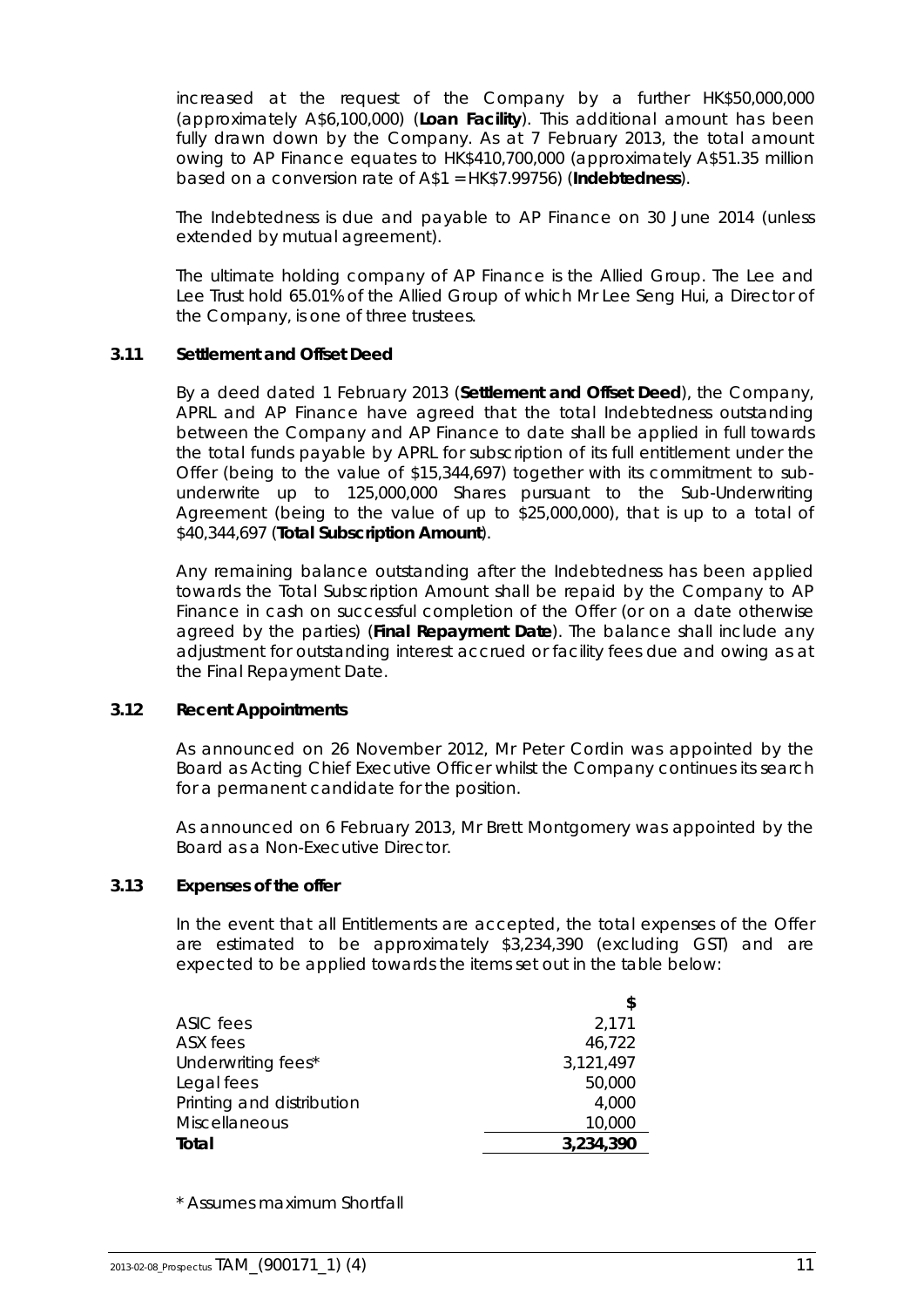### <span id="page-13-0"></span>**3.14 Appointment of Nominee for Foreign Holders**

Patersons Securities has been appointed as the Company's nominee for foreign shareholders in accordance with section 615 of the Corporations Act and for the purposes of ASX Listing Rule 7.7 for those foreign shareholders who have been deemed ineligible to participate under the Offer (**Nominee**). Please refer to Section [5.16](#page-21-0) for further details in relation to restrictions placed on the Company in making offers to overseas shareholders.

Pursuant to the arrangement with the Nominee, the Company will transfer to the Nominee the rights that would otherwise be issued to the foreign holders who either accept the offer or are otherwise entitled to acquire such rights under the Offer and the Nominee will then sell those rights and distribute to each of those foreign holders their proportion of the proceeds of the sale net of expenses.

The Company will pay the Nominee a brokerage fee of 1% (subject to a minimum charge of \$80) on the execution of the sale of any rights.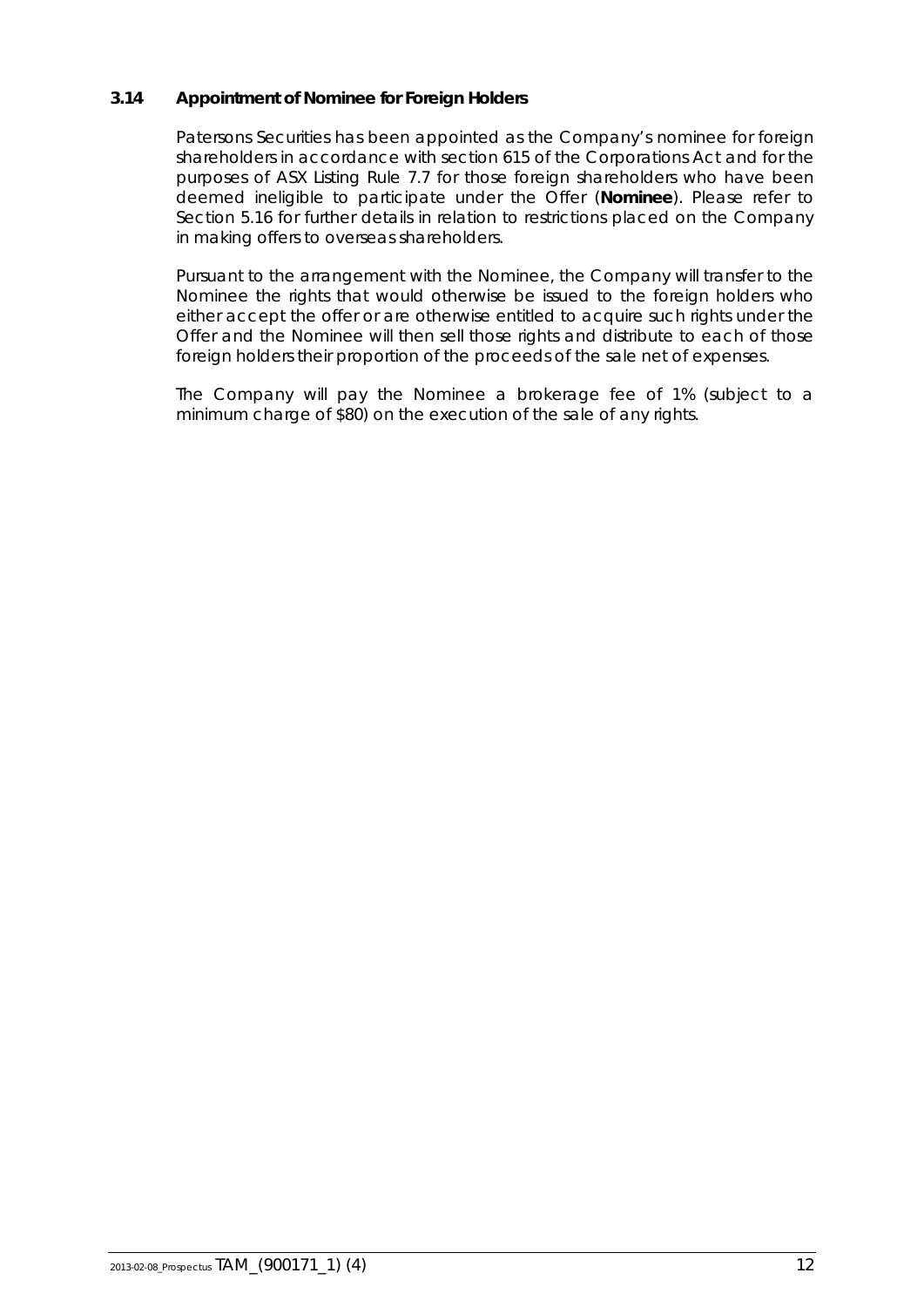### <span id="page-14-0"></span>**4. CHAIRMAN'S LETTER**

#### Dear Shareholder

I advised shareholders at the Company's Annual General Meeting held on 20 November 2012 that the Company's financial position required it to raise equity capital in the near term. The Board has actively explored a number of potential methods of capital raising and sources of capital over the past year and a half. However, these initiatives have not been successful.

The Board has therefore decided that in all the circumstances a renounceable rights issue was the remaining method available to it to raise the necessary capital. In this regard, the Company has been fortunate in obtaining the support of Patersons Securities and its largest shareholder.

Accordingly, as announced on 4 February 2013, the Directors have decided to offer all Shareholders the opportunity to participate in a fully underwritten five (5) for four (4) renounceable entitlements issue (**Offer**) of Shares in Tanami.

All Shareholders registered as at 5.00pm WST on 19 February 2013 will be entitled to participate in an offer of Shares on the basis of five (5) Shares for every four (4) Shares then held at an issue price of 20 cents per Share in order to raise \$65,283,169. The Offer is fully underwritten by Patersons Securities. The Company's major shareholder, APRL has committed to take up their entitlement (\$15,344,697) and has agreed to sub-underwrite up to \$25,000,000 worth of Shares under the Offer.

The Closing Date for acceptances is 5.00pm WST on 12 March 2013.

Shareholders who do not wish to take up all or part of their entitlement are permitted to trade their rights on the ASX between 13 February 2013 and 4 March 2013.

Application for official quotation of the Shares by ASX will be made within seven days after the date of this Prospectus. The Board recommends all Shareholders take up their entitlements.

The Board also invites all shareholders to apply for Shortfall Shares.

The proceeds from the Offer will be used as follows:

- (a) retire the Company's existing debt with AP Finance Limited;
- (b) fund the completion of the Definitive Feasibility Study for the development of the Central Tanami Project;
- (c) fund the costs of the Offer; and
- (d) provide additional working capital.

Investors should be aware that subscribing for Shares involves a number of specific risks including risks associated with mining, operations, development of new operations, exploration activities, and potential requirements for additional funding. Details of these specific risks are set out in Section [8](#page-30-0) of this Prospectus.

The Directors take this opportunity to thank all Shareholders for their continued support as we continue to develop the Company.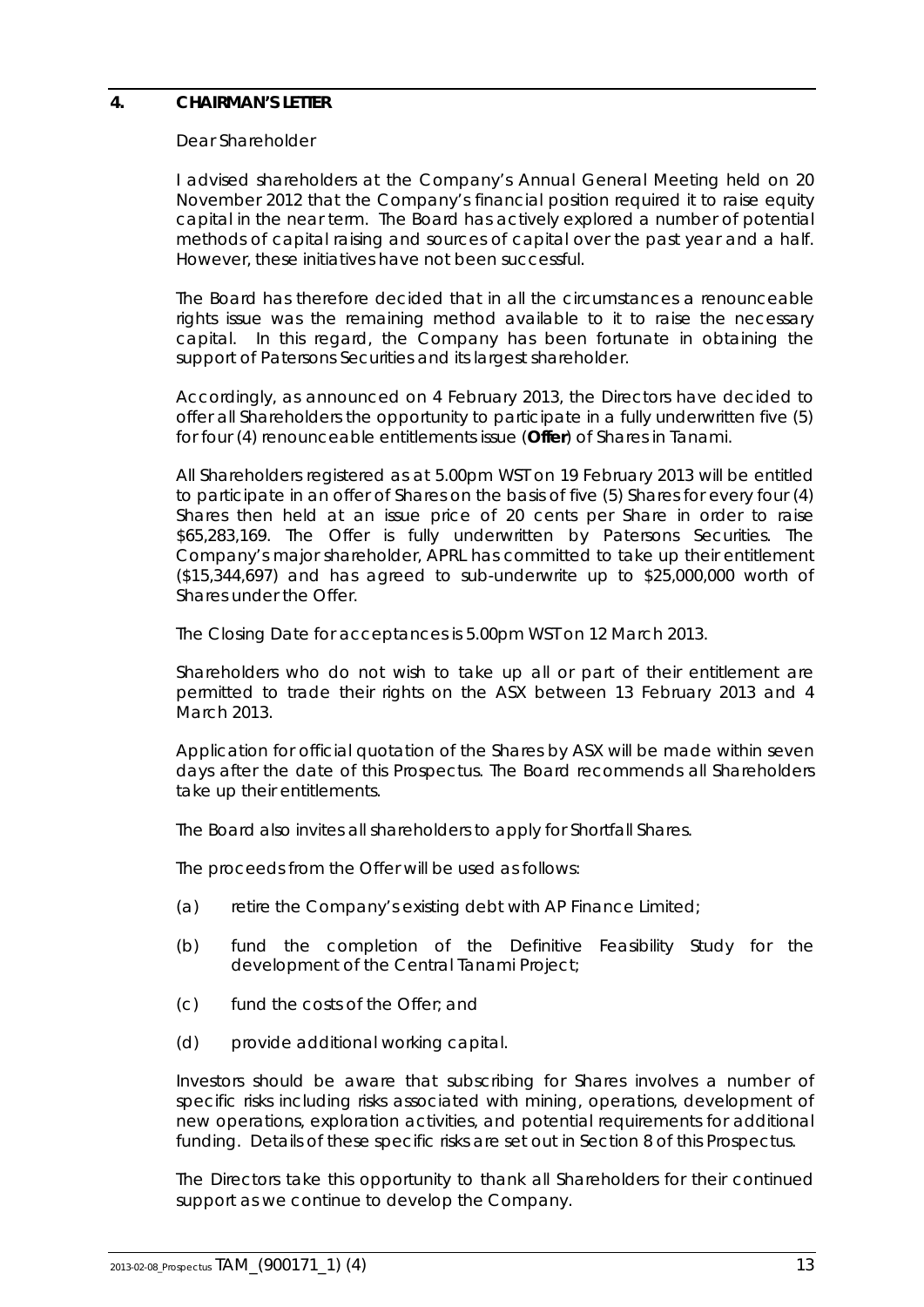Yours sincerely

**Arthur Dew Non-Executive Chairman TANAMI GOLD NL**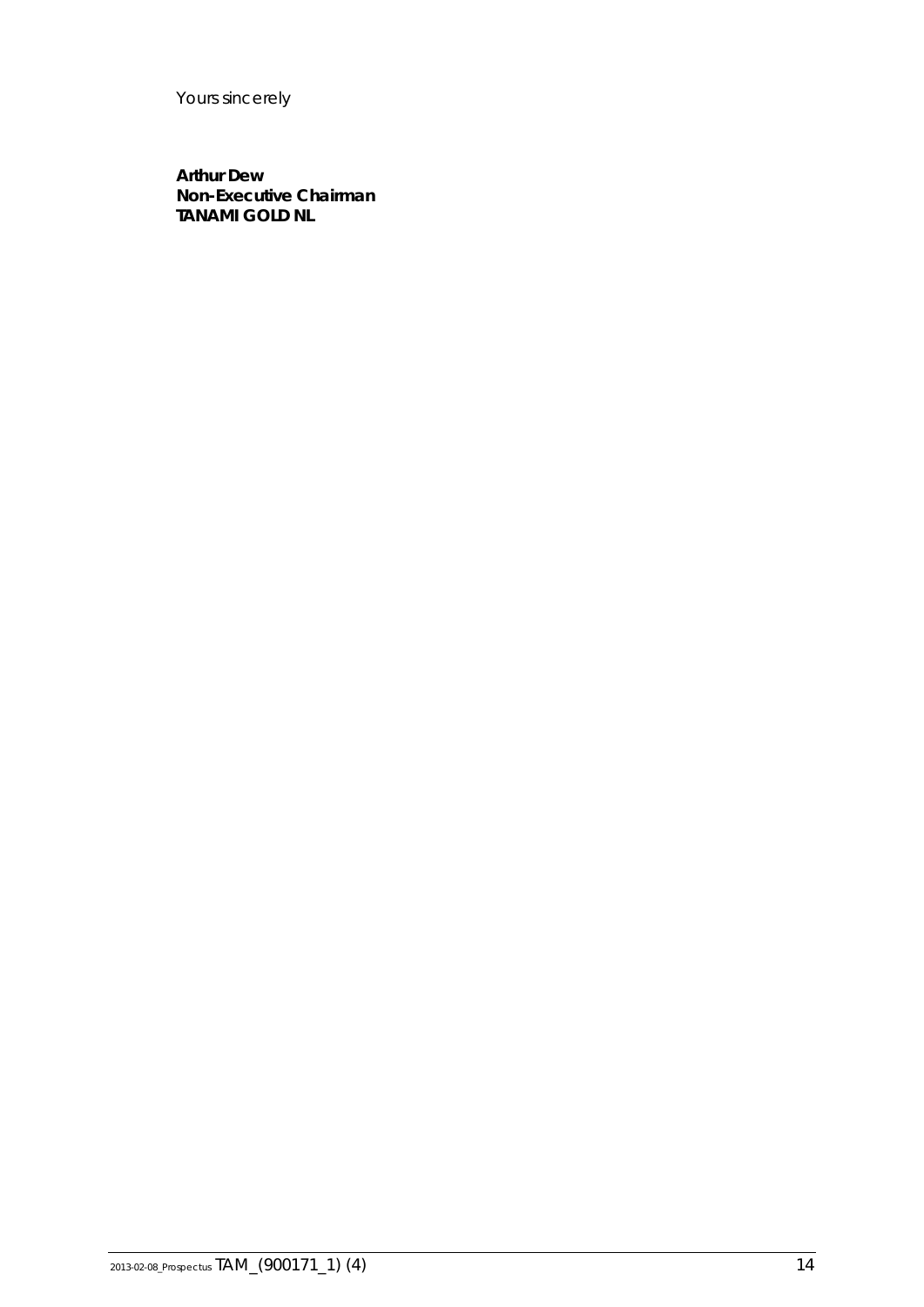### <span id="page-16-0"></span>**5. DETAILS OF THE OFFER**

### **5.1 The Offer**

The Offer is being made as a renounceable entitlement issue of five (5) Shares for every four (4) Shares held by Shareholders registered at the Record Date at an issue price of \$0.20 per Share. Fractional entitlements will be rounded up to the nearest whole number.

Based on the capital structure of the Company as at the date of this Prospectus and assuming all Entitlements are accepted, a maximum of 326,415,847 Shares will be issued pursuant to this Offer to raise \$65,283,169.

As at the date of this Prospectus the Company has 5,400,000 Options on issue all of which may be exercised prior to the Record Date in order to participate in the Offer. Please refer to section [6.4](#page-26-0) of this Prospectus for information on the exercise price and expiry date of the Options on issue.

All of the Shares offered under this Prospectus will rank equally with the Shares on issue at the date of this Prospectus. Please refer to section [7](#page-27-0) for further information regarding the rights and liabilities attaching to the Shares.

The purpose of the Offer and the intended use of funds raised are set out in section [6.1](#page-23-1) of this Prospectus.

### **5.2 What Eligible Shareholders may do**

The number of Shares to which Eligible Shareholders are entitled is shown on the accompanying personalised Entitlement and Acceptance Form. Eligible Shareholders may:

- (a) take up all of their Entitlement (refer to section  $5.3$ );
- (b) take up all of their Entitlement and apply for additional Shares under the Shortfall Offer (refer to Sections [5.3](#page-16-1) and [5.13\)](#page-20-0);
- (c) sell all of their Entitlement on ASX (refer to section [5.4\)](#page-17-0);
- (d) take up a proportion of their Entitlement and sell the balance on ASX (refer to section [5.5\)](#page-17-1);
- (e) take up a proportion of their Entitlement and allow the balance to lapse (refer to section [5.6\)](#page-18-0);
- (f) sell all or a proportion of their Entitlement other than on ASX (refer to section [5.7\)](#page-18-1); or
- (g) allow all or part of their Entitlement lapse (refer to section [5.8\)](#page-18-2).

### <span id="page-16-1"></span>**5.3 Taking up all of your Entitlement**

Should you wish to accept all of your Entitlement, then applications for Shares under this Prospectus must be made on the Entitlement and Acceptance Form which accompanies this Prospectus or by completing a BPAY® payment, in accordance with the instructions referred to on your personalised Entitlement and Acceptance Form. Please read the instructions carefully.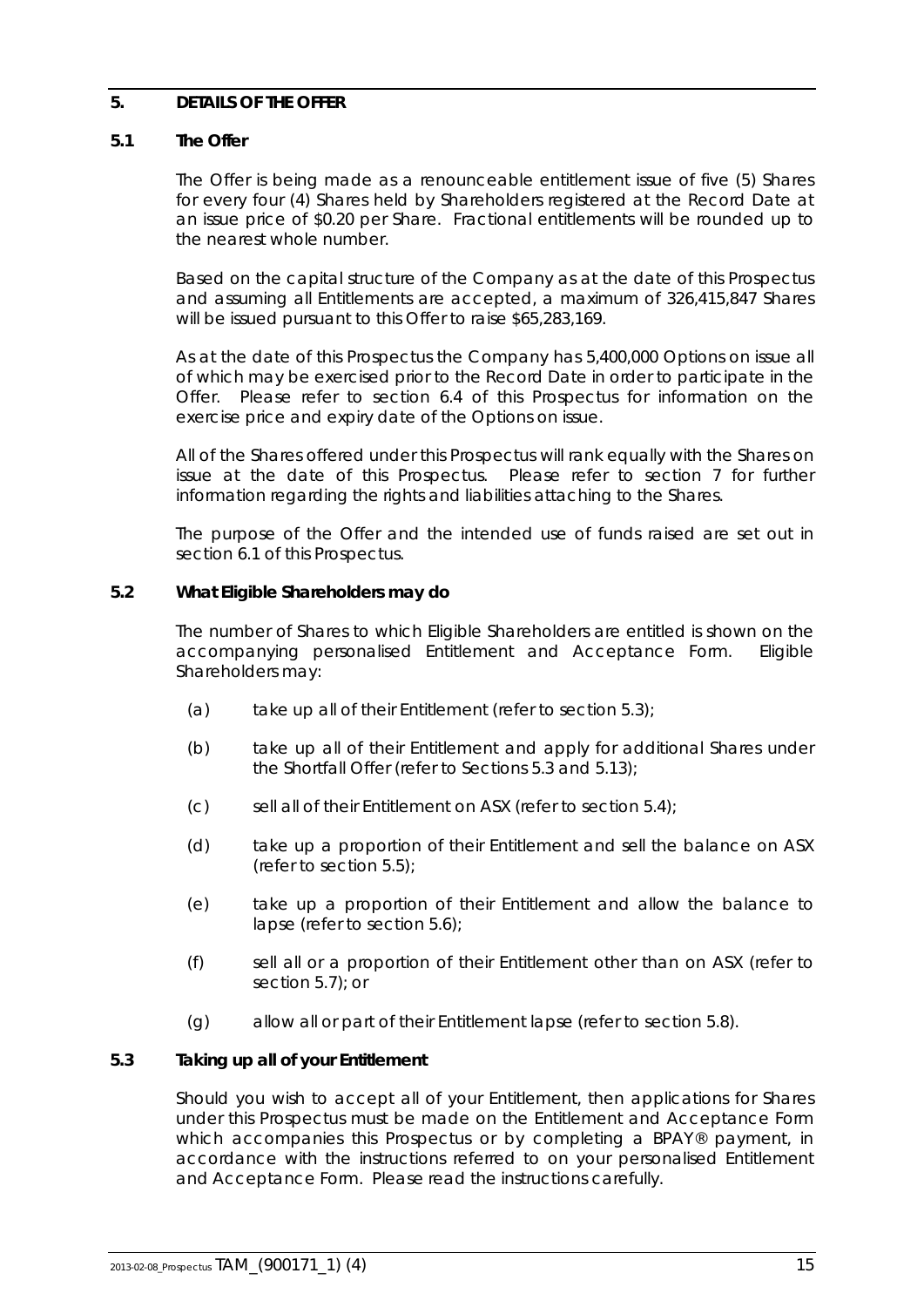Please complete the Entitlement and Acceptance Form by filling in the details in the spaces provided and attach a cheque for the Application Monies indicated on the Entitlement and Acceptance Form.

Completed Entitlement and Acceptance Forms must be accompanied by a cheque in Australian dollars, crossed "Not Negotiable" and made payable to "**Tanami Gold NL — Capital Raising Account**" and lodged and received at any time after the issue of this Prospectus and on or before the Closing Date at the Company's Share Registry (by post) at:

### **Tanami Gold NL c/- Security Transfer Registrars Pty Limited PO Box 535 Applecross WA 6953 Australia**

If you wish to pay via BPAY® you must follow the instructions in your personalised Entitlement and Acceptance Form. Make sure that you use the specific Biller Code and unique Customer Reference Number (CRN) on your personalised Entitlement and Acceptance Form. You do not need to return a completed Entitlement and Acceptance Form but are taken to have made the declarations in the Entitlement and Acceptance Form and the representations outlined below in section [5.9.](#page-19-0) If you have more than one shareholding of Shares and consequently receive more than one Entitlement and Acceptance Form, when taking up your Entitlement in respect of one of those Shareholdings only use the CRN specific to that Shareholding as set out in the applicable Entitlement and Acceptance Form. Do not use the same CRN for more than one of your Shareholdings. This can result in your Application Monies being applied to your Entitlement in respect of only one of your Shareholdings (with the result that any application in respect of your remaining Shareholdings will not be valid).

You should be aware that your own financial institution may implement earlier cut-off times with regard to electronic payment, and you should therefore take this into consideration when making payment. It is your responsibility to ensure that funds submitted through BPAY® are received by 3.00pm (WST) on the Closing Date.

The Company shall not be responsible for any postal or delivery delays or delay in the receipt of the BPAY® payment.

### <span id="page-17-0"></span>**5.4 Selling all your Entitlement on ASX**

The Entitlements under the Offer are renounceable which means that all or part of an Eligible Shareholder's rights to subscribe for Shares under the Offer may be traded on ASX. If you wish to sell all of your Entitlement on ASX, provide instructions to your stockbroker regarding the Entitlement you wish to sell on ASX. Trading of Entitlements will commence on ASX on 13 February 2013 and will cease on 4 March 2013.

There is no guarantee that an Eligible Shareholder will be able to sell all or any part of their Entitlement on ASX or that any particular price will be paid for the Entitlements sold on ASX.

### <span id="page-17-1"></span>**5.5 Taking up a proportion of your Entitlement and selling the balance on ASX**

If you wish to take up only part of your Entitlement, complete the accompanying personalised Entitlement and Acceptance Form for the number of Shares you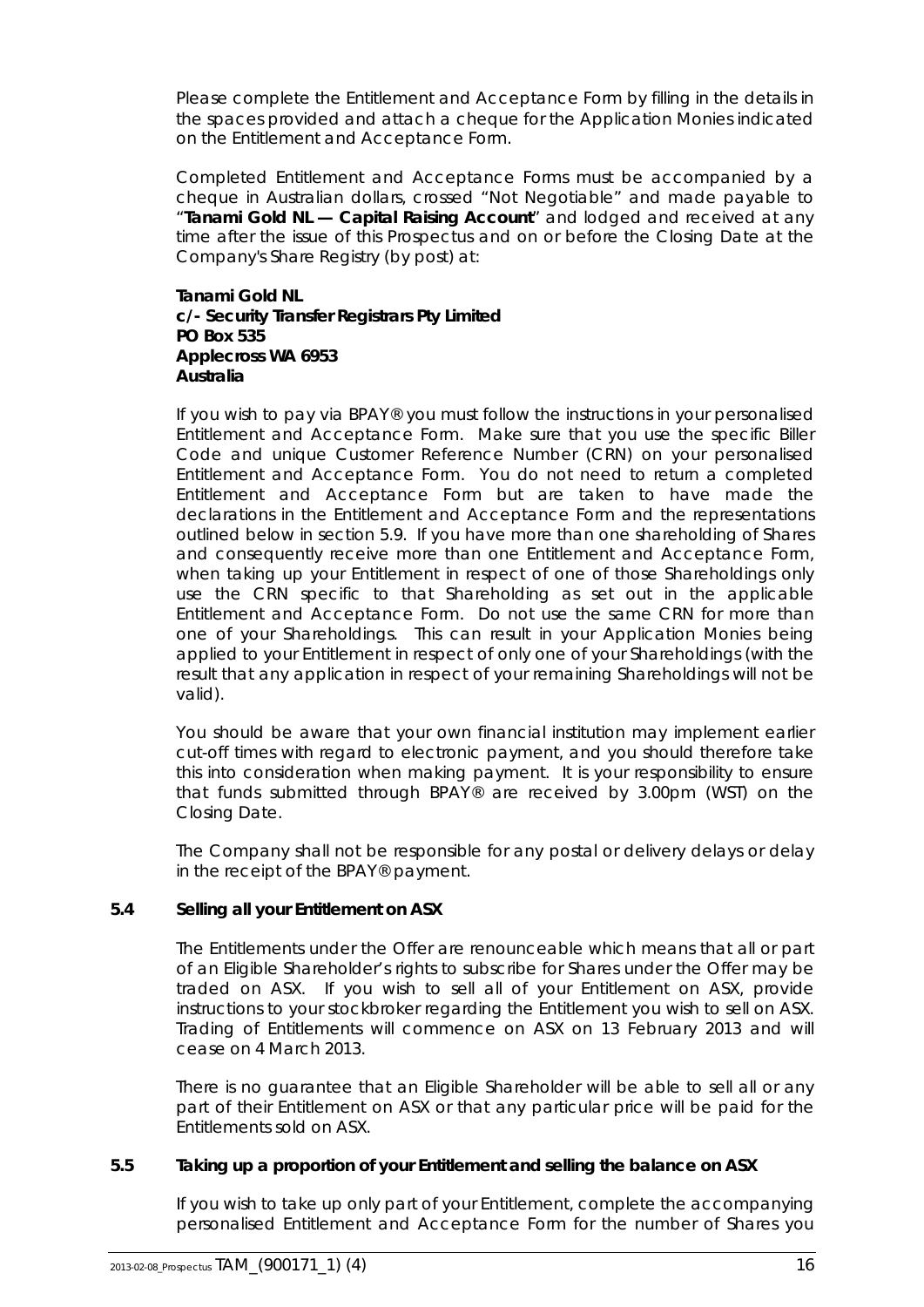wish to take up and follow the steps in section [5.3,](#page-16-1) or make a payment by BPAY in accordance with Section [5.12.](#page-19-1)

Subsequently, provide instructions to your stockbroker regarding the proportion of your Entitlement you wish to sell on ASX.

### <span id="page-18-0"></span>**5.6 Taking up a proportion of your Entitlement and allowing the balance to lapse**

If you wish to take up only part of your Entitlement and allow the balance to lapse, complete the accompanying personalised Entitlement and Acceptance Form for the number of Shares you wish to take up and follow the steps in section [5.3.](#page-16-1) If you take no further action, the balance of your Entitlement will lapse and you will have forfeited any potential benefit to be gained from taking up or selling that part of your Entitlement.

### <span id="page-18-1"></span>**5.7 Selling all or a proportion of your Entitlement other than on ASX**

You may elect to transfer all or a proportion of your Entitlement to another person other than on ASX. If the purchaser of your Entitlement is an Ineligible Shareholder or a person that would be an Ineligible Shareholder if they were a registered holder of Shares, that purchaser will not be able to take up the Entitlement they have purchased.

If you are a shareholder on the issuer sponsored subregister and you wish to transfer all or a proportion of your Entitlement to another person other than on ASX, forward a completed standard renunciation and transfer form (obtainable from the Share Registry) and the applicable transferee's cheque for the Shares they wish to subscribe for payable to "**Tanami Gold NL - Capital Raising Account**" and crossed "Not Negotiable" to the Share Registry (by post at any time after the issue of this Prospectus and on or before the Closing Date) at the following address:

#### **Tanami Gold NL c/- Security Transfer Registrars Pty Limited PO Box 535 Applecross WA 6953 Australia**

If you wish to transfer all or a proportion of your Entitlement to or from another person on the CHESS subregister you must engage your CHESS controlling participant (usually your stockbroker). If the transferee wants to exercise some or all of the Entitlement, you should follow your stockbroker's instructions as to the most appropriate way to take up the Entitlement on their behalf. The Application Monies for Shares the transferee of the Entitlement wants to acquire must be received by Share Registry in accordance with section [5.3.](#page-16-1)

### <span id="page-18-2"></span>**5.8 Allow all or part of your Entitlement to lapse**

Shareholders should be aware that their Entitlement may have value. Your Entitlement is renounceable, which enables Eligible Shareholders who do not wish to take up part or all of their Entitlement to seek to sell or trade all or some of their Entitlement on ASX.

If you do not wish to accept or trade any part of your Entitlement, you are not obliged to do anything. If you do not take up your Entitlement or dispose of your Entitlement by the Closing Date, the Offer to you will lapse.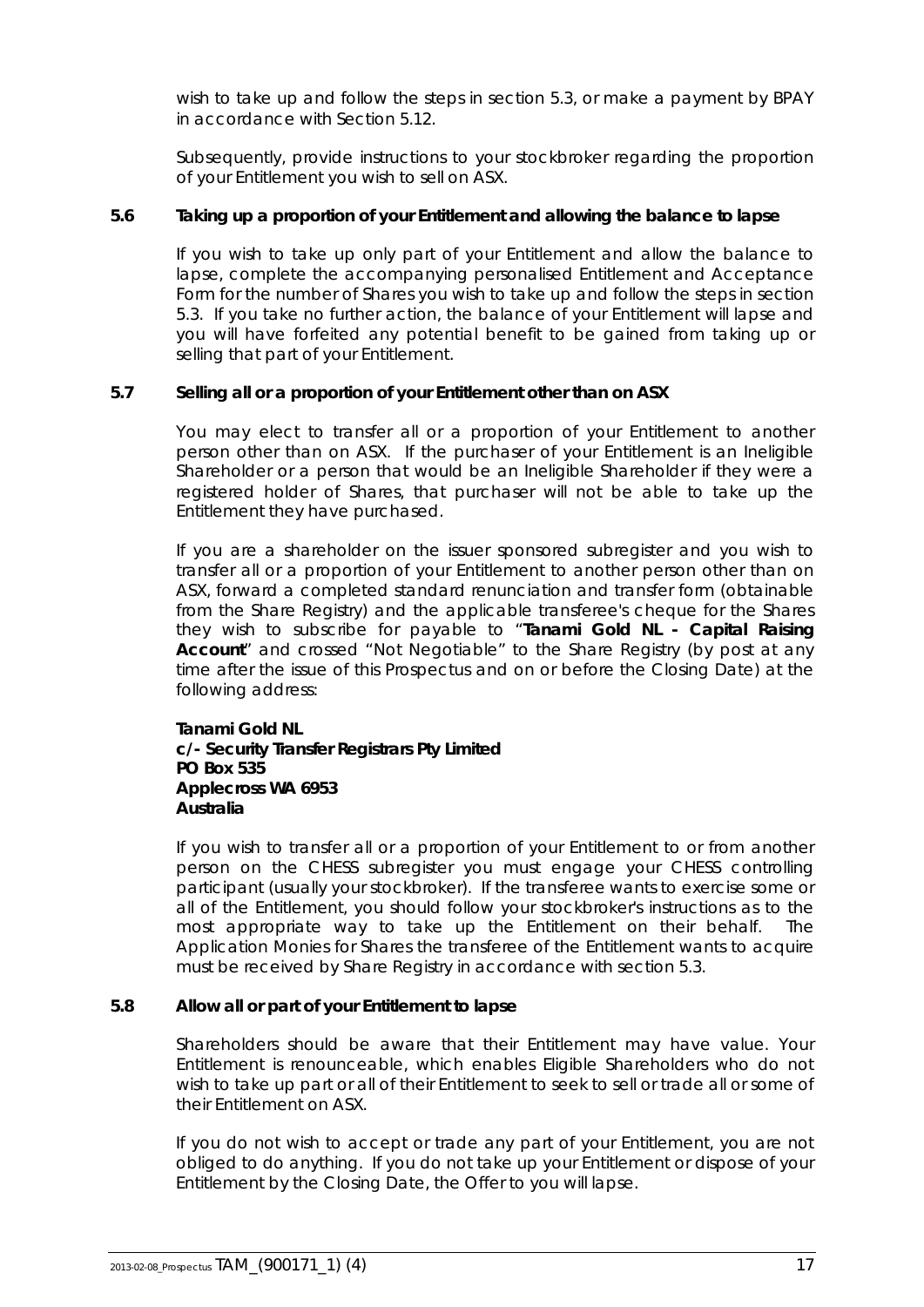### <span id="page-19-0"></span>**5.9 Implications of an acceptance**

Returning a completed Entitlement and Acceptance Form or paying any Application Monies by BPAY® will be taken to constitute a representation by you that:

- (a) you have received a copy of this Prospectus and the accompanying Entitlement and Acceptance Form, and read them both in their entirety;
- (b) you acknowledge that once the Entitlement and Acceptance Form is returned, or a BPAY® payment instruction is given in relation to any Application Monies, the application may not be varied or withdrawn except as required by law.

### **5.10 Minimum subscription**

The minimum subscription under the Offer is \$65,283,169, being the full subscription. No shares will be allotted or issued until the minimum subscription has been received. If the minimum subscription is not achieved within 4 months after the date of issue of this Prospectus, the Company will either repay the Application monies to the Applicants or issue a supplementary prospectus or replacement prospectus and allow Applicants one month to withdraw their Application and be repaid their Application monies.

### **5.11 Payment by cheque/bank draft**

All cheques must be drawn on an Australian bank or bank draft made payable in Australian currency to "**Tanami Gold NL – Capital Raising Account**" and crossed "Not Negotiable".

Your completed Entitlement and Acceptance Form and cheque must reach the Company's share registry no later than 3.00pm WST on the Closing Date (by post) at:

Tanami Gold NL c/- Security Transfer Registrars Pty Limited PO Box 535 Applecross WA 6953 Australia

### <span id="page-19-1"></span>**5.12 Payment by BPAY®**

For payment by BPAY®, please follow the instructions on the personalised Entitlement and Acceptance Form. You can only make a payment via BPAY® if you are the holder of an account with an Australian financial institution that supports BPAY® transactions. Please note that should you choose to pay by BPAY®:

- (a) you do not need to submit the Entitlement and Acceptance Form but are taken to have made the declarations on that Entitlement and Acceptance Form; and
- (b) if you do not pay for your Entitlement in full, you are deemed to have taken up your Entitlement in respect of such whole number of Shares which is covered in full by your application monies.

**It is your responsibility to ensure that your BPAY® payment is received by the share registry by no later than 3.00pm (WST) on the Closing Date. You should be**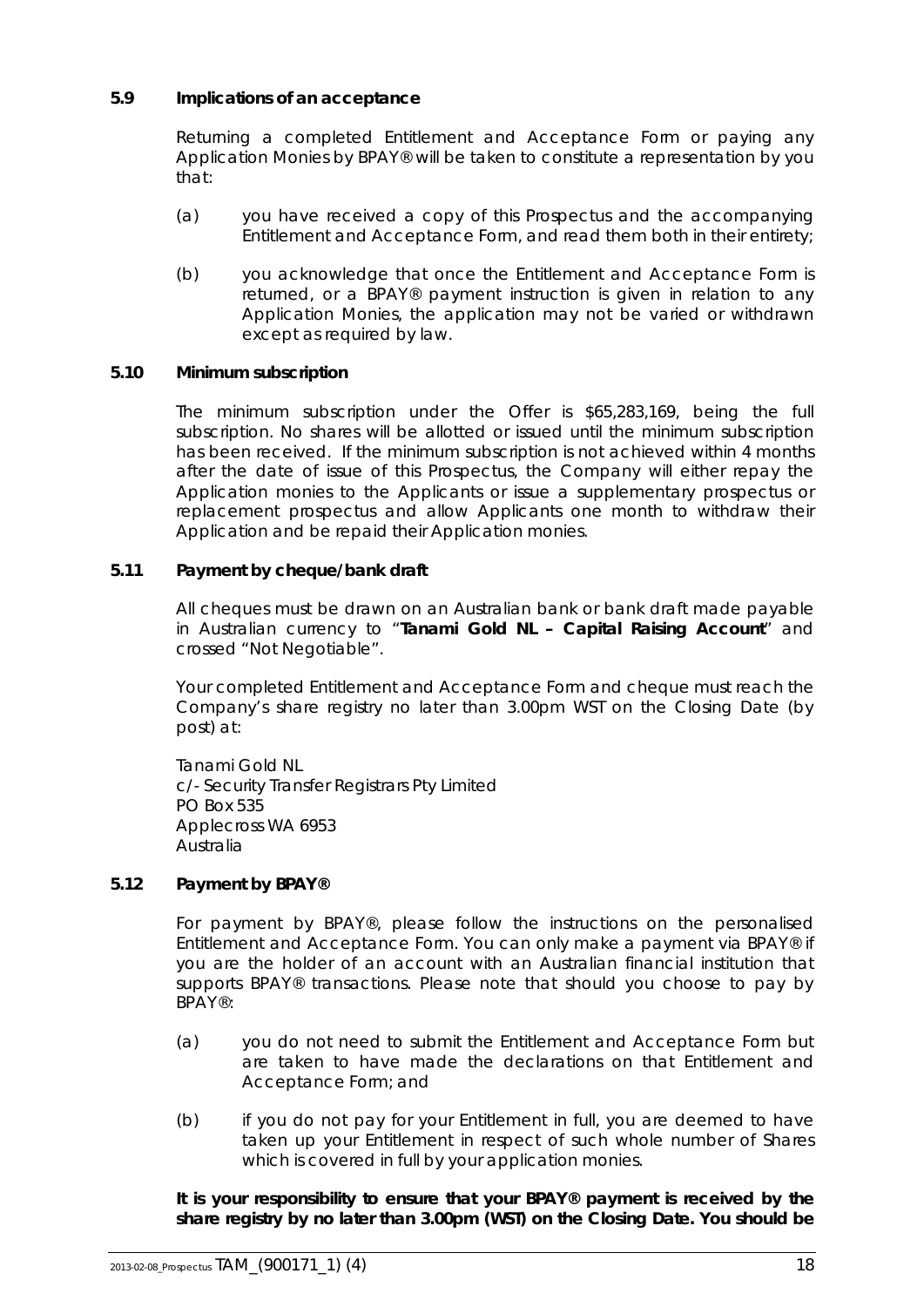**aware that your financial institution may implement cut-off times with regards to electronic payment and you should therefore take this into consideration when making payment.** Any application monies received for more than your final allocation of Shares (only where the amount is \$1.00 or greater) will be applied toward an application for Shortfall Shares and where such Shortfall Shares are not allotted, shall be refunded. No interest will be paid on any application monies received or refunded.

### <span id="page-20-0"></span>**5.13 Shortfall Offer**

The offer of the Shortfall is a separate offer pursuant to this Prospectus. Shares not taken up by Eligible Shareholders will form part of the Shortfall Offer. The issue price of any Shares offered pursuant to the Shortfall Offer will be \$0.20 each, which is the issue price at which the Offer has been made to Eligible **Shareholders** 

### **Eligible Shareholders**

Eligible Shareholders may, in addition to their Entitlement, apply under the Shortfall Offer, regardless of the size of their present holding.

Eligible Shareholders who wish to apply for Shortfall Shares above their Entitlement can complete the appropriate boxes on the Entitlement and Acceptance Form accompanying this Prospectus and return it together with a cheque for the value of those Shortfall Shares (at \$0.20 per Shortfall Share) to the Share Registry or make a BPAY**®** in excess of the total value of your Entitlement.

### **Other Investors**

Other investors identified by the Underwriter can apply for Shortfall Shares by completing the Shortfall Application Form attached to this Prospectus and returning it together with a cheque for the value of those Shortfall Shares (at \$0.20 per Shortfall Share) to the Share Registry.

Allocation of the Shortfall Shares is at the discretion of the Underwriter and is subject to the terms of the Underwriting Agreement and Sub-Underwriting agreements. There is no guarantee that Eligible Shareholders will receive the Shortfall Shares applied for.

Shortfall Shares will only be issued if the Offer is undersubscribed and will only be issued to the extent necessary to make up any shortfall in subscriptions. The Directors and the Underwriter reserve the right to reject any application for Shortfall Shares or to allot a lesser number of Shortfall Shares than applied for or not proceed with the issuing of the Shortfall Shares or part thereof. If the number of Shares issued is less than the number applied for in an Entitlement and Acceptance Form or Shortfall Application Form, surplus Application Monies will be refunded in full as soon as practicable after the closing date of the Shortfall Offer. Interest will not be paid on Application Monies refunded.

The Directors reserve the right to place the Shortfall at their discretion within 3 months after the close of the Offer subject to the Listing Rules and any restrictions under any applicable law. The Company reserves the right to allot to an Applicant a lesser number of Shortfall Shares than the number for which the Applicant applies, or to reject an Application, or to not proceed with the Shortfall Offer or issue of any Shortfall Shares.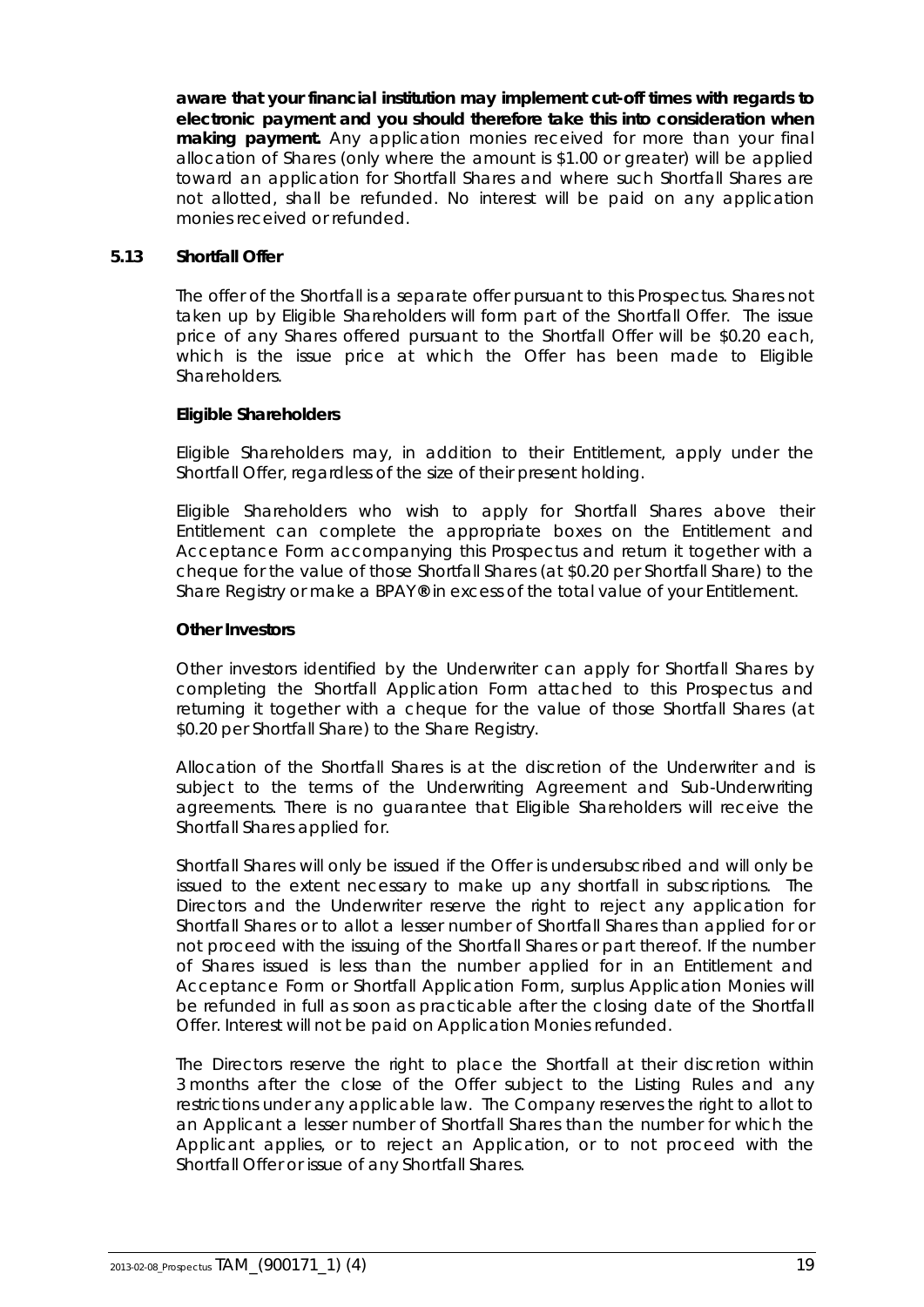### **5.14 ASX listing**

Application for Official Quotation of the Shares offered pursuant to this Prospectus will be made in accordance with the timetable set out at the commencement of this Prospectus. If ASX does not grant Official Quotation of the Shares offered pursuant to this Prospectus before the expiration of 3 months after the date of issue of the Prospectus, (or such period as varied by the ASIC), the Company will not issue any Shares and will repay all Application Monies for the Shares within the time prescribed under the Corporations Act, without interest.

The fact that ASX may grant Official Quotation to the Shares is not to be taken in any way as an indication of the merits of the Company or the Shares now offered for subscription.

### **5.15 Allotment**

Shares issued pursuant to the Offer will be allotted in accordance with the ASX Listing Rules and timetable set out at the commencement of this Prospectus.

Shares issued pursuant to the Shortfall Offer will be allotted on a progressive basis. Where the number of Shares issued is less than the number applied for, or where no allotment is made surplus Application Monies will be refunded without any interest to the Applicant as soon as practicable after the closing date of the Shortfall Offer.

Pending the allotment and issue of the Shares or payment of refunds pursuant to this Prospectus, all Application Monies will be held by the Company in trust for the Applicants in a separate bank account as required by the Corporations Act. The Company, however, will be entitled to retain all interest that accrues on the bank account and each Applicant waives the right to claim interest.

Holding statements for Shares issued under the Offer will be mailed in accordance with the ASX Listing Rules and timetable set out at the commencement of this Prospectus and for Shortfall Shares issued under the Shortfall Offer as soon as practicable after their issue.

### <span id="page-21-0"></span>**5.16 Overseas shareholders**

This Offer does not, and is not intended to, constitute an offer in any place or jurisdiction in which, or to any person to whom, it would not be lawful to make such an offer or to issue this Prospectus.

It is not practicable for the Company to comply with the securities laws of overseas jurisdictions having regard to the number of overseas Shareholders, the number and value of Shares these Shareholders would be offered and the cost of complying with regulatory requirements in each relevant jurisdiction. Accordingly, the Offer is not being extended and Shares will not be issued to Shareholders with a registered address which is outside Australia or New Zealand.

The Offer is being made in New Zealand pursuant to the Securities Act (Overseas Companies) Exemption Notice 2002.

However, pursuant to ASX Listing Rule 7.7, the Company has appointed a nominee, Patersons Securities, to sell the Entitlements to which Ineligible Shareholders are entitled. The nominee will have the absolute and sole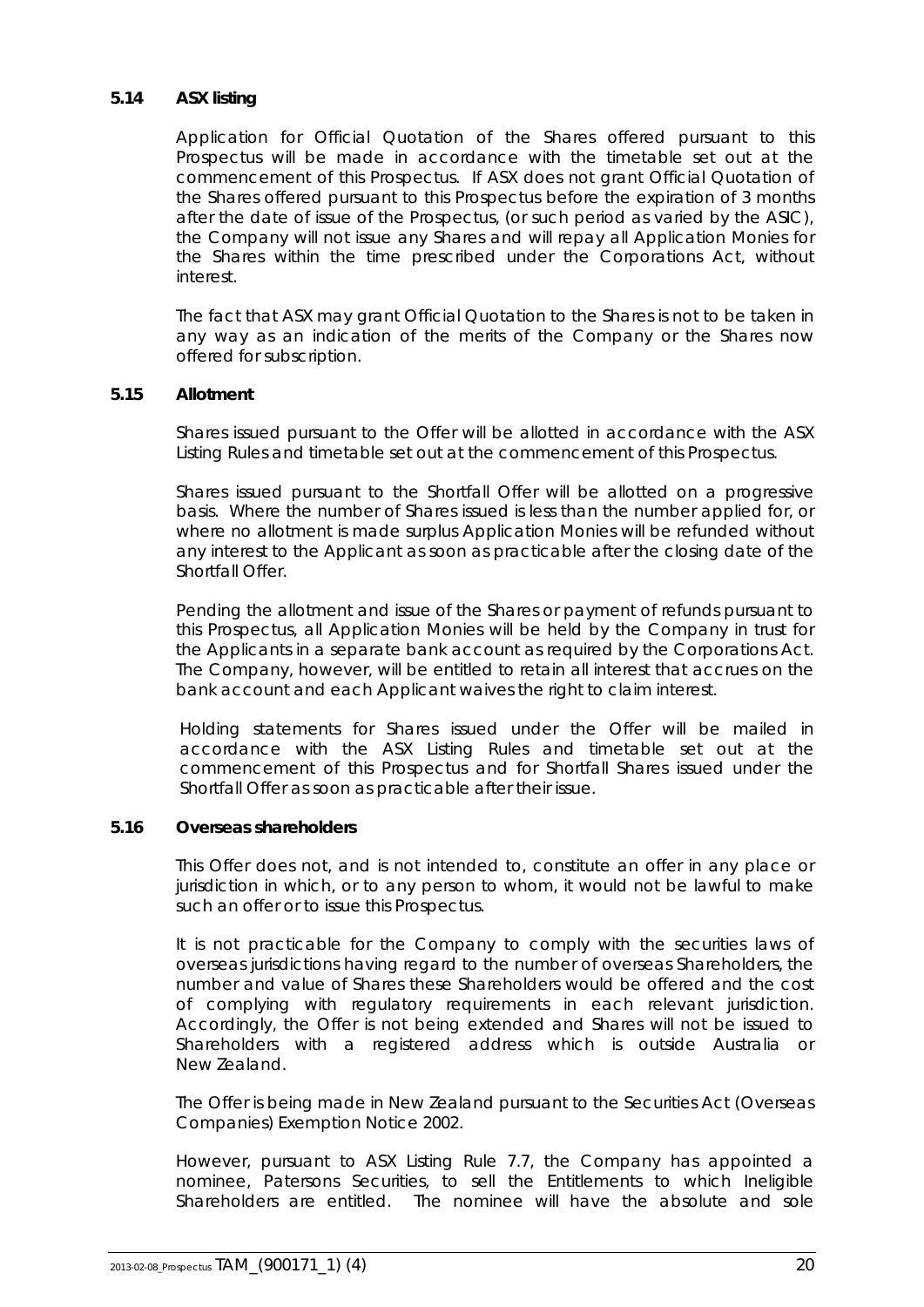discretion to determine the timing and price at which the Entitlements may be sold and the manner of any such sale.

Any interest earned on the proceeds of the sale of these Entitlements will firstly be applied against expenses of such sale, including brokerage, and any balance will accrue to the relevant Ineligible Shareholders as described below.

The net proceeds of the sale of these Entitlements will then be forwarded by the Company as soon as practicable to the Ineligible Shareholders, in proportion to their share of such Entitlements (after deducting brokerage commission and other expenses). If any such net proceeds of sale are less than the reasonable costs that would be incurred by the Company for distributing those proceeds, such proceeds may be retained by the Company.

Notwithstanding that the nominee may sell Entitlements, Ineligible Shareholders may nevertheless receive no net proceeds if the costs of the sale are greater than the sale proceeds.

Neither the Company nor the nominee will be subject to any liability for failure to sell the Entitlements or to sell them at a particular price. If, in the reasonable opinion of the nominee, there is no viable market for the Entitlements of the Ineligible Shareholders, or a surplus over the expenses of the sale cannot be obtained for the Entitlements that would have been offered to the Ineligible Shareholders, then those Entitlements will be allowed to lapse. The Shares not taken up will form part of the Shares to be taken up by the Underwriter pursuant to the Underwriting Agreement.

Shareholders resident in Australia or New Zealand holding Shares on behalf of persons who are resident overseas are responsible for ensuring that taking up an Entitlement under the Offer does not breach regulations in the relevant overseas jurisdiction. Return of a duly completed Entitlement and Acceptance Form will be taken by the Company to constitute a representation that there has been no breach of those regulations.

### **5.17 Enquiries**

Any questions concerning the Offer should be directed to Mr Jon Latto, Company Secretary, on + 61 8 9212 5999.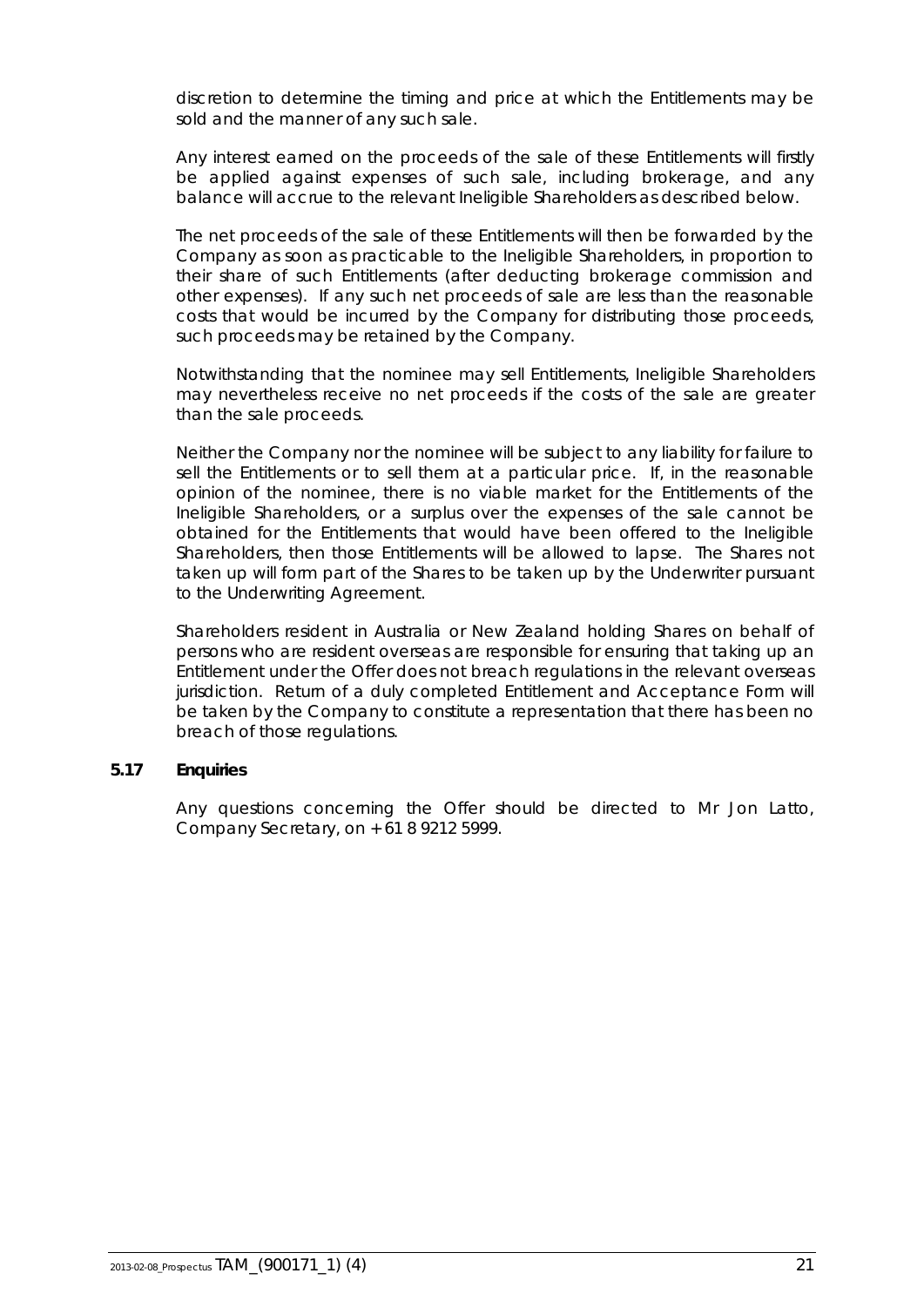### <span id="page-23-0"></span>**6. PURPOSE AND EFFECT OF THE OFFER**

### <span id="page-23-1"></span>**6.1 Purpose of the Offer**

The purpose of the Offer is to raise \$65,283,169.

The funds raised from the Offer are planned to be used in accordance with the table set out below:

| ltem                 | Proceeds of the Offer                                                                     | <b>Full Subscription</b><br>$($ \$) | %     |
|----------------------|-------------------------------------------------------------------------------------------|-------------------------------------|-------|
| $\mathbf{1}_{\cdot}$ | Repayment of outstanding<br>debt to AP Finance Limited                                    | 51,353,162                          | 78.7% |
| 2 <sub>1</sub>       | Repayment of accrued<br>interest and charges to AP<br>Finance Limited to 31 March<br>2013 | 1,413,720                           | 2.2%  |
| 3.                   | Completion of DFS at Central<br>Tanami Project                                            | 2,154,048                           | 3.3   |
| 4.                   | Expenses of the Offer <sup>1</sup>                                                        | 3,244,390                           | 5.0%  |
| 5.                   | Working capital                                                                           | 7,117,848                           | 10.8% |
|                      | Total                                                                                     | \$65,283,169                        | 100%  |

### **Notes:**

1. Refer to section [3.13](#page-12-0) of this Prospectus for further details relating to the estimated expenses of the Offer.

The above table is a statement of current intentions as of the date of this Prospectus. As with any budget, intervening events (including exploration success or failure) and new circumstances have the potential to affect the manner in which the funds are ultimately applied. The Board reserves the right to alter the way funds are applied on this basis.

### **6.2 Effect of the Offer**

The principal effect of the Offer, assuming all Entitlements are accepted and no Options are exercised prior to the Record Date, will be to:

- (a) increase the cash reserves by \$62,048,779 (after deducting the estimated expenses of the Offer) immediately after completion of the Offer; and
- (b) increase the number of Shares on issue from 261,132,677 as at the date of this Prospectus to 587,548,523 Shares.

### **6.3 Pro-forma balance sheet**

The unaudited balance sheet as at 31 December 2012 and the unaudited proforma balance sheet as at 31 December 2012 shown below have been prepared on the basis of the accounting policies normally adopted by the Company and reflect the changes to its financial position.

The pro-forma balance sheet has been prepared assuming all Entitlements are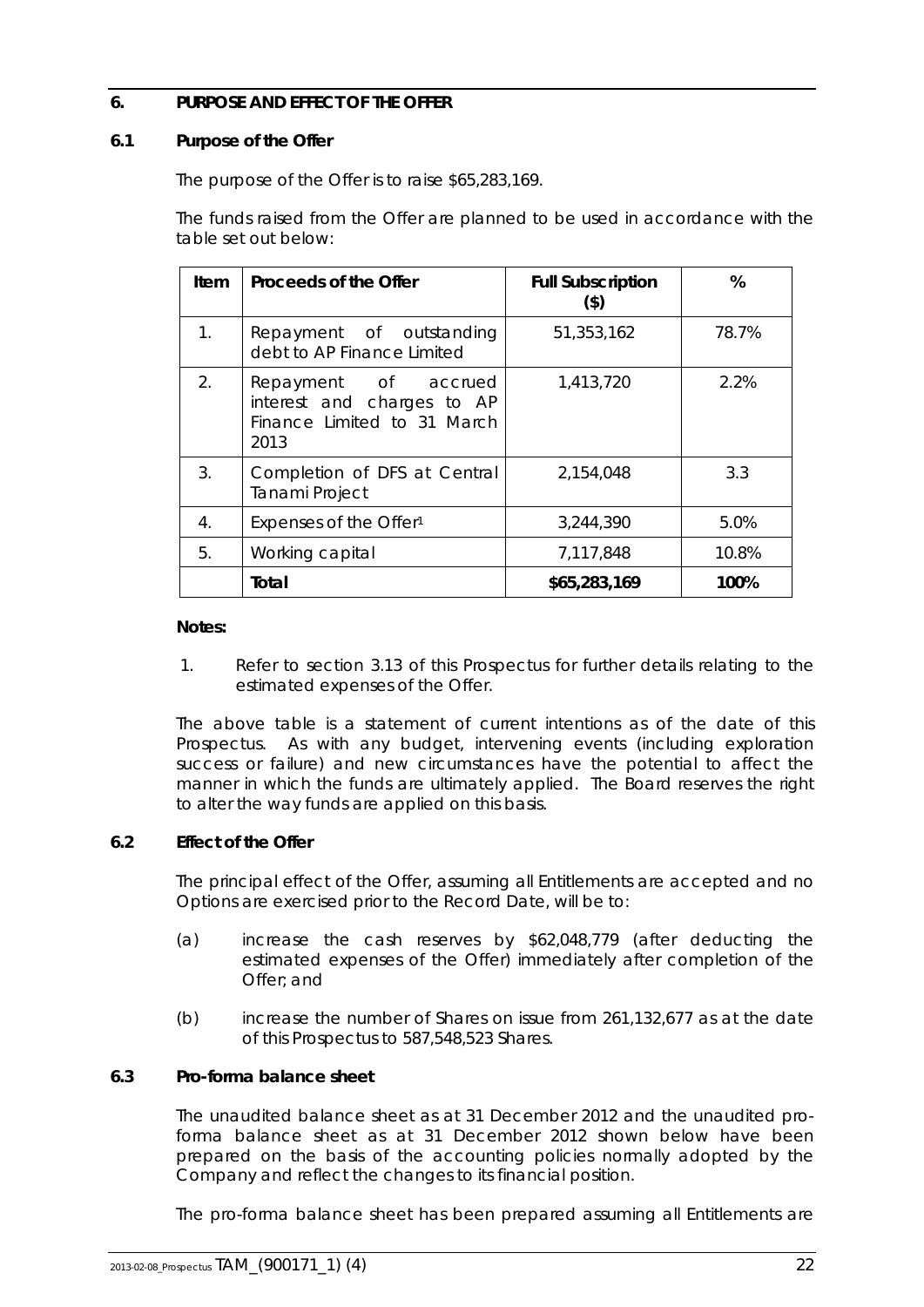accepted, no Options are exercised prior to the Record Date and including expenses of the Offer.

The pro-forma balance sheet has been prepared to provide investors with information on the assets and liabilities of the Company and pro-forma assets and liabilities of the Company as noted below. The historical and pro-forma financial information is presented in an abbreviated form, insofar as it does not include all of the disclosures required by Australian Accounting Standards applicable to annual financial statements.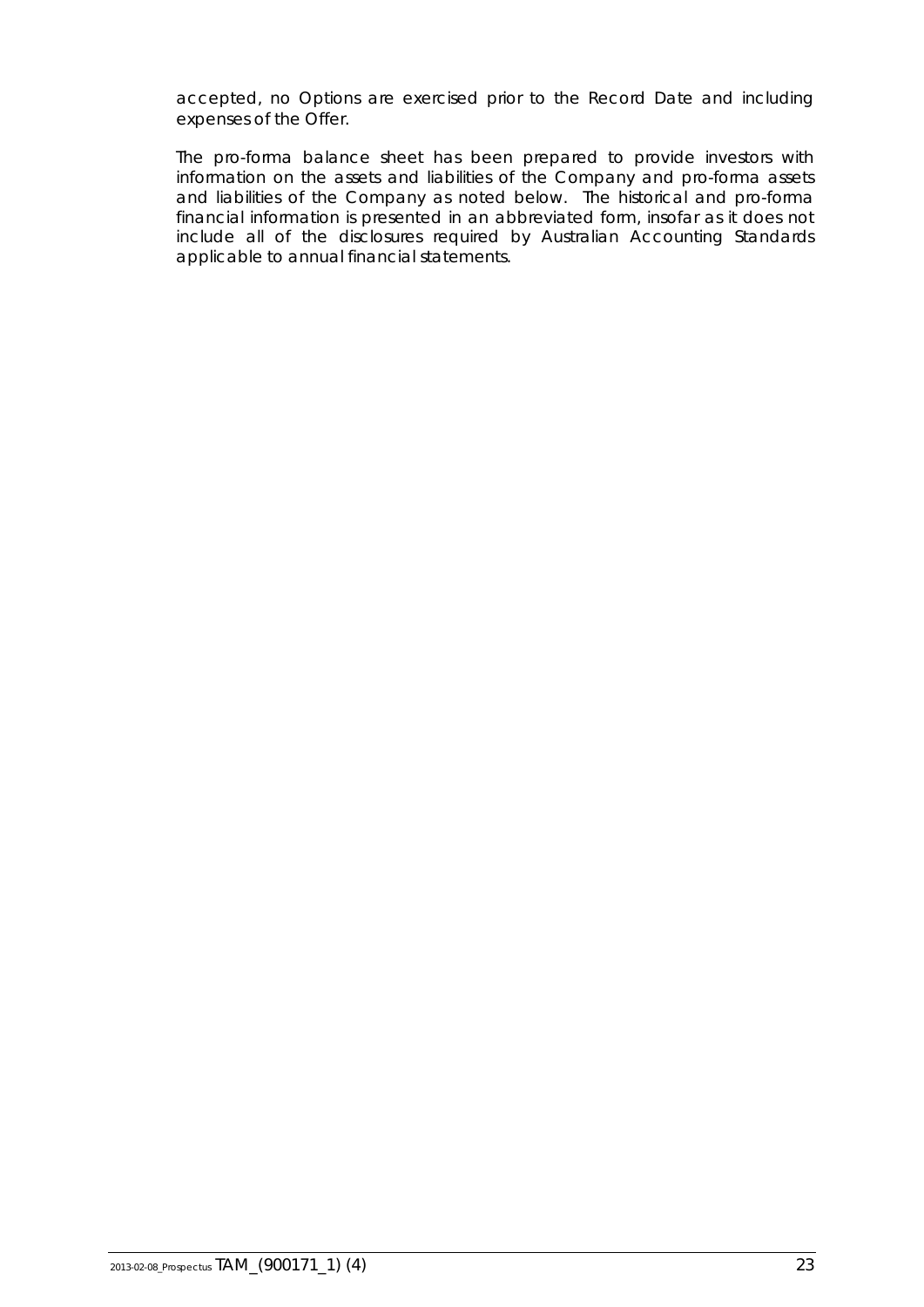|                                                  | <b>UNAUDITED</b><br>31 December 2012 | <b>PROFORMA</b> |
|--------------------------------------------------|--------------------------------------|-----------------|
| <b>CURRENT ASSETS</b>                            |                                      |                 |
| Cash and cash equivalents <sup>1, 2, 3, 7</sup>  | 580,676                              | 8,241,849       |
| Other receivables                                | 2,519,112                            | 2,519,699       |
| Available for sale financial assets <sup>4</sup> | 3,420,000                            | 3,144,342       |
| Inventories                                      | 7,452,259                            | 7,409,872       |
| <b>TOTAL CURRENT ASSETS</b>                      | 13,972,047                           | 21,315,762      |
|                                                  |                                      |                 |
| <b>NON-CURRENT ASSETS</b>                        |                                      |                 |
| Other receivables <sup>5</sup>                   | 5,410,183                            | 5,410,183       |
| Property, plant & equipment                      | 30,713,741                           | 33,008,294      |
| Exploration and evaluation                       | 87,178,073                           | 87,116,424      |
| <b>TOTAL NON-CURRENT ASSETS</b>                  | 123,301,997                          | 125,534,901     |
|                                                  |                                      |                 |
| <b>TOTAL ASSETS</b>                              | 137,274,044                          | 146,850,663     |
|                                                  |                                      |                 |
| <b>CURRENT LIABILITIES</b>                       |                                      |                 |
| Trade and other payables <sup>6</sup>            | 13,989,882                           | 5,904,679       |
| Provisions                                       | 1,671,428                            | 1,700,201       |
| <b>TOTAL CURRENT LIABILITIES</b>                 | 15,661,310                           | 7,604,880       |
|                                                  |                                      |                 |
| <b>NON CURRENT LIABILITIES</b>                   |                                      |                 |
| Interest-bearing liabilities <sup>7</sup>        | 44,192,999                           | 2,733           |
| Provisions                                       | 5,365,204                            | 5,486,960       |
| <b>TOTAL NON CURRENT LIABILITIES</b>             | 49,558,203                           | 5,489,693       |
|                                                  |                                      |                 |
| X TOTAL LIABILITIES                              | 65,219,513                           | 13,094,573      |
|                                                  |                                      |                 |
| <b>NET ASSETS (LIABILITIES)</b>                  | 72,054,531                           | 133,756,090     |
|                                                  |                                      |                 |
| <b>EQUITY</b>                                    |                                      |                 |
| Share capital                                    | 244,189,680                          | 306,228,459     |
| <b>Options Reserve</b>                           | 1,872,089                            | 2,176,169       |
| <b>Retained loss</b>                             | (174,007,238)                        | (174, 648, 538) |
| <b>TOTAL EQUITY</b>                              | 72,054,531                           | 133,756,090     |

### **Notes:**

- 1. Cash and cash equivalents includes proceeds (less costs) from the entitlements issue adjusted for the use of proceeds in section 6.1.
- 2. Cash and cash equivalents includes cash, gold on hand and gold in transit.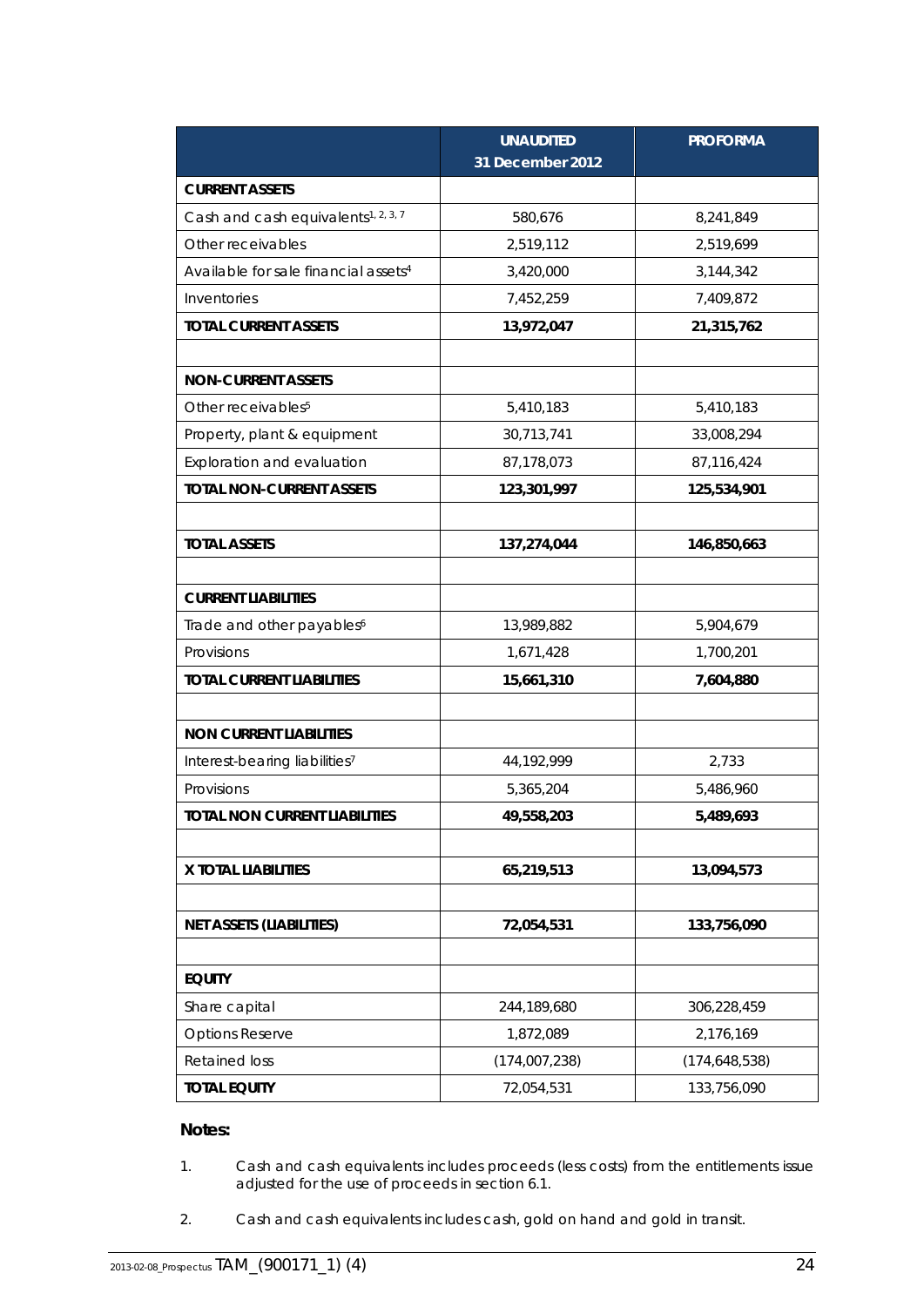- 3. The pro forma balance sheet shows a cash and cash equivalents balance of \$8,241,849. It is intended that \$51.35 million will be used to retire the Company's loan facility with AP Finance Limited. In addition a further \$1.41 million will be used to pay accrued interest and charges owing to AP Finance Limited at 31 March 2013.
- 4. Available for sale financial assets represents the value of the Company's 90 million shares in ABM Resources NL at 4.1 cents as at 31 December 2012. On 7 February 2013, the Company sold 12 million shares in ABM Resources NL at 4.57 cents less brokerage.
- 5. Non current trade and other receivables represents \$5,410,183 in cash backed bank guarantees.
- 6. Trade and other payables includes creditors and sundry accruals.
- 7. Cash and cash equivalents have been adjusted to reflect remaining costs associated with the Definitive Feasibility Study for the development of the Central Tanami Project.

### <span id="page-26-0"></span>**6.4 Effect on capital structure**

The effect of the Offer on the capital structure of the Company, assuming all Entitlements are accepted and no Options are exercised prior to the Record Date, is set out below.

#### **Shares**

|                                                     | <b>Number</b> |
|-----------------------------------------------------|---------------|
| Shares currently on issue                           | 261,132,677   |
| Shares offered pursuant to the Offer                | 326,415,847   |
| Total Shares on issue after completion of the Offer | 587,548,523   |

### **Options**

|                                                        | <b>Number</b> |
|--------------------------------------------------------|---------------|
| Options currently on issue (all unlisted):             | 5,400,000     |
| 300,000 exercisable at \$1.34 on or before 22/12/2016  |               |
| 2,300,000 exercisable at \$0.90 on or before 28/3/2017 |               |
| 2,300,000 exercisable at \$1.00 on or before 28/3/2017 |               |
| 500,000 exercisable at \$1.10 on or before 28/3/2017   |               |
| Options offered pursuant to the Offer                  | Nil           |
| Total Options on issue after completion of the Offer   | 5,400,000     |

The capital structure on a fully diluted basis as at the date of this Prospectus would be 266,532,677 Shares and on completion of the Offer (assuming all Entitlements are accepted and no Options are exercised prior to the Record Date) would be 592,948,523 Shares.

No Shares or Options on issue are subject to escrow restrictions, either voluntary or ASX imposed.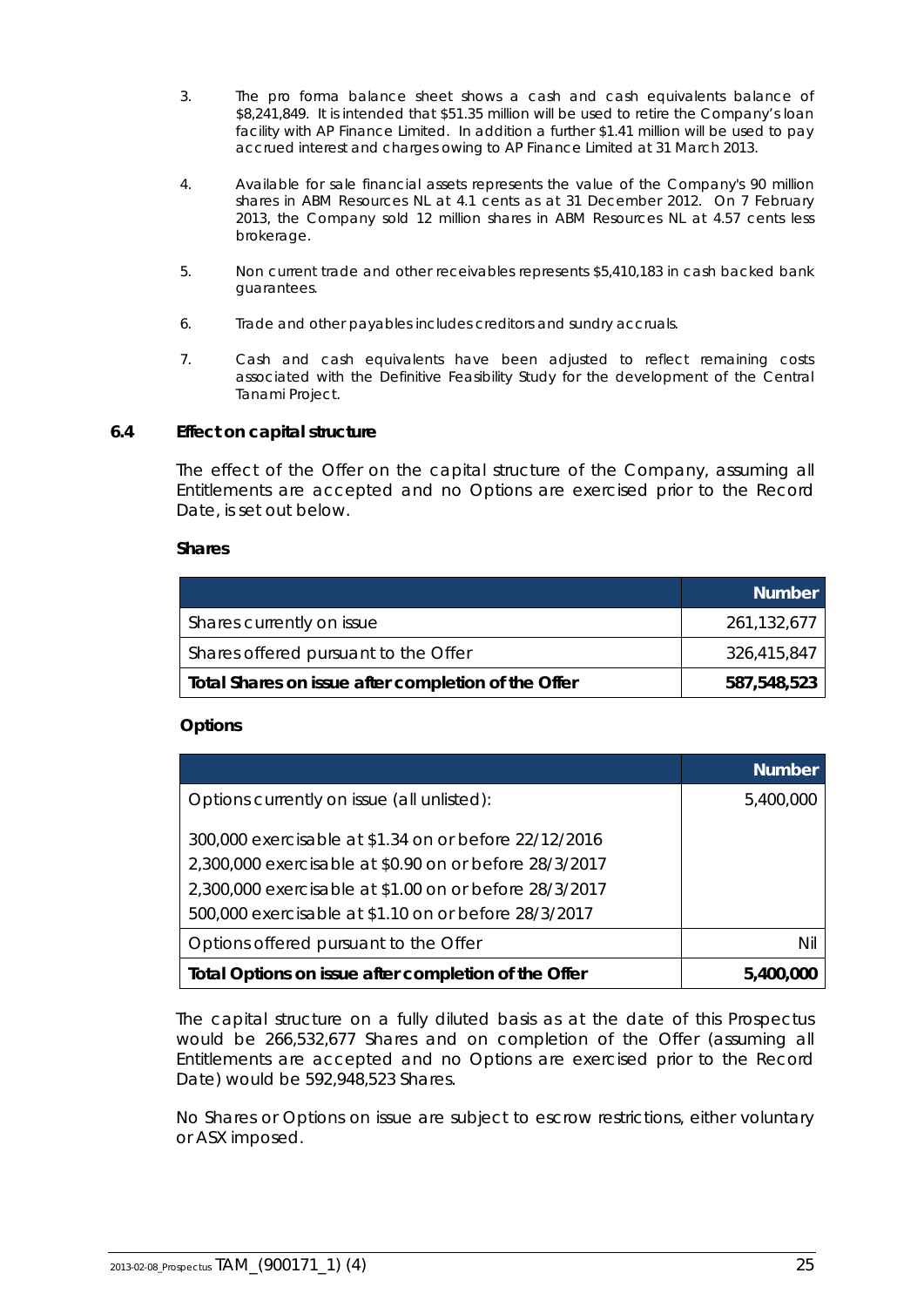### <span id="page-27-0"></span>**7. RIGHTS AND LIABILITIES ATTACHING TO SHARES**

The following is a summary of the more significant rights and liabilities attaching to Shares being offered pursuant to this Prospectus. This summary is not exhaustive and does not constitute a definitive statement of the rights and liabilities of Shareholders. To obtain such a statement, persons should seek independent legal advice.

Full details of the rights and liabilities attaching to Shares are set out in the Constitution, a copy of which is available for inspection at the Company's registered office during normal business hours.

### **7.1 General meetings**

Shareholders are entitled to be present in person, or by proxy, attorney or representative to attend and vote at general meetings of the Company.

Shareholders may requisition meetings in accordance with section 249D of the Corporations Act and the Constitution of the Company.

### **7.2 Voting rights**

Subject to any rights or restrictions for the time being attached to any class or classes of shares, at general meetings of shareholders or classes of shareholders:

- (a) each Shareholder entitled to vote may vote in person or by proxy, attorney or representative;
- (b) on a show of hands, every person present who is a Shareholder or a proxy, attorney or representative of a Shareholder has one vote; and
- (c) on a poll, every person present who is a Shareholder or a proxy, attorney or representative of a Shareholder shall, in respect of each fully paid Share held by him, or in respect of which he is appointed a proxy, attorney or representative, have one vote for each Share held, but in respect of partly paid shares shall have such number of votes as bears the same proportion to the total of such Shares registered in the Shareholder's name as the amount paid (not credited) bears to the total amounts paid and payable (excluding amounts credited).

### **7.3 Dividend rights**

Subject to the rights of any preference Shareholders and to the rights of the holders of any shares created or raised under any special arrangement as to dividend, the Directors may from time to time declare a dividend to be paid to the Shareholders entitled to the dividend which shall be payable on all Shares according to the proportion that the amount paid (not credited) is of the total amounts paid and payable (excluding amounts credited) in respect of such Shares.

The Directors may from time to time pay to the Shareholders any interim dividends as they may determine. No dividend shall carry interest as against the Company. The Directors may set aside out of the profits of the Company any amounts that they may determine as reserves, to be applied at the discretion of the Directors, for any purpose for which the profits of the Company may be properly applied.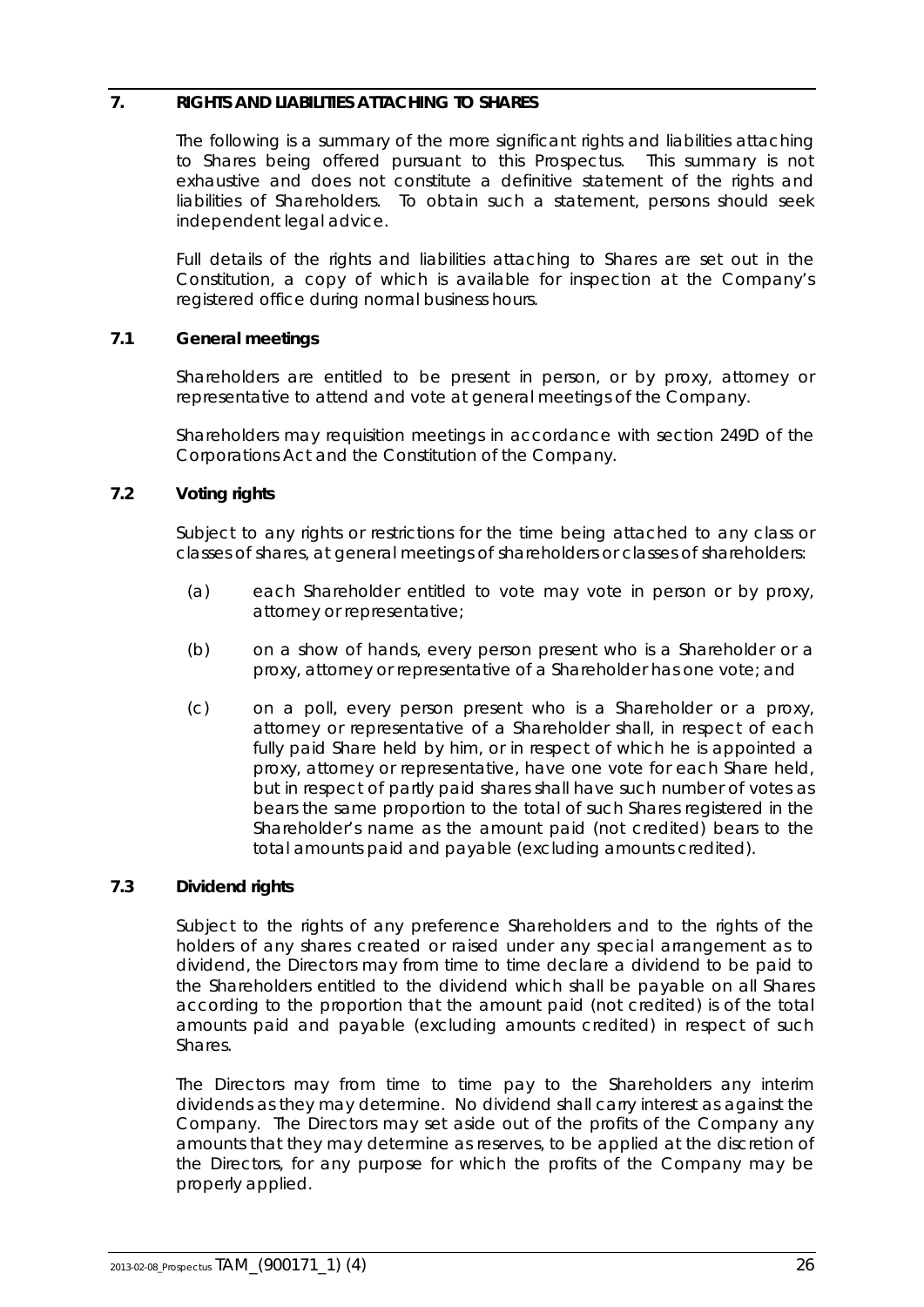Subject to the ASX Listing Rules and the Corporations Act, the Company may, by resolution of the Directors, implement a dividend reinvestment plan on such terms and conditions as the Directors think fit and which provides for any dividend which the Directors may declare from time to time payable on Shares which are participating Shares in the dividend reinvestment plan, less any amount which the Company shall either pursuant to the Constitution or any law be entitled or obliged to retain, be applied by the Company to the payment of the subscription price of Shares.

### **7.4 Winding-up**

If the Company is wound up, the liquidator may, with the authority of a special resolution, divide among the Shareholders in kind the whole or any part of the property of the Company, and may for that purpose set such value as he considers fair upon any property to be so divided, and may determine how the division is to be carried out as between the Shareholders or different classes of Shareholders.

The liquidator may, with the authority of a special resolution, vest the whole or any part of any such property in trustees upon such trusts for the benefit of the contributories as the liquidator thinks fit, but so that no Shareholder is compelled to accept any shares or other securities in respect of which there is any liability.

### **7.5 Shareholder liability**

As the Shares issued will be fully paid shares, they will not be subject to any calls for money by the Directors and will therefore not become liable for forfeiture.

### **7.6 Transfer of shares**

Generally, shares in the Company are freely transferable, subject to formal requirements, the registration of the transfer not resulting in a contravention of or failure to observe the provisions of a law of Australia and the transfer not being in breach of the Corporations Act and the ASX Listing Rules.

### **7.7 Future increase in capital**

The allotment and issue of any new Shares is under the control of the Directors of the Company. Subject to restrictions on the issue or grant of Securities contained in the ASX Listing Rules, the Constitution and the Corporations Act (and without affecting any special right previously conferred on the holder of an existing share or class of shares), the Directors may issue Shares as they shall, in their absolute discretion, determine.

### **7.8 Variation of rights**

Under section 246B of the Corporations Act, the Company may, with the sanction of a special resolution passed at a meeting of Shareholders vary or abrogate the rights attaching to shares.

If at any time the share capital is divided into different classes of shares, the rights attached to any class (unless otherwise provided by the terms of issue of the shares of that class), whether or not the Company is being wound up, may be varied or abrogated with the consent in writing of the holders of three quarters of the issued shares of that class, or if authorised by a special resolution passed at a separate meeting of the holders of the shares of that class.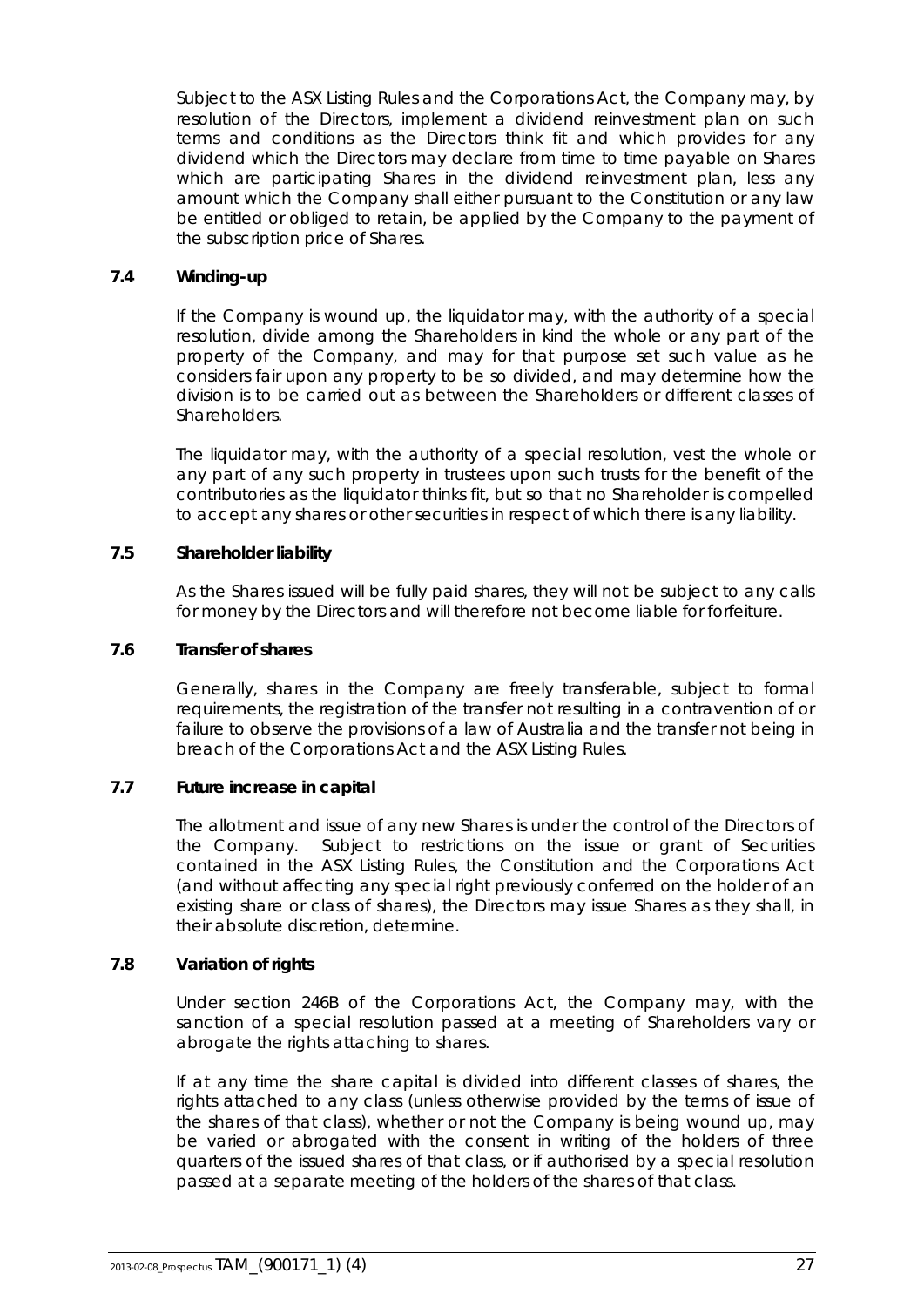# **7.9 Alteration of constitution**

In accordance with the Corporations Act, the Constitution can only be amended by a special resolution passed by at least three quarters of Shareholders present and voting at the general meeting. In addition, at least 28 days written notice specifying the intention to propose the resolution as a special resolution must be given.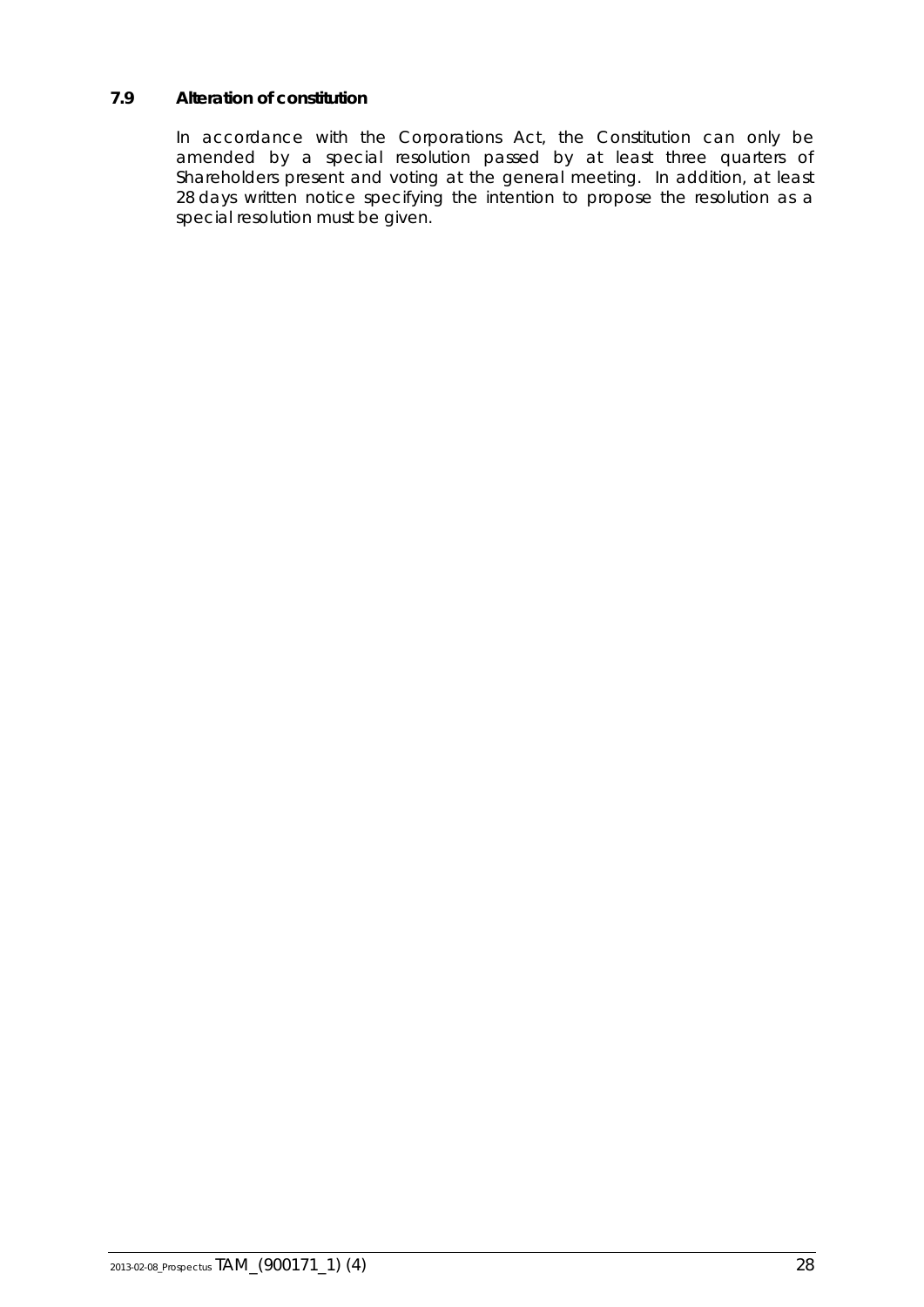### <span id="page-30-0"></span>**8. RISK FACTORS**

### **8.1 Introduction**

The Shares offered under this Prospectus are considered highly speculative. An investment in the Company is not risk free and the Directors strongly recommend Shareholders to consider the risk factors described below, together with information contained elsewhere in this Prospectus and to consult their professional advisers before deciding whether to apply for Shares pursuant to this Prospectus.

There are specific risks which relate directly to the Company's business. In addition, there are other general risks, many of which are largely beyond the control of the Company and the Directors. The risks identified in this section, or other risk factors, may have a material impact on the financial performance of the Company and the market price of the Shares.

The following is not intended to be an exhaustive list of the risk factors to which the Company is exposed.

### <span id="page-30-1"></span>**8.2 Company specific**

#### (a) **Potential for significant dilution**

Upon implementation of the Offer, assuming all Entitlements are accepted and no Options are exercised prior to the Record Date the number of Shares in the Company will increase from 261,132,677 currently on issue to 587,548,524. This means that each Share will represent a significantly lower proportion of the ownership of the Company.

It is not possible to predict what the value of the Company or a Share will be following the completion of the Offer being implemented and the Directors do not make any representation as to such matters.

The last trading price of Shares on ASX prior to the prospectus being lodged of \$0.375 is not a reliable indicator as to the potential trading price of Shares after completion of the Offer.

### (b) **Change in Control**

Shareholders should be aware that the Offer, and in particular the subunderwriting arrangements relating to the Offer may result in APRL increasing its relevant interest in the voting shares of the Company. Please refer to Section [3.9](#page-10-0) for further details in relation to the potential change in control effects on the Company.

### (c) **Coyote Gold Project**

The Company has operated the Coyote Gold Mine in Western Australia since 2006. Current underground mining operations are conducted as owner/operator with the ore processed through a conventional carbon in leach treatment plant.

The mine is a high cost producer with limited mine life. Current mine development is on the Muttley Lodes and continuation of the operation is dependent on the successful mining of those lodes. A detailed review of the Coyote Gold Mine will be undertaken in April 2013.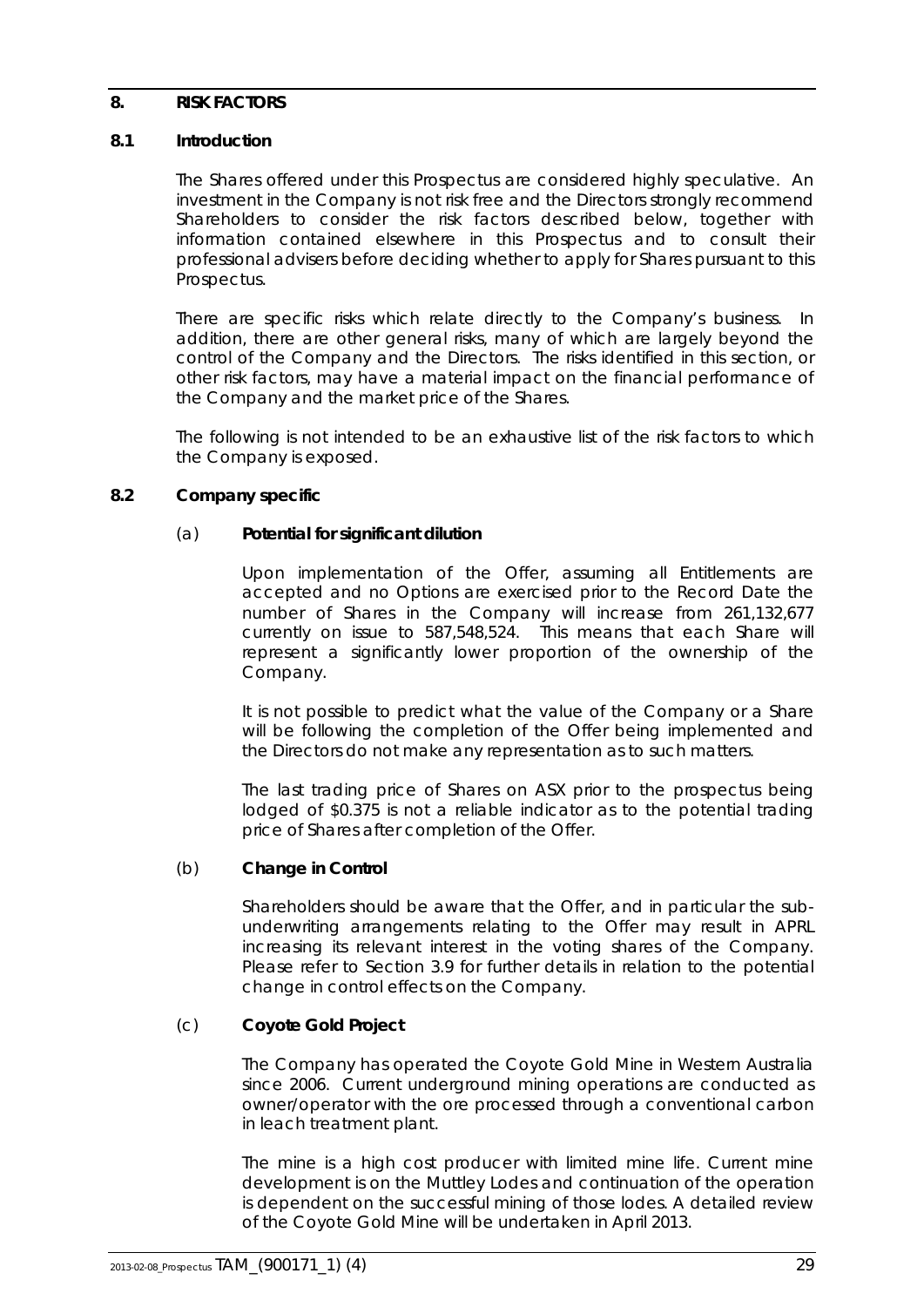The continued success of diamond drilling at the Kavanagh Target Area is critical to extending the operations of the Coyote Gold Project. There is no guarantee that the drilling at Kavanagh will be successful.

### (d) **Central Tanami Project**

Further to the completion of a pre-feasibility study on the Central Tanami Project in late 2011, the Company committed to undertaking an extensive drilling campaign, especially at the Groundrush Deposit, to upgrade both the quantum and quality of the resources available for inclusion in the DFS.

The Central Tanami Project DFS is currently in the final stages of the design phase and is scheduled for completion in April 2013. Progress to date has proven positive with the project potentially being expanded to include some previously identified targets.

The diamond drilling program conducted over the past twelve months was successful in upgrading the resource (refer ASX announcement 7 January 2013) which has resulted in the mine design team identifying alternate methods to efficiently extract the ore. This will delay the project time line in respect to the mine design and scheduling.

The infrastructure and processing design development is expected to conclude on time and within the timeline for the Central Tanami Project. The completion of the study will not guarantee the Central Tanami Project to be viable or bankable.

The progress of the Central Tanami Project DFS has been regularly reported upon but risks remain which may extend the DFS timetable or require further expenditure than that presently anticipated.

### <span id="page-31-0"></span>**8.3 Industry specific**

### (a) **Exploration, Development, Mining, Processing and Operating Risks**

By its nature, the business of mineral exploration, mine development, mine production, and ore processing undertaken by the Company at its Coyote Gold Project and Central Tanami Gold Project, contains risks. Ultimate and continuous success of these activities is dependent on many factors such as:

- (i) successful exploration and definition and/or acquisition of recoverable and economic deposits;
- (ii) successful conclusions to feasibility studies;
- (iii) access to adequate capital for project development;
- (iv) design and construction of efficient mining and processing facilities;
- (v) securing and maintaining title to tenements;
- (vi) obtaining consents and approvals necessary for the conduct of exploration and mining; and
- (vii) competent operation.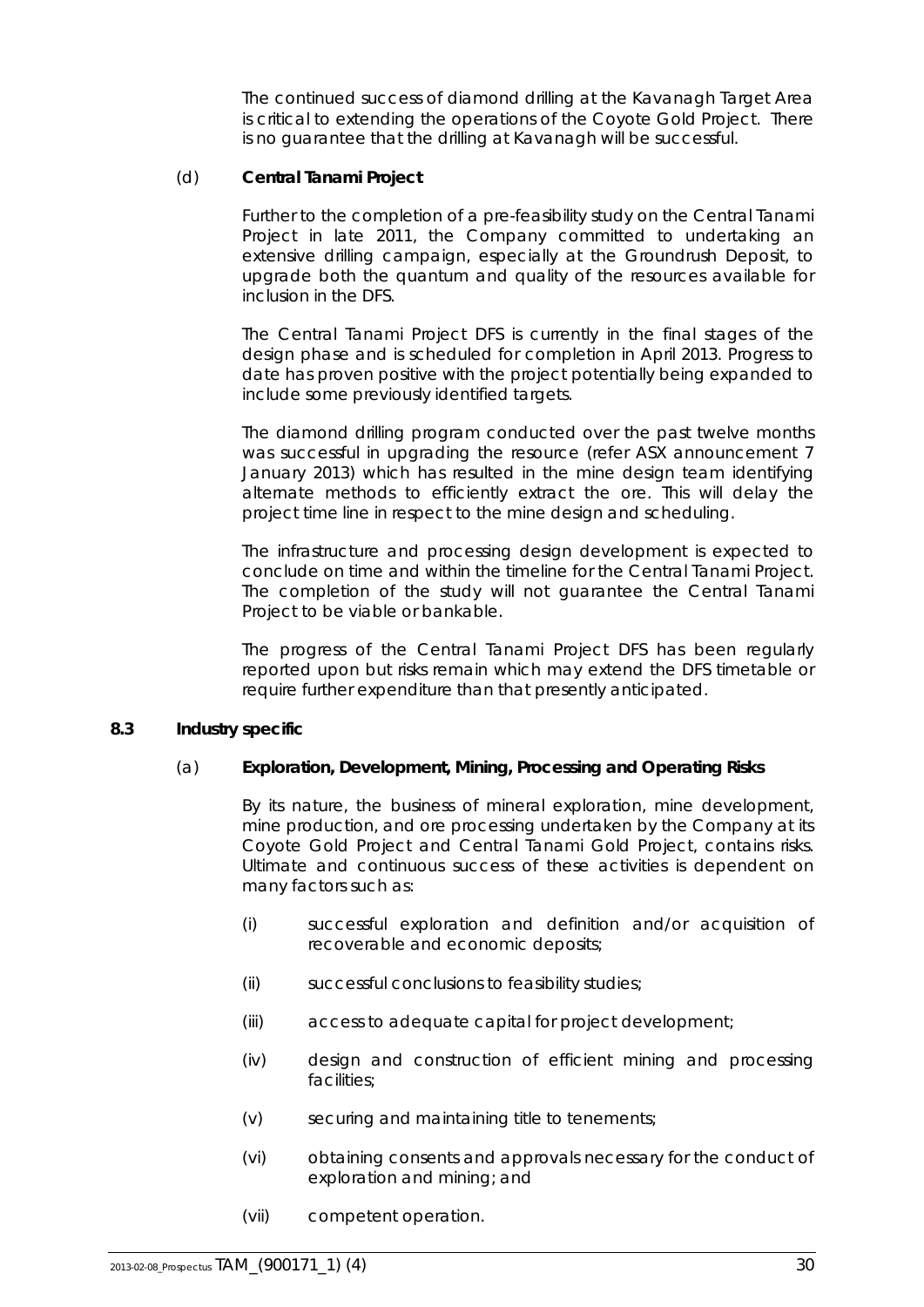The operations of the Company may be disrupted by a variety of risks and hazards which are beyond the control of the Company, including environmental hazards, industrial accidents, technical failure, labour disputes, unusual or unexpected geological conditions, damage, flooding, and extended interruptions due to inclement hazardous weather conditions, fire, explosions and earthquakes.

Significant reductions in the market prices for the Company's saleable commodities may also have a material adverse impact on the Company's position.

These risks and hazards could also result in damage to, or destruction of, production facilities, personal injury, environmental damage, business interruption, monetary losses and possible legal liability. While the Company currently intends to maintain insurance with ranges of coverage consistent with industry practice, no assurance can be given that the Company will be able to maintain such insurance coverage at reasonable rates (or at all), or that any coverage it obtains will be adequate and available to cover any such claims.

Most of these issues are only partially subject to the Company's control.

### (b) **Operating Risks**

The current operations at the Coyote Gold Project and the development of the Central Tanami Project, including exploration, appraisal and production activities, may be affected by a range of factors, including:

- (i) adverse geological conditions;
- (ii) limitations on activities due to seasonal weather patterns and cyclone activity;
- (iii) unanticipated operations and technical difficulties encountered in drilling and production activities;
- (iv) mechanical failure of operating plant and equipment;
- (v) industrial and environmental accidents, industrial disputes and other force majeure events;
- (vi) unavailability of aircraft or drilling equipment to undertake airborne electromagnetic and other geological and geophysical investigations;
- (vii) unexpected shortages or increases in the costs of labour, consumables, spare parts, plant and equipment;
- (viii) inability to obtain consents or approvals;
- (ix) fire, water inrush and ground stability at or within the underground mine; and
- (x) suspension of operations due to non-compliance with the requirements of regulatory authorities.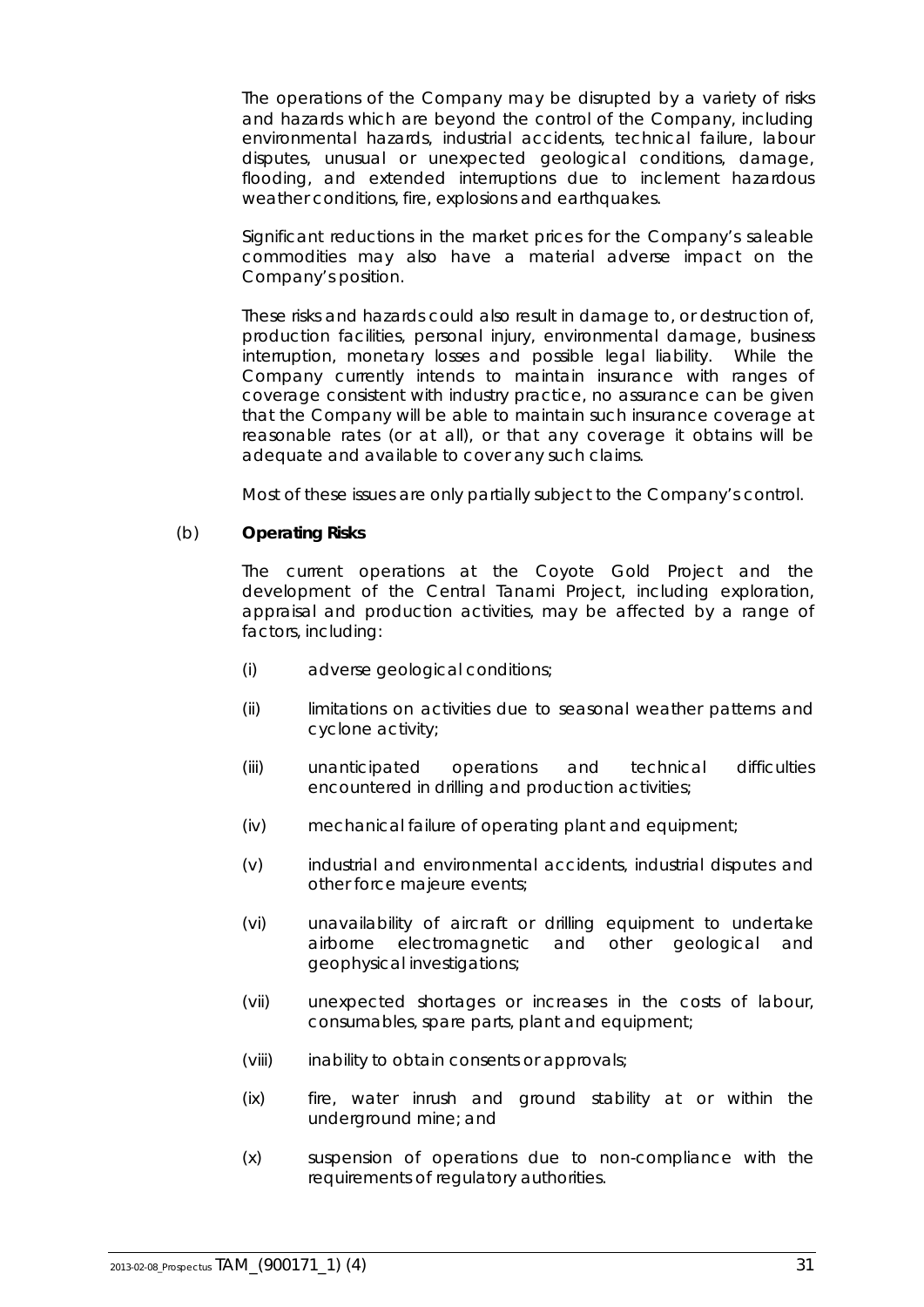# (c) **Commodity Prices and Decrease in Price of Gold Risks**

The Company principally derives its revenue from the sale of gold. Consequently, the earnings of the Company are closely related to the price of gold. Commodity prices fluctuate and are influenced by numerous factors outside the control of the Company including industrial and retail supply and demand, exchange rates, inflation rate fluctuation, changes in global economies, confidence in the gold monetary system, forward sales of precious metals by producers and speculators as well as other global and regional political, social or economic events. The supply and demand of precious metals consists of a combination of established and new mine production and existing stocks held by governments, by central banks and by other financial institutions including gold held by metal-backed Exchange Traded Funds (**ETFs**), the market behaviour of producers and of speculators and the availability of scrap supply and the purchasing patterns of consumers.

Future production from the Company's mining operations is dependent upon the price of gold being adequate to make it economical. Price declines in the market price of gold could cause commercial production from the Company's operations to be rendered uneconomical.

### (d) **Resource Estimates**

Resource estimates are expressions of judgement based on knowledge, experience and industry practice. Estimates which were valid when originally calculated may alter significantly when new information or techniques become available. In addition, by their very nature, resource estimates are imprecise and depend to some extent on interpretations, which may prove to be inaccurate. As further information becomes available through additional fieldwork and analysis, the estimates are likely to change. This may result in alterations to development and mining plans which may, in turn, adversely affect the Company's operations.

### (e) **Environmental Risks**

The operations and activities of the Company are subject to State and Federal laws and regulation concerning the environment. As with most exploration projects and mining operations, the Company's activities are expected to have an impact on the environment, particularly if advanced exploration or mine development proceeds. The Company attempts to conduct its activities to the highest standard of environmental obligation, including compliance with all environmental laws.

### (f) **Native Title and Title Risks**

Interests in tenements in Australia are governed by the respective State legislation and are evidenced by the granting of licences or leases. Each licence or lease is for a specific term and carries with it annual expenditure and reporting commitments, as well as other conditions requiring compliance. Consequently, the Company could lose title to or its interest in tenements if licence conditions are not met or if insufficient funds are available to meet expenditure commitments.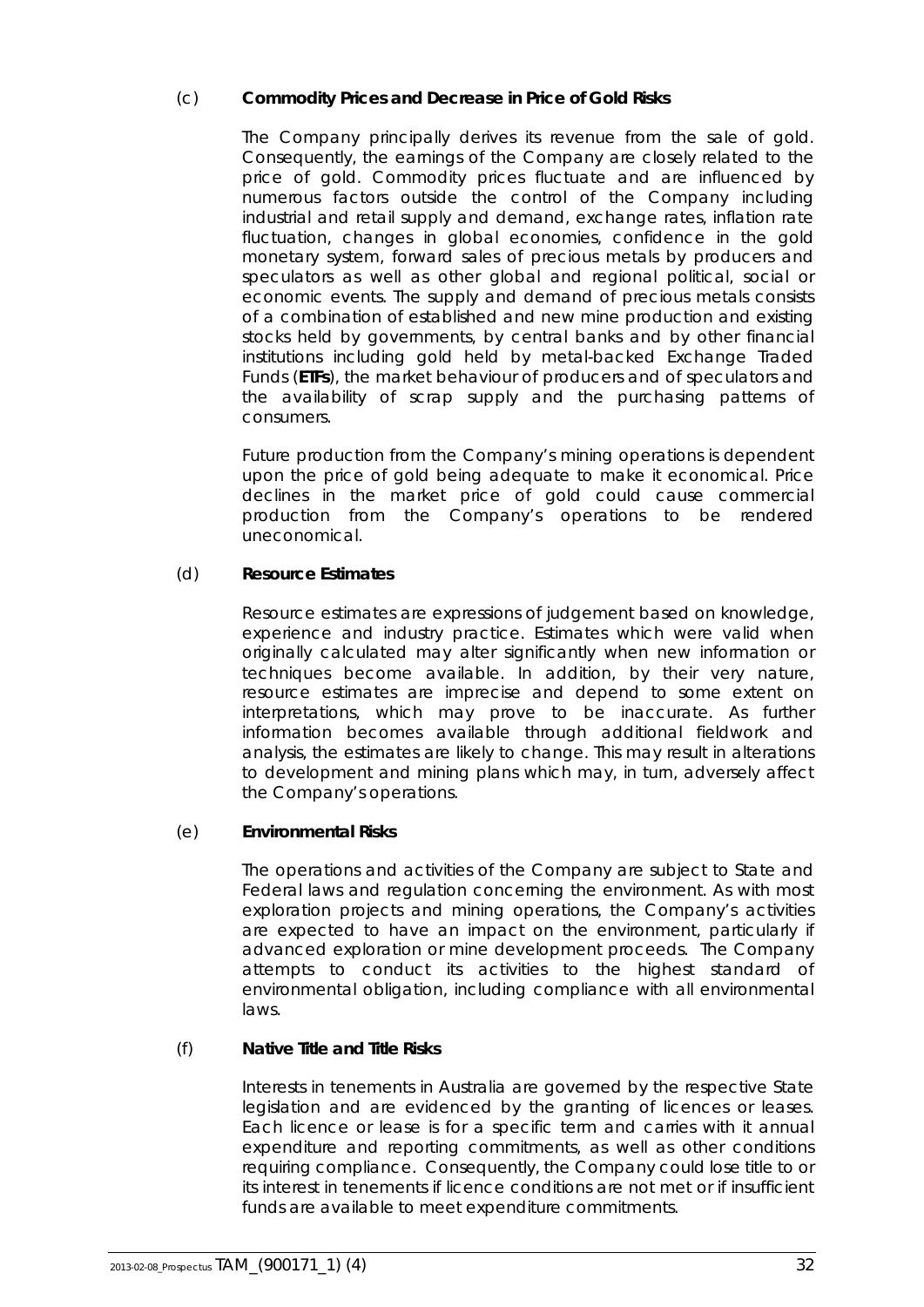It is also possible that, in relation to tenements which the Company has an interest in or will in the future acquire such an interest, there may be areas over which legitimate common law native title rights of Aboriginal Australians exist. If native title rights do exist, the ability of the Company to gain access to tenements (through obtaining consent of any relevant landowner), or to progress from the exploration phase to the development and mining phases of operations may be affected.

The Directors closely monitor the potential effect of native title claims involving tenements in which the Company has or may have an interest.

### (g) **Joint Venture Parties, Agents and Contractors**

The Directors are unable to predict the risk of financial failure or default by a participant in any joint venture to which the Company is or may become a party or the insolvency or managerial failure by any of the contractors used by the Company in any of its activities or the insolvency or other managerial failure by any of the other service providers used by the Company for any activity.

### (h) **Occupational Health and Safety Risk**

The Company is committed to providing a healthy and safe environment for its personnel, contractors and visitors. Mining activities have inherent risks and hazards. The Company provides appropriate instructions, equipment, preventative measures, first aid information and training to all stakeholders through its occupational, health and safety management systems.

### (i) **Potential Acquisitions**

As part of its business strategy, the Company may make acquisitions of or significant investments in companies, products, technologies or resource projects. Any such future transactions would be accompanied by the risks commonly encountered in making acquisitions of companies, products, technologies or resource projects.

### <span id="page-34-0"></span>**8.4 General risks**

### (a) **Economic**

General economic conditions, movements in interest and inflation rates and currency exchange rates may have an adverse effect on the Company's exploration, development and production activities, as well as on its ability to fund those activities.

### (b) **Market conditions**

Share market conditions may affect the value of the Company's quoted securities regardless of the Company's operating performance. Share market conditions are affected by many factors such as:

- (i) general economic outlook;
- (ii) introduction of tax reform or other new legislation;
- (iii) interest rates and inflation rates;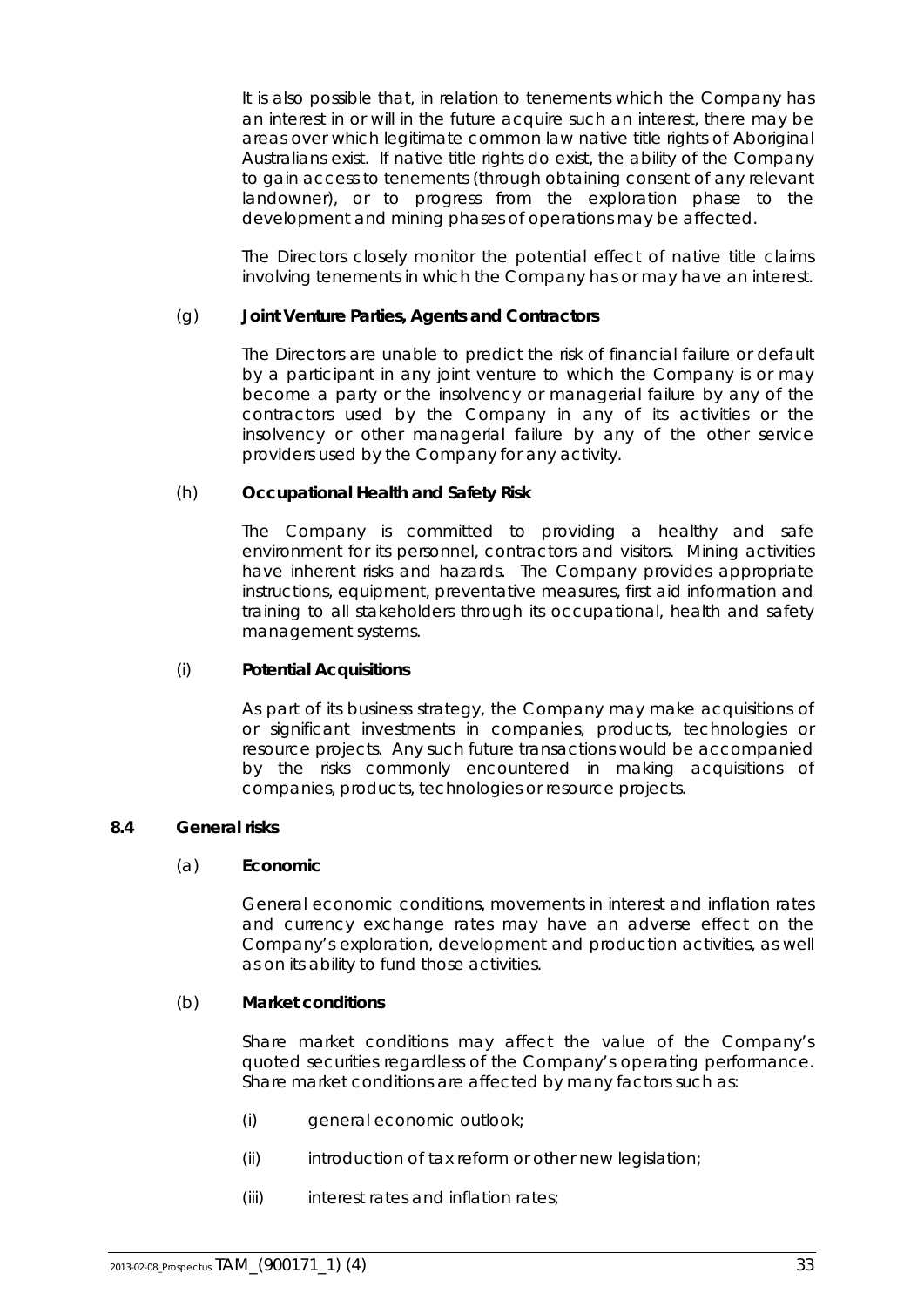- (iv) changes in investor sentiment toward particular market sectors;
- (v) the demand for, and supply of, capital; and
- (vi) terrorism or other hostilities.

The market price of securities can fall as well as rise and may be subject to varied and unpredictable influences on the market for equities in general and resource exploration stocks in particular. Neither the Company nor the Directors warrant the future performance of the Company or any return on an investment in the Company.

### (c) **Additional requirements for capital**

The Company's capital requirements depend on numerous factors. Depending on the Company's ability to generate income from its operations, the Company may require further financing in addition to amounts raised under the Offer, particularly with respect to its Central Tanami Operations. Any additional equity financing will dilute shareholdings, and debt financing, if available, may involve restrictions on financing and operating activities. If the Company is unable to obtain additional financing as needed, it may be required to reduce the scope of its operations and scale back its exploration programmes as the case may be. There is however no guarantee that the Company will be able to secure any additional funding or be able to secure funding on terms favourable to the Company.

### (d) **Dividends**

Any future determination as to the payment of dividends by the Company will be at the discretion of the Directors and will depend on the financial condition of the Company, future capital requirements and general business and other factors considered relevant by the Directors. No assurance in relation to the payment of dividends or franking credits attaching to dividends can be given by the Company.

### (e) **Taxation**

The acquisition and disposal of Shares will have tax consequences, which will differ depending on the individual financial affairs of each investor. All potential investors in the Company are urged to obtain independent financial advice about the consequences of acquiring Shares from a taxation viewpoint and generally.

To the maximum extent permitted by law, the Company, its officers and each of their respective advisors accept no liability and responsibility with respect to the taxation consequences of subscribing for Shares under this Prospectus.

### (f) **Reliance on key personnel**

The responsibility of overseeing the day-to-day operations and the strategic management of the Company depends substantially on its senior management and its key personnel. There can be no assurance given that there will be no detrimental impact on the Company if one or more of these employees cease their employment.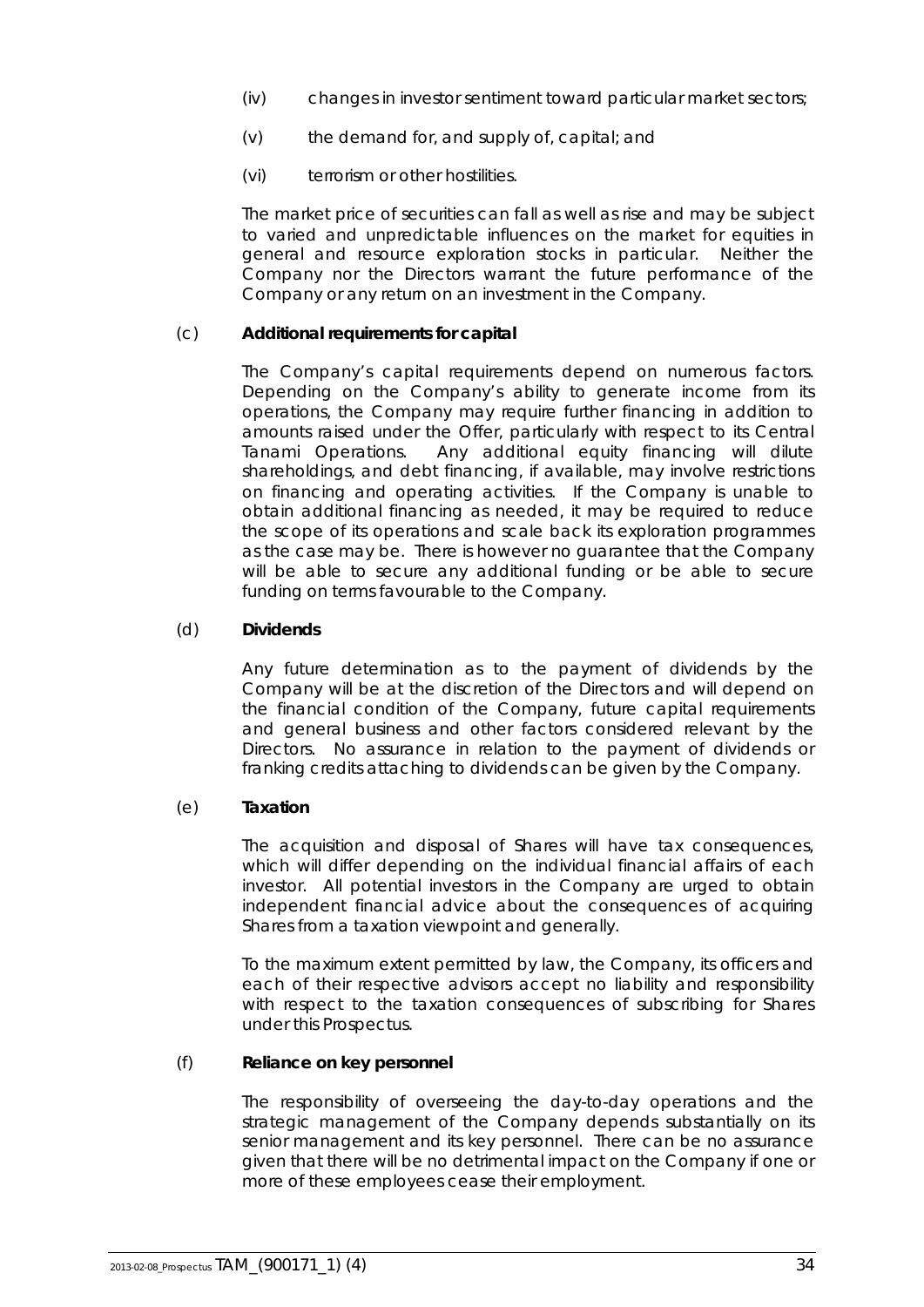### **8.5 Speculative investment**

The above list of risk factors ought not to be taken as exhaustive of the risks faced by the Company or by investors in the Company. The above factors, and others not specifically referred to above, may in the future materially affect the financial performance of the Company and the value of the Shares offered under this Prospectus.

Therefore, the Shares to be issued pursuant to this Prospectus carry no guarantee with respect to the payment of dividends, returns of capital or the market value of those Shares.

Potential investors should consider that the investment in the Company is highly speculative and should consult their professional advisers before deciding whether to apply for Shares pursuant to this Prospectus.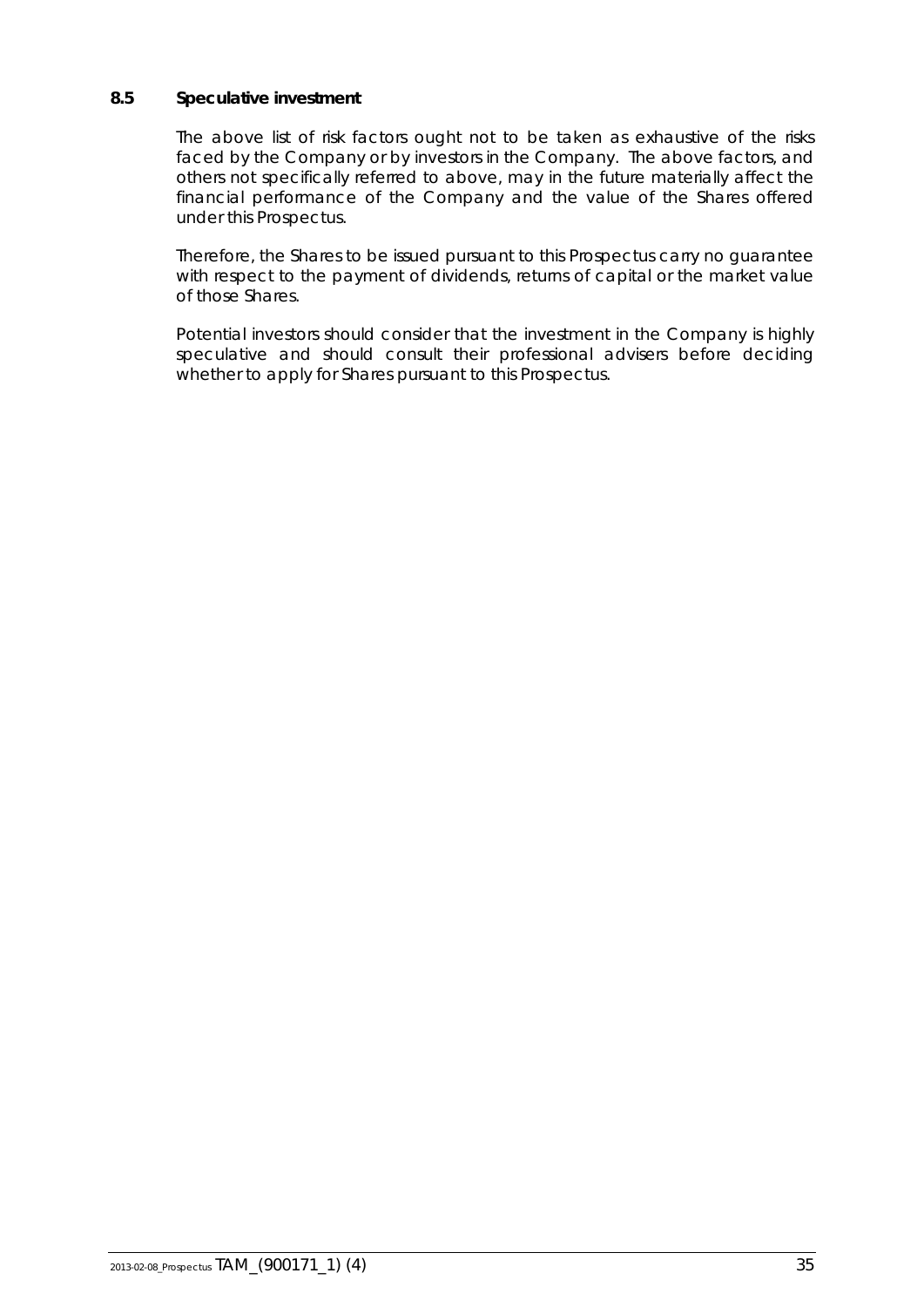### <span id="page-37-0"></span>**9. ADDITIONAL INFORMATION**

### **9.1 Litigation**

Other than is set out below, as at the date of this Prospectus, the Company is not involved in any material legal proceedings and the Directors are not aware of any material legal proceedings pending or threatened against the Company.

On or about 17 January 2013, a claim was brought against the Company in the District Court of Western Australia in the amount of \$424,144.31 plus interest and costs in relation to the hire and use by the Company of certain mining equipment for the Central Tanami Project. The Company is considering its options at present and intends to vigorously defend such claim.

### **9.2 Continuous disclosure obligations**

The Company is a "disclosing entity" (as defined in section 111AC of the Corporations Act) for the purposes of section 713 of the Corporations Act and, as such, is subject to regular reporting and disclosure obligations. Specifically, like all listed companies, the Company is required to continuously disclose any information it has to the market which a reasonable person would expect to have a material effect on the price or the value of the Company's securities.

This Prospectus is a "transaction specific prospectus". In general terms a "transaction specific prospectus" is only required to contain information in relation to the effect of the issue of securities on a company and the rights attaching to the securities. It is not necessary to include general information in relation to all of the assets and liabilities, financial position, profits and losses or prospects of the issuing company.

This Prospectus is intended to be read in conjunction with the publicly available information in relation to the Company which has been notified to ASX and does not include all of the information that would be included in a prospectus for an initial public offering of securities in an entity that is not already listed on a stock exchange. Investors should therefore have regard to the other publicly available information in relation to the Company before making a decision whether or not to invest.

Having taken such precautions and having made such enquires as are reasonable, the Company believes that it has complied with the general and specific requirements of ASX as applicable from time to time throughout the 3 months before the issue of this Prospectus which required the Company to notify ASX of information about specified events or matters as they arise for the purpose of ASX making that information available to the stock market conducted by ASX.

Information that is already in the public domain has not been reported in this Prospectus other than that which is considered necessary to make this Prospectus complete.

The Company, as a disclosing entity under the Corporations Act states that:

- (a) it is subject to regular reporting and disclosure obligations;
- (b) copies of documents lodged with the ASIC in relation to the Company (not being documents referred to in section 1274(2)(a) of the Corporations Act) may be obtained from, or inspected at, the offices of the ASIC; and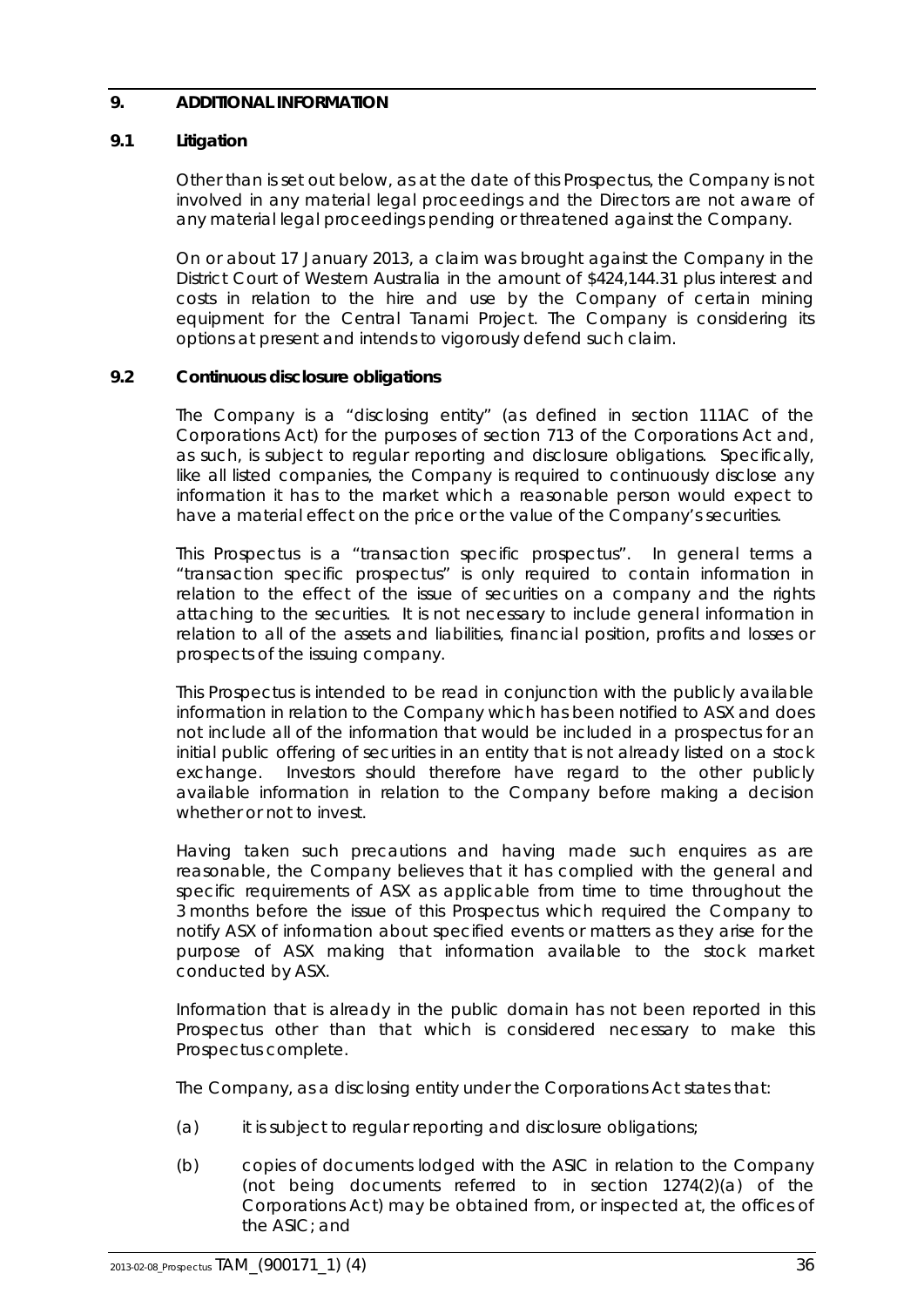- (c) it will provide a copy of each of the following documents, free of charge, to any person on request between the date of issue of this Prospectus and the Closing Date:
	- (i) the annual financial report most recently lodged by the Company with the ASIC;
	- (ii) any half-year financial report lodged by the Company with the ASIC after the lodgement of the annual financial report referred to in (i) and before the lodgement of this Prospectus with the ASIC; and
	- (iii) any continuous disclosure documents given by the Company to ASX in accordance with the ASX Listing Rules as referred to in section 674(1) of the Corporations Act after the lodgement of the annual financial report referred to in (i) and before the lodgement of this Prospectus with the ASIC.

Copies of all documents lodged with the ASIC in relation to the Company can be inspected at the registered office of the Company during normal office hours.

Details of documents lodged by the Company with ASX since the date of lodgement of the Company's latest annual financial report and before the lodgement of this Prospectus with the ASIC are set out in the table below.

| Date       | <b>Description of Announcement</b>             |
|------------|------------------------------------------------|
| 06/02/2013 | Appointment of Non-Executive Director          |
| 04/02/2013 | Capital Raising                                |
| 04/02/2013 | Reinstatement                                  |
| 31/01/2013 | Increase in Loan Facility                      |
| 31/01/2013 | Appendix 5B                                    |
| 31/01/2013 | Quarterly Report for period ending 31 Dec 2012 |
| 30/01/2013 | Suspension from Official Quotation             |
| 25/01/2013 | <b>Trading Halt</b>                            |
| 17/01/2013 | Bonanza Grade Intersections - Coyote Gold Mine |
| 07/01/2013 | Significant growth in Groundrush Resource      |
| 03/12/2012 | Continued exploration success at Coyote        |
| 26/11/2012 | Change in substantial holding                  |
| 26/11/2012 | Appointment of Acting CEO                      |
| 23/11/2012 | <b>Expiry of Unlisted Options</b>              |
| 21/11/2012 | Appendix 3Z - Alan Senior                      |
| 21/11/2012 | Appendix 3Z - Denis Waddell                    |
| 20/11/2012 | Outcome of Tanami Gold Annual General Meeting  |
| 20/11/2012 | Presentation - Annual General Meeting          |
| 20/11/2012 | Change in substantial holding                  |
| 19/11/2012 | <b>Exploration success at Coyote Gold Mine</b> |
|            |                                                |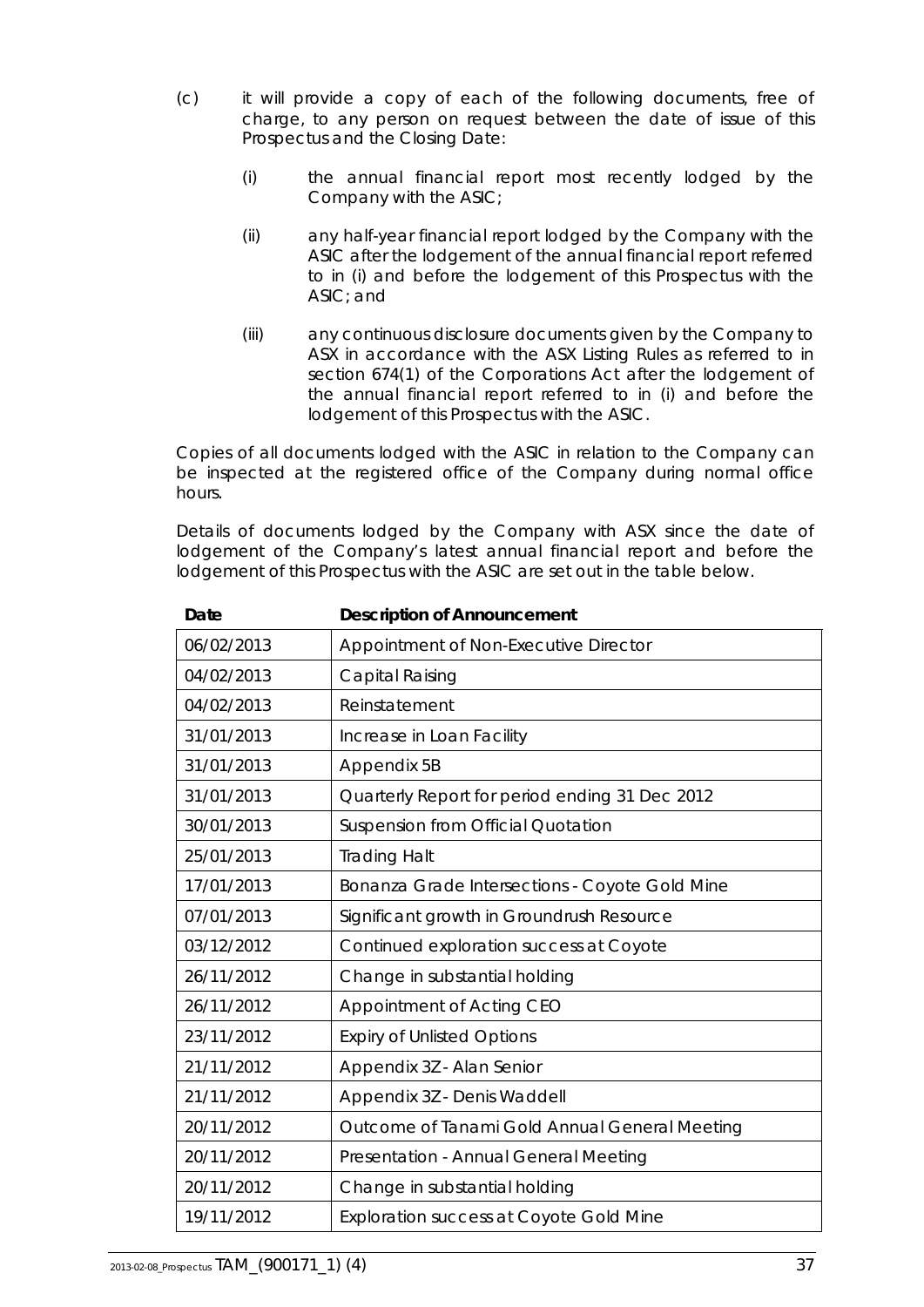| Date       | <b>Description of Announcement</b>                 |
|------------|----------------------------------------------------|
| 16/11/2012 | <b>Corporate Developments</b>                      |
| 14/11/2012 | Groundrush continues to deliver high grade results |
| 31/10/2012 | Appendix 5B                                        |
| 31/10/2012 | 30 September 2012 Quarterly Report                 |
| 23/10/2012 | Tanami Gold NL 2012 Annual Report                  |
| 23/10/2012 | Notice of Annual General Meeting, Proxy            |
| 23/10/2012 | Drilling continues to impress at Ripcord Deposit   |
| 28/09/2012 | 2012 Annual Financial Report                       |

ASX maintains files containing publicly available information for all listed companies. The Company's file is available for inspection at ASX during normal office hours.

The announcements are also available through the Company's website at [www.tanami.com.au.](http://www.tanami.com.au/)

#### **9.3 Market price of shares**

The Company is a disclosing entity for the purposes of the Corporations Act and its Shares are enhanced disclosure securities quoted on ASX.

The highest, lowest and last market sale prices of the Shares on ASX during the three months immediately preceding the date of lodgement of this Prospectus with the ASIC and the respective dates of those sales were:

| Highest | \$0.76  | 20 November 2012 |
|---------|---------|------------------|
| Lowest  | \$0.255 | 4 February 2013  |
| Last    | \$0.375 | 7 February 2013  |

#### **9.4 Arrangement with Nominee for Foreign Holders**

Please refer to the summary provided in Section [3.14.](#page-13-0)

#### **9.5 Corporate Opportunities**

The Company will assess corporate and/or joint venture opportunities if or when they arise.

#### <span id="page-39-0"></span>**9.6 Underwriting Agreement**

By an agreement between Patersons Securities (Underwriter) and the Company dated 1 February 2013 (**Underwriting Agreement**), the Underwriter has agreed to fully underwrite and manage the Offer, being \$65,283,169.

The Company has agreed to pay the Underwriter the following fees for its services:

- (a) 6% of the total underwritten amount, less APRL's full entitlement and Sub-Underwriting Commitment (as defined in Section [3.8\)](#page-9-1); and
- $(b)$   $$125,000$  by way of a management fee.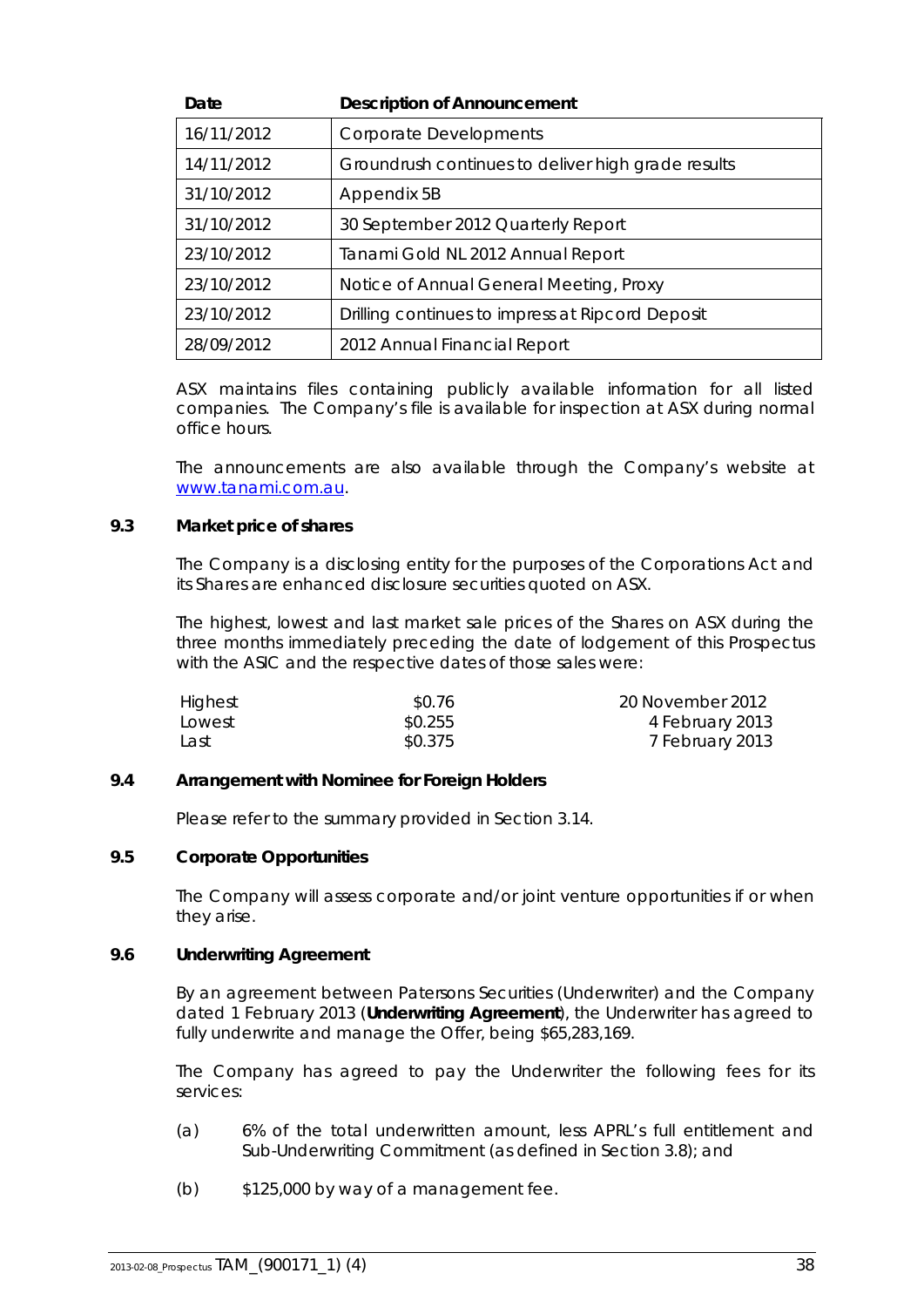The Company will also reimburse the Underwriter for all reasonable costs and expenses incidental to the Offer.

The obligation of the Underwriter to underwrite the Offer is subject to certain events of termination. The Underwriter may terminate its obligations under the Underwriting Agreement if:

- (a) (**Indices fall**): any of the S&P/ASX 200 Index or the S&P/ASX 300 Metals and Mining Index as published by ASX is at any time after the date of the Underwriting Agreement 12.5% or more below its respective level as at the close of business on the Business Day prior to the date of the Underwriting Agreement;
- (b) (**Gold Price fall**): Spot Gold price as quoted on COMEX Gold is at any time after the date of the Underwriting Agreement 12.5% or more below its price as at the close of business on the Business Day prior to the date of the Underwriting Agreement;
- (c) (**Breach of Material Contracts**): any of the material contracts or contracts described in the Prospectus (other than the Underwriting Agreement) is breached, not complied with according to its terms, terminated or substantially modified;
- (d) (**Loan Agreement**): the Loan Facility is breached by any party or it is revoked, rescinded, avoided, amended, varied, superseded or replaced in any way or if the lender(s) seeks to enforce any security granted;
- (e) (**Prospectus**): the Company does not lodge the Prospectus on the Lodgement Date or the Prospectus or the Offer is withdrawn by the Company;
- (f) (**No Official Quotation**): Official Quotation has not been granted by the date the Company is required to give the Underwriter notice of the Shortfall or, having been granted, is subsequently withdrawn, withheld or qualified;
- (g) (**Supplementary prospectus**):
	- (i) the Underwriter, having elected not to exercise its right to terminate its obligations under the Underwriting Agreement as a result of an occurrence as described in paragraph [\(r\)\(iv\)](#page-42-0) below, forms the view on reasonable grounds that a supplementary or replacement prospectus should be lodged with ASIC for any of the reasons referred to in section 719 of the Corporations Act and the Company fails to lodge a supplementary or replacement prospectus in such form and content and within such time as the Underwriter may reasonably require;
	- (ii) the Company lodges a supplementary or replacement prospectus without the prior written agreement of the Underwriter;
- (h) (**Non compliance with disclosure requirements**): it transpires that the Prospectus does not contain all the information that investors and their professional advisers would reasonably require to make an informed assessment of: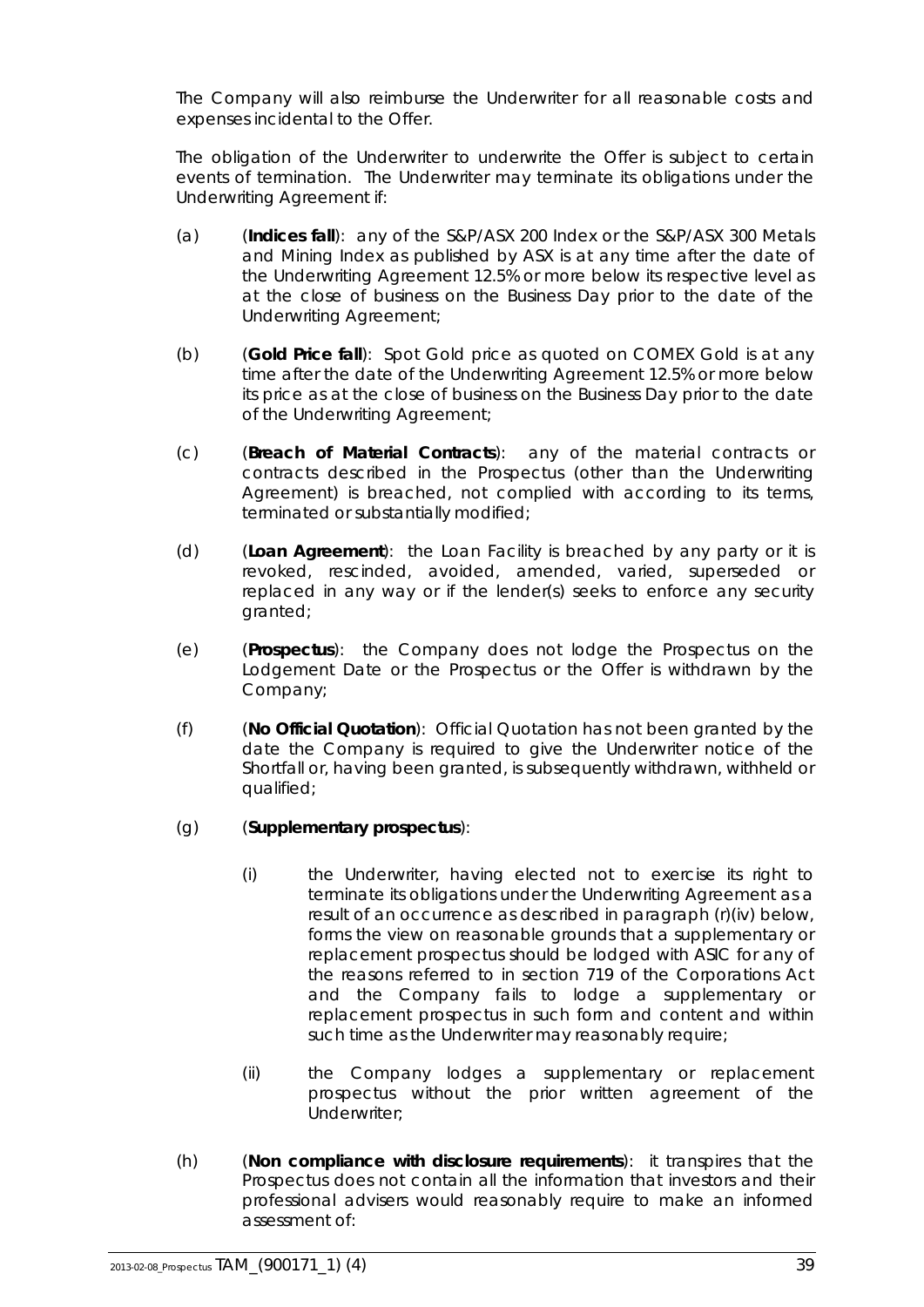- (i) the effect of the Offer on the Company; and
- (ii) the rights and liabilities attaching to the Shares;
- (i) (**Misleading Prospectus**): it transpires that there is a statement in the Prospectus that is misleading or deceptive or likely to mislead or deceive, or that there is an omission from the Prospectus (having regard to the provisions of sections 711, 713 and 716 of the Corporations Act) or if any statement in the Prospectus becomes or misleading or deceptive or likely to mislead or deceive or if the issue of the Prospectus is or becomes misleading or deceptive or likely to mislead or deceive;
- (j) (**Restriction on allotment**): the Company is prevented from allotting the Shares within the time required by the Underwriting Agreement, the Corporations Act, the Listing Rules, any statute, regulation or order of a court of competent jurisdiction by ASIC, ASX or any court of competent jurisdiction or any governmental or semi governmental agency or authority;
- (k) (**Withdrawal of consent to Prospectus**): any person (other than the Underwriter) who has previously consented to the inclusion of its, his or her name in the Prospectus or to be named in the Prospectus, withdraws that consent;
- (l) (**ASIC application**): an application is made by ASIC for an order under section 1324B or any other provision of the Corporations Act in relation to the Prospectus, the date by which the Company is required to notify the Underwriter of the Shortfall has arrived, and that application has not been dismissed or withdrawn;
- (m) (**ASIC hearing**): ASIC gives notice of its intention to hold a hearing under section 739 of the Corporations Act in relation to the Prospectus to determine if it should make a stop order in relation to the Prospectus or the ASIC makes an interim or final stop order in relation to the Prospectus under section 739 of the Corporations Act;
- (n) (**Takeovers Panel**): the Takeovers Panel makes a declaration that circumstances in relation to the affairs of the Company are unacceptable circumstances under Pt 6.10 of the Corporations Act, or an application for such a declaration is made to the Takeovers Panel;
- (o) (**Hostilities**): there is an outbreak of hostilities or a material escalation of hostilities (whether or not war has been declared) after the date of the Underwriting Agreement involving one or more of Australia, New Zealand, Indonesia, Japan, Russia, the United Kingdom, the United States of America, India, Pakistan, or the Peoples Republic of China, Israel or any member of the European Union, or a terrorist act is perpetrated on any of those countries or any diplomatic, military, commercial or political establishment of any of those countries anywhere in the world;
- (p) (**Authorisation**): any Authorisation which is material to anything referred to in the Prospectus is repealed, revoked or terminated or expires, or is modified or amended in a manner unacceptable to the Underwriter;
- (q) (**Indictable offence**): a director or senior manager of the Company or any of its subsidiaries is charged with an indictable offence; or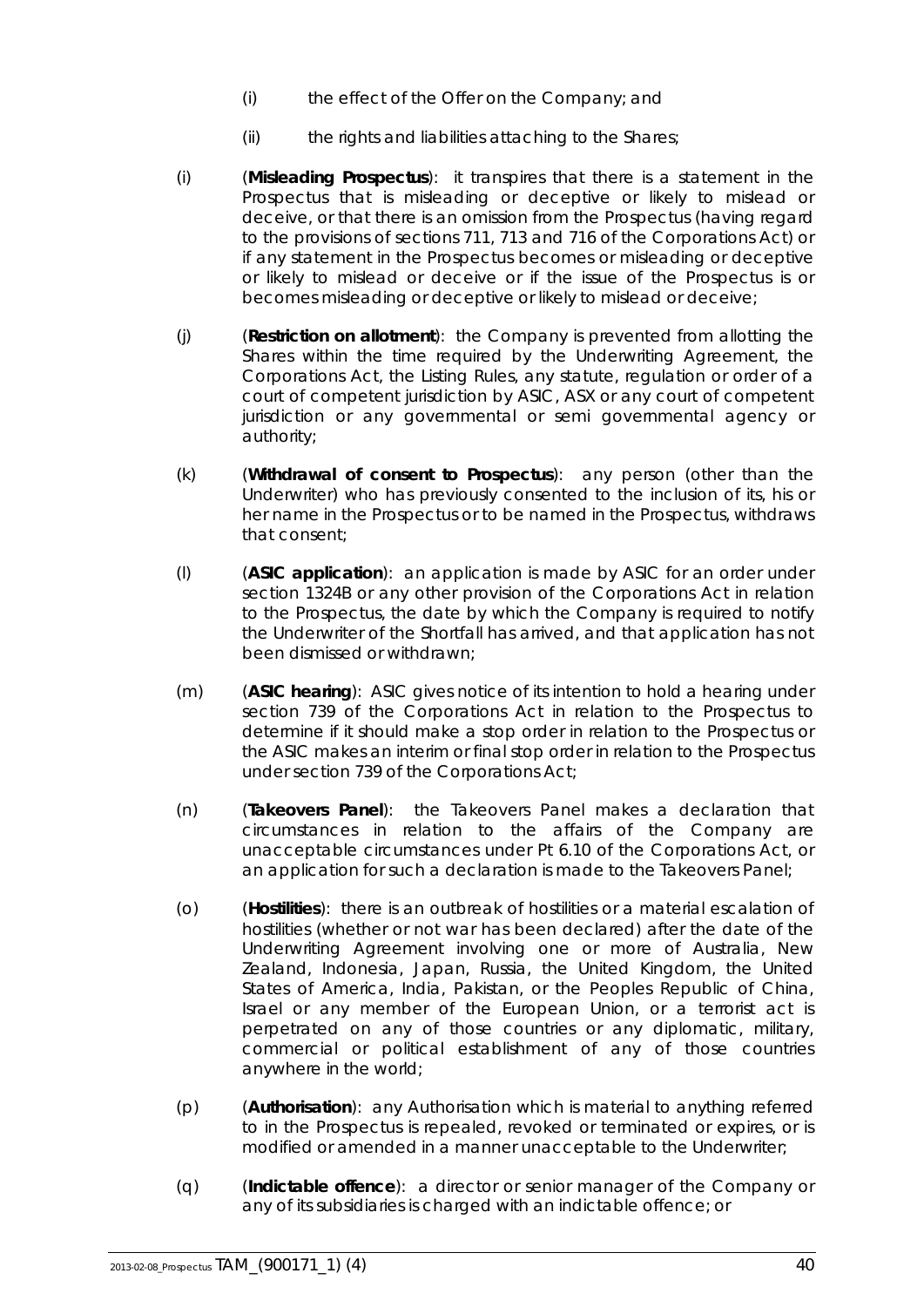- <span id="page-42-0"></span>(r) (**Termination Events**): any one or a combination of the following events occurs which results is a materially adverse in the reasonable opinion of the Underwriter:
	- (i) (**Default**): default or breach by the Company under the Underwriting Agreement of any terms, condition, covenant or undertaking;
	- (ii) (**Incorrect or untrue representation**): any representation, warranty or undertaking given by the Company in the Underwriting Agreement is or becomes untrue or incorrect;
	- (iii) (**Contravention of constitution or Act**): a contravention by the Company or any of its subsidiaries of any provision of its constitution, the Corporations Act, the Listing Rules or any other applicable legislation or any policy or requirement of ASIC or ASX;
	- (iv) (**Adverse change**): an event occurs which gives rise to a material adverse effect or any adverse change or any development including a prospective adverse change after the date of the Underwriting Agreement in the assets, liabilities, financial position, trading results, profits, forecasts, losses, prospects, business or operations of the Company or any of its subsidiaries including, without limitation, if any forecast in the Prospectus becomes incapable of being met or in the Underwriter's reasonable opinion, unlikely to be met in the projected time;
	- (v) (**Error in Due Diligence Results**): it transpires that any of the due diligence results or any part of the verification material was false, misleading or deceptive or that there was an omission from them;
	- (vi) (**Significant change**): a "new circumstance" as referred to in section 719(1) of the Corporations Act arises that is materially adverse from the point of view of an investor;
	- (vii) (**Public Statements**): without the prior approval of the Underwriter a public statement is made by the Company in relation to the Offer, the issue of Shares or the Prospectus except as required by law or the ASX Listing Rules;
	- (viii) (**Misleading information**): any information supplied at any time by the Company or any person on its behalf to the Underwriter in respect of any aspect of the Offer or the Issue or the affairs of the Company or a subsidiary of the Company is or becomes misleading or deceptive or likely to mislead or deceive;
	- (ix) (**Official Quotation qualified**): the Official Quotation is qualified or conditional other than being conditional upon the issue of Shares under the Prospectus;
	- (x) (**Change in Act or policy**): there is introduced, or there is a public announcement of a proposal to introduce, into the Parliament of Australia or any of its States or Territories any Act or prospective Act or budget or the Reserve Bank of Australia or any Commonwealth or State authority adopts or announces a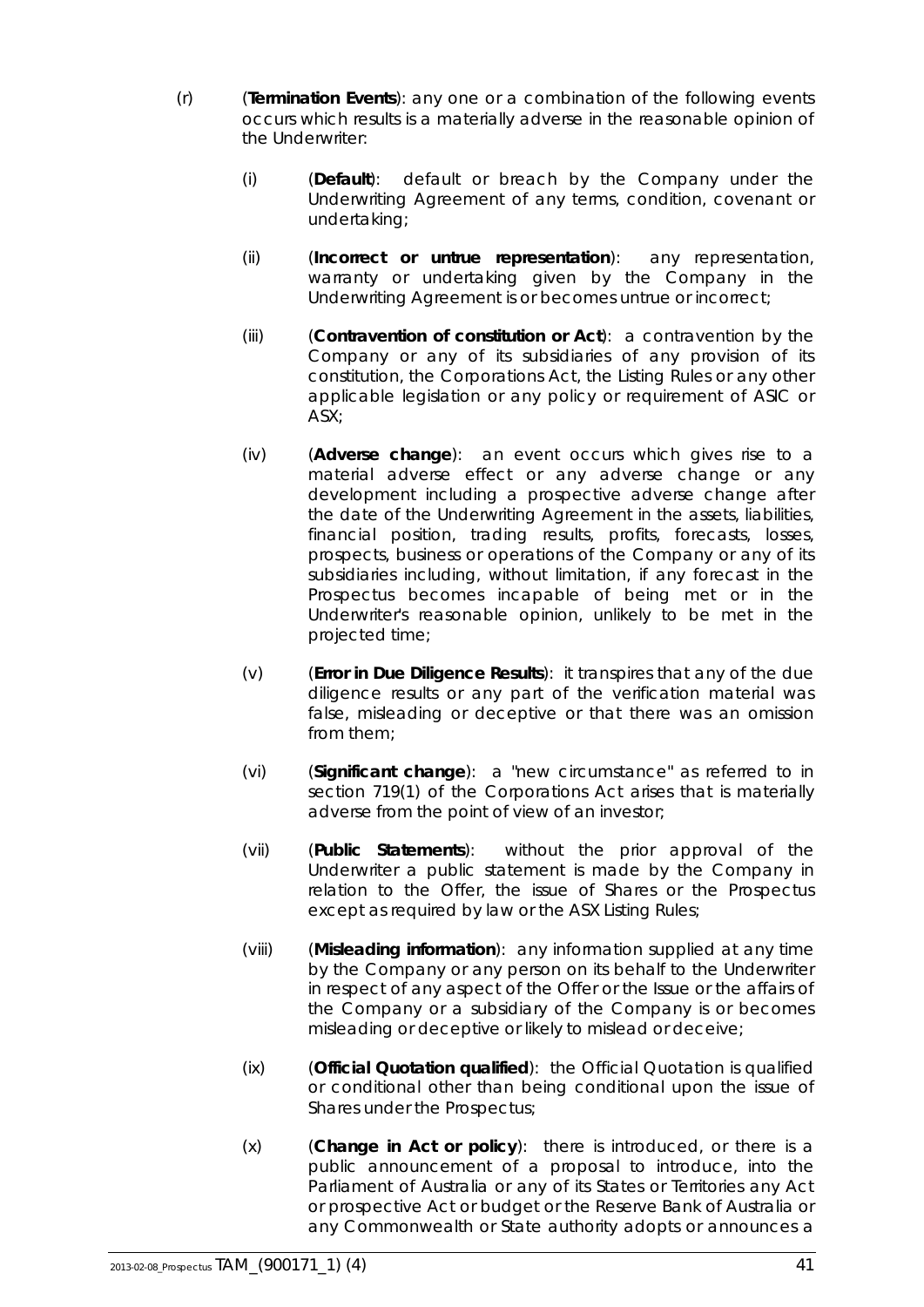proposal to adopt any new, or any major change in, existing, monetary, taxation, exchange or fiscal policy;

- (xi) (**Prescribed Occurrence**): a prescribed occurrence under the Underwriting Agreement occurs, other than as disclosed in the Prospectus;
- (xii) (**Suspension of debt payments**): the Company suspends payment of its debts generally;
- (xiii) (**Event of Insolvency**): an event of insolvency occurs in respect of the Company or any of its subsidiaries;
- (xiv) (**Judgment against the Company or a Subsidiary**): a judgment in an amount exceeding \$100,000 is obtained against the Company or any of its subsidiaries and is not set aside or satisfied within 7 days*;*
- (xv) (**Litigation**): litigation, arbitration, administrative or industrial proceedings are after the date of the Underwriting Agreement commenced or threatened against the Company or any of its subsidiaries, other than any claims foreshadowed in the Prospectus;
- (xvi) (**Board and Senior Management composition**): there is a change in the composition of the Board or a change in the senior management of the Company before completion of the Offer without the prior written consent of the Underwriter which consent is not be unreasonably withheld;
- (xvii) (**Change in shareholdings**): there is a material change in the major or controlling shareholdings of the Company or any of its subsidiaries or a takeover offer or scheme of arrangement pursuant to Chapter 5 or 6 of the Corporations Act is publicly announced in relation to a Relevant Company;
- (xviii) (**Timetable**): there is a delay in any specified date in the Offer timetable which is greater than 3 Business Days;
- (xix) (**Force Majeure**): a force majeure affecting the Company's business or any obligation under the Agreement lasting in excess of 7 days occurs;
- (xx) (**Certain resolutions passed**): the Company or any of its subsidiaries passes or takes any steps to pass a resolution under section 254N, section 257A or section 260B of the Corporations Act or a resolution to amend its constitution without the prior written consent of the Underwriter;
- (xxi) (**Capital Structure**): the Company or any of its subsidiaries alters its capital structure in any manner not contemplated by the Prospectus;
- (xxii) (**Investigation**): any person is appointed under any legislation in respect of companies to investigate the affairs of the Company or any of its subsidiaries; or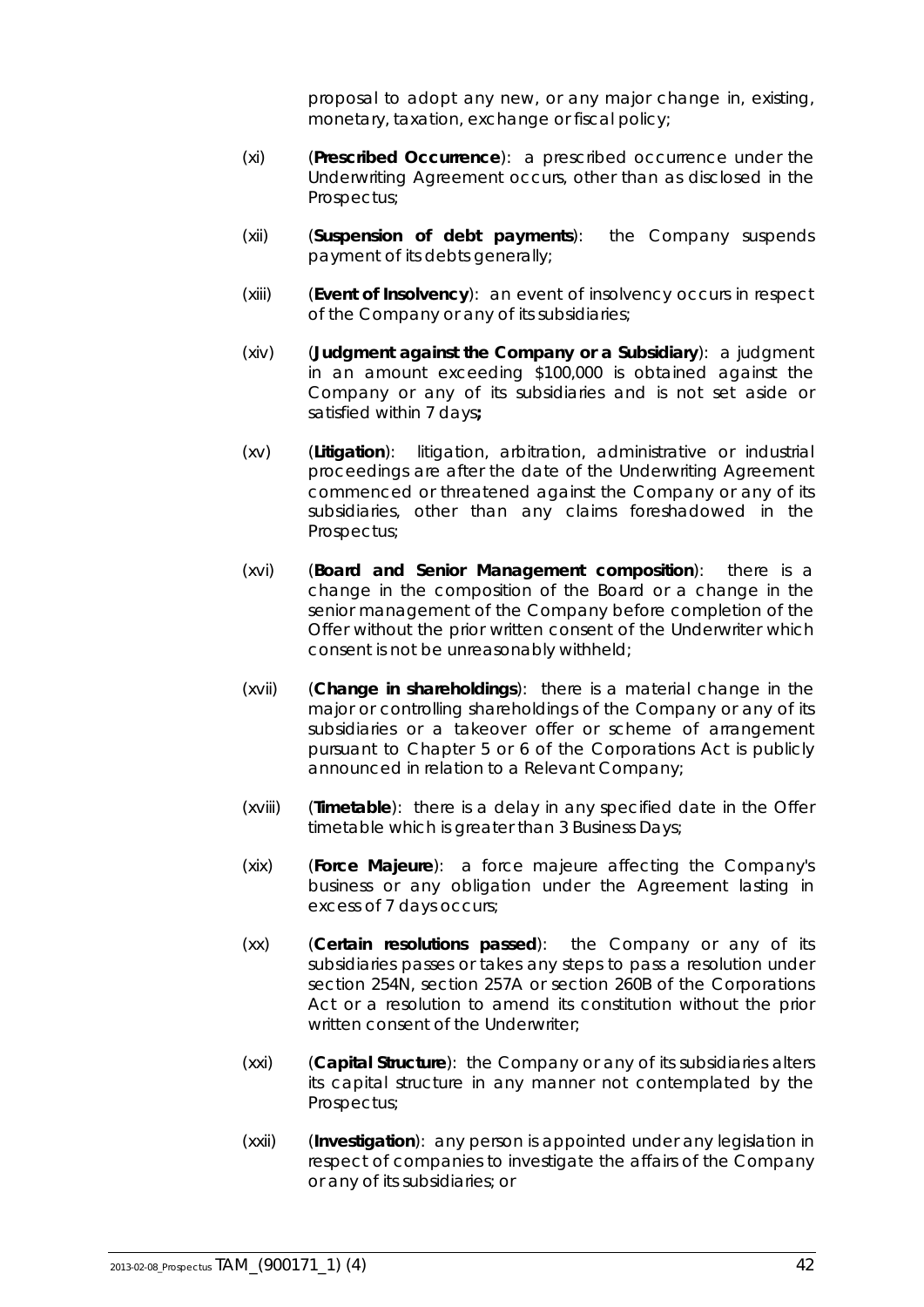(xxiii) (**Market Conditions**): a suspension or material limitation in trading generally on ASX occurs or any material adverse change or disruption occurs in the existing financial markets, political or economic conditions of Australia, Japan, the United Kingdom, the United States of America or other international financial markets.

The Underwriting Agreement also contains a number of indemnities, representations and warranties from the Company to the Underwriter that are considered standard for an agreement of this type.

### **9.7 APRL Sub-Underwriting Agreement**

Please refer to the summary provided in Section [3.8.](#page-9-1)

### **9.8 Increased Loan Facility with AP Finance**

Please refer to the summary provided in Section [3.10.](#page-11-0)

### **9.9 Settlement and Offset Deed**

Please refer to the summary provided in Section [3.11.](#page-12-1)

### **9.10 Interests of Directors**

Other than as set out in this Prospectus, no Director or proposed Director holds, or has held within the 2 years preceding lodgement of this Prospectus with the ASIC, any interest in:

- (a) the formation or promotion of the Company;
- (b) any property acquired or proposed to be acquired by the Company in connection with:
	- (i) its formation or promotion; or
	- (ii) the Offer; or
- (c) the Offer,

and no amounts have been paid or agreed to be paid and no benefits have been given or agreed to be given to a Director or proposed Director:

- (a) as an inducement to become, or to qualify as, a Director; or
- (b) for services provided in connection with:
	- (i) the formation or promotion of the Company; or
	- (ii) the Offer.

### *Remuneration*

The remuneration of an executive Director is decided by the Board, without the affected executive Director participating in that decision-making process. The total maximum remuneration of non-executive Directors is initially set by the Constitution and subsequent variation is by ordinary resolution of Shareholders in general meeting in accordance with the Constitution, the Corporations Act and the ASX Listing Rules, as applicable. The determination of non-executive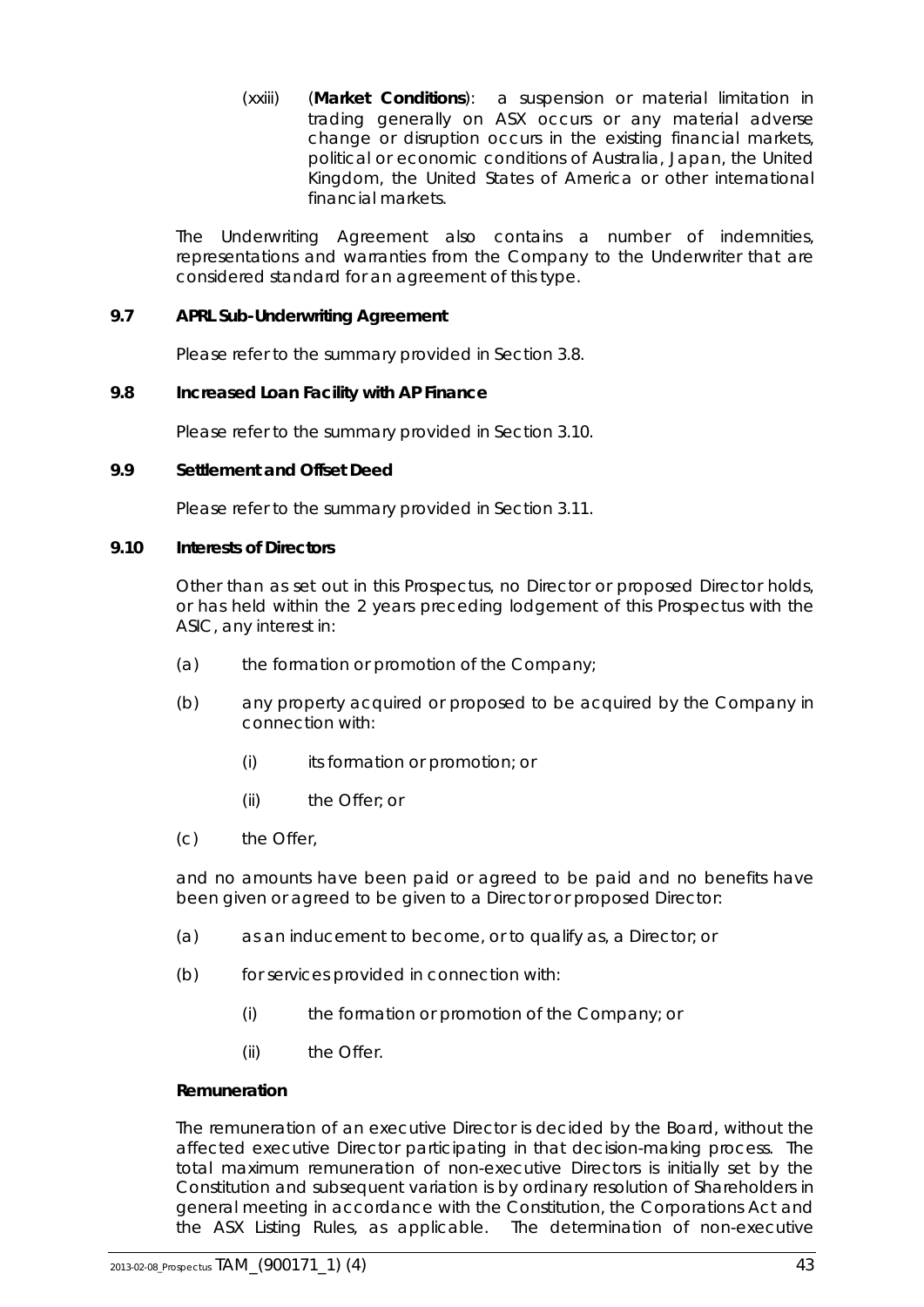Directors' remuneration within that maximum will be made by the Board having regard to the inputs and value to the Company of the respective contributions by each non-executive Director.

A Director may be paid fees or other amounts (i.e. non-cash performance incentives such as Options, subject to any necessary Shareholder approval) as the other Directors determine where a Director performs special duties or otherwise performs services outside the scope of the ordinary duties of a Director. In addition, Directors are also entitled to be paid reasonable travelling, hotel and other expenses incurred by them respectively in or about the performance of their duties as Directors.

The following table shows the total (and proposed) annual remuneration paid to both executive and non-executive directors.

| <b>Director</b>               | 2013     | 2012   | 2011   |
|-------------------------------|----------|--------|--------|
| <b>Arthur Dew</b>             | \$81,750 | 47,378 | Nil    |
| Lee Seng Hui                  | \$59,950 | 34,971 | 10,000 |
| Carlisle Procter              | \$59,950 | 34,971 | Nil    |
| Brett Montgomery <sup>1</sup> | Nil      | Nil    | Nil    |

#### **Notes:**

1. Brett Montgomery was appointed as a Director of the Company on 6 February 2013.

### **9.11 Interests of experts and advisers**

Patersons Securities will be paid those fees by the Company as described in Section [9.6.](#page-39-0) During the 24 months preceding lodgement of this Prospectus with the ASIC, Patersons Securities has not been paid fees by the Company.

APRL will not receive any fees from the Company in sub-underwriting the Offer. Fees received under the Sub-Underwriting Agreement will be received directly from Patersons Securities as the Underwriter. Please refer to Section [3.8](#page-9-1) for further details.

Steinepreis Paganin has acted as the solicitors to the Company in relation to the Offer. The Company estimates it will pay Steinepreis Paganin \$50,000 (excluding GST and disbursements) for these services.

Patersons Securities has been appointed as the Company's nominee under ASX Listing Rule 7.7. Patersons Securities will be paid those fees as set out in Section [3.14.](#page-13-0)

### **9.12 Consents**

Patersons Securities has given its written consent to being named as Underwriter to the Offer and Nominee to the Company in this Prospectus, in the form and context in which it is named. Patersons Securities has not withdrawn its consent prior to the lodgement of this Prospectus with the ASIC;

APRL has given its written consent to being named as sub-underwriter to the Offer in this Prospectus, in the form and context in which it is named. APRL has not withdrawn its consent prior to the lodgement of this Prospectus with the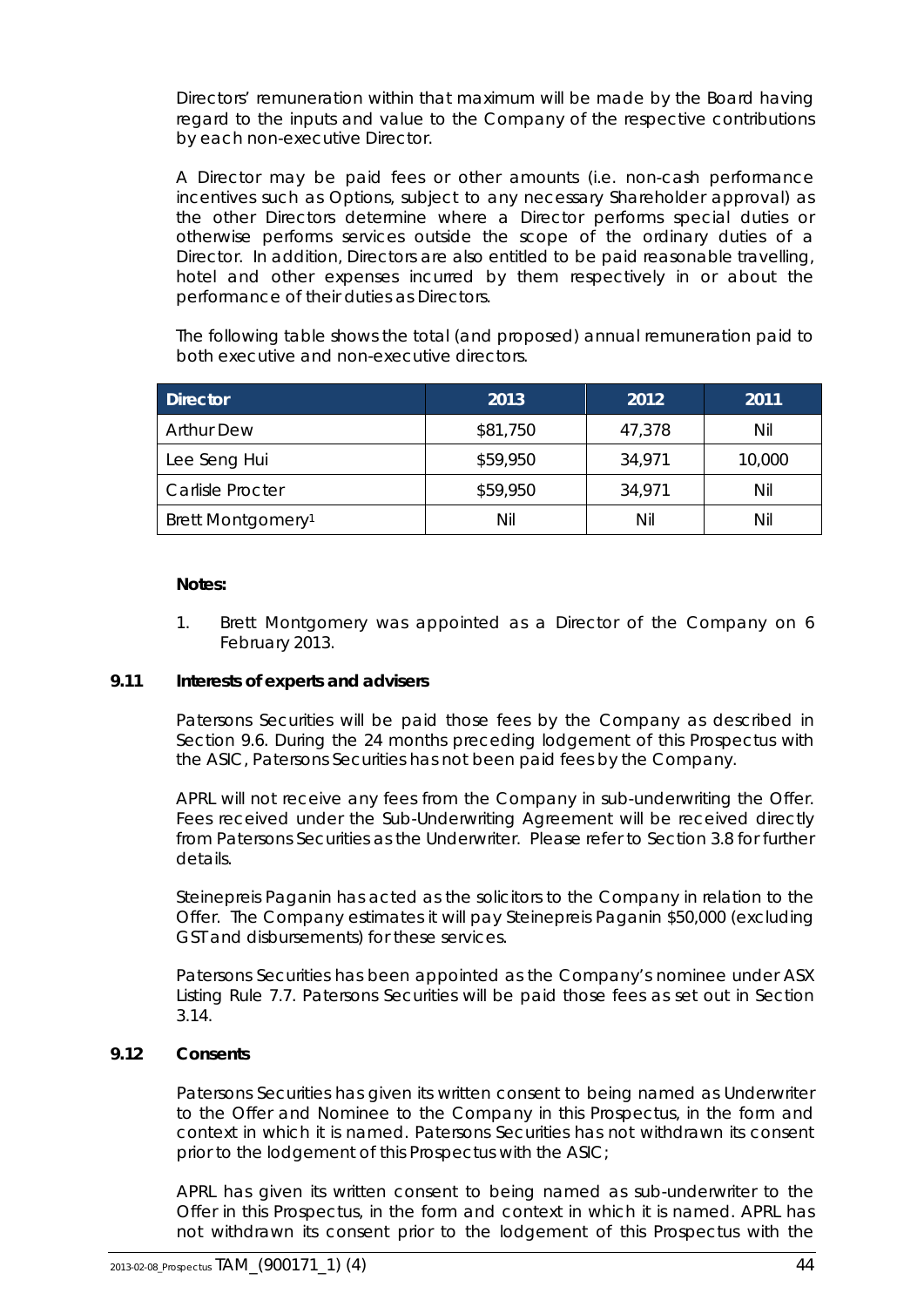ASIC.

Steinepreis Paganin has given its written consent to being named as the solicitors to the Company in this Prospectus. Steinepreis Paganin has not withdrawn its consent prior to the lodgement of this Prospectus with the ASIC.

# **9.13 Electronic prospectus**

Pursuant to Class Order 00/44, the ASIC has exempted compliance with certain provisions of the Corporations Act to allow distribution of an electronic prospectus and electronic application form on the basis of a paper prospectus lodged with the ASIC, and the publication of notices referring to an electronic prospectus or electronic application form, subject to compliance with certain conditions.

If you have received this Prospectus as an electronic Prospectus, please ensure that you have received the entire Prospectus accompanied by the Application Forms. If you have not, please phone the Company on +61 9212 5999 and the Company will send you, for free, either a hard copy or a further electronic copy of the Prospectus, or both. Alternatively, you may obtain a copy of this Prospectus from the Company's website at www.tanami.com.au.

The Company reserves the right not to accept an Application Form from a person if it has reason to believe that when that person was given access to the electronic Application Form, it was not provided together with the electronic Prospectus and any relevant supplementary or replacement prospectus or any of those documents were incomplete or altered.

### **9.14 Financial forecasts**

The Directors have considered the matters set out in ASIC Regulatory Guide 170 and believe that they do not have a reasonable basis to forecast future earnings on the basis that the operations of the Company are inherently uncertain. Accordingly, any forecast or projection information would contain such a broad range of potential outcomes and possibilities that it is not possible to prepare a reliable best estimate forecast or projection.

### **9.15 Clearing House Electronic Sub-Register System (CHESS) and Issuer Sponsorship**

The Company will not be issuing option certificates. The Company is a participant in CHESS, for those investors who have, or wish to have, a sponsoring stockbroker. Investors who do not wish to participate through CHESS will be issuer sponsored by the Company. Because the sub-registers are electronic, ownership of securities can be transferred without having to rely upon paper documentation.

Electronic registers mean that the Company will not be issuing certificates to investors. Instead, investors will be provided with a statement (similar to a bank account statement) that sets out the number of Shares allotted to them under this Prospectus. The notice will also advise holders of their Holder Identification Number or Security Holder Reference Number and explain, for future reference, the sale and purchase procedures under CHESS and issuer sponsorship.

Further monthly statements will be provided to holders if there have been any changes in their security holding in the Company during the preceding month.

# **9.16 Privacy Act**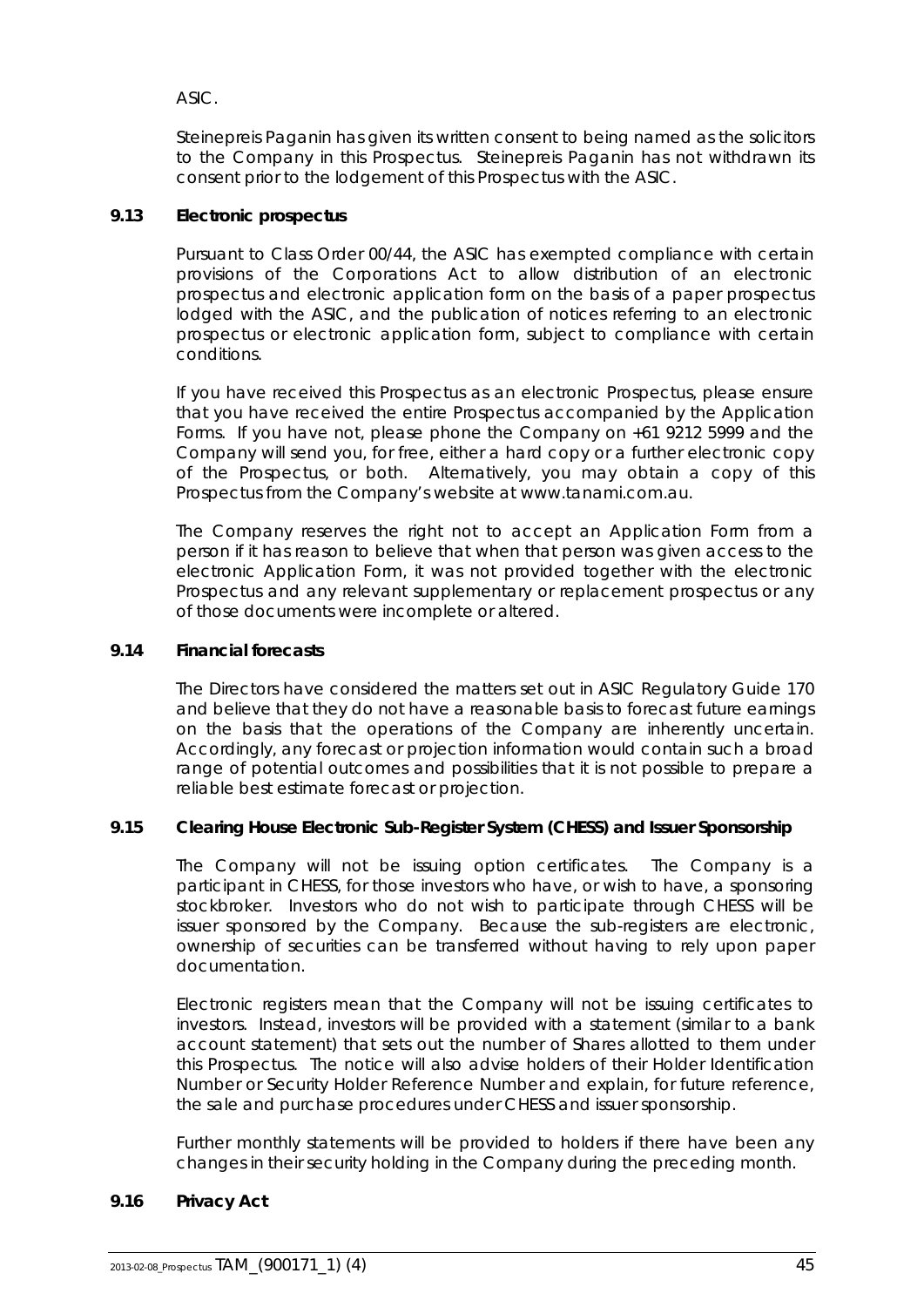If you complete an application for Shares, you will be providing personal information to the Company (directly or by the Company's share registry). The Company collects, holds and will use that information to assess your application, service your needs as a holder of equity securities in the Company, facilitate distribution payments and corporate communications to you as a Shareholder and carry out administration.

The information may also be used from time to time and disclosed to persons inspecting the register, bidders for your securities in the context of takeovers, regulatory bodies, including the Australian Taxation Office, authorised securities brokers, print service providers, mail houses and the Company's share registry.

You can access, correct and update the personal information that we hold about you. Please contact the Company or its share registry if you wish to do so at the relevant contact numbers set out in this Prospectus.

Collection, maintenance and disclosure of certain personal information is governed by legislation including the Privacy Act 1988 (Cth) (as amended), the Corporations Act and certain rules such as the ASX Settlement Operating Rules. You should note that if you do not provide the information required on the application for Shares, the Company may not be able to accept or process your application.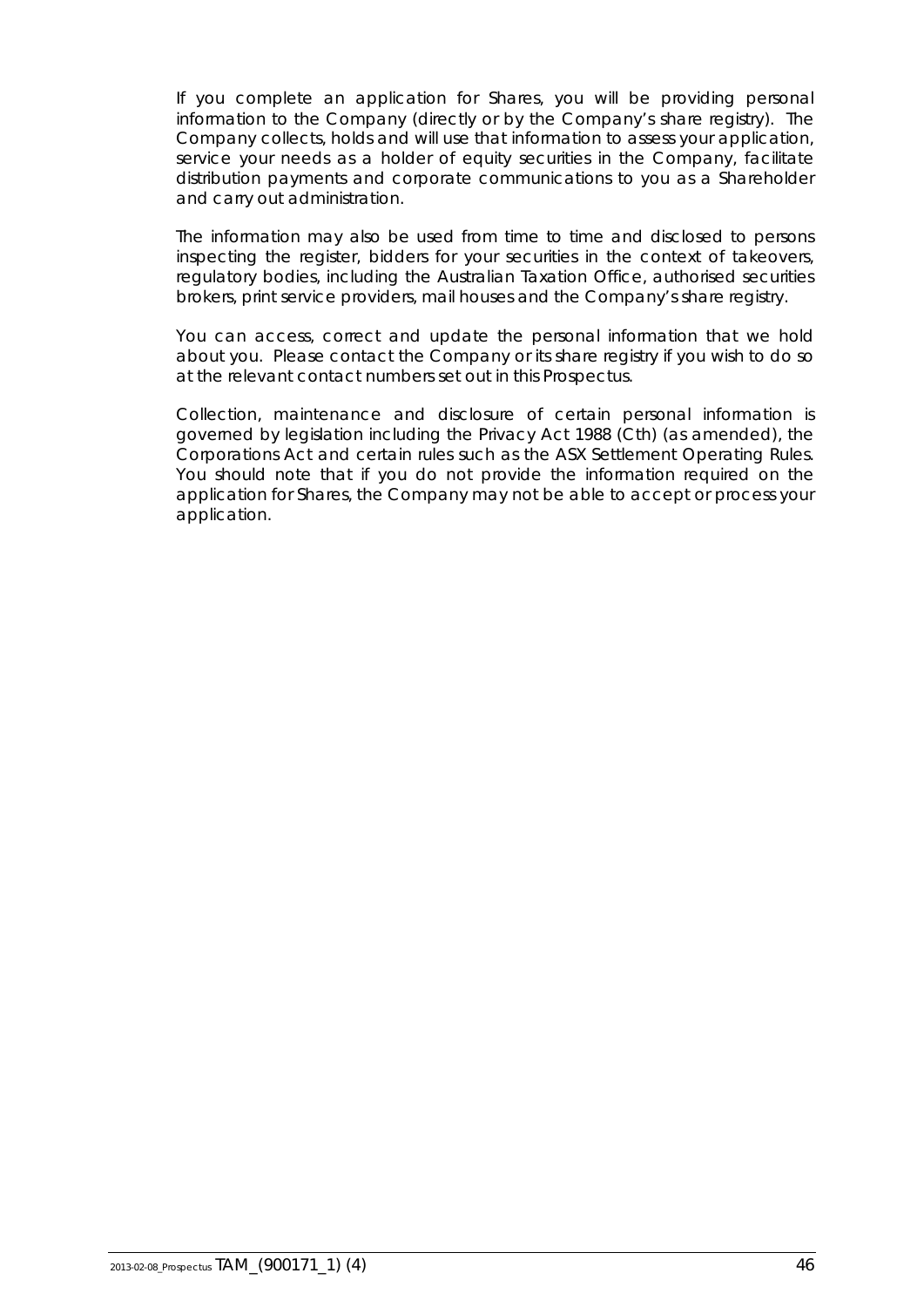# <span id="page-48-0"></span>**10. DIRECTORS' AUTHORISATION**

This Prospectus is issued by the Company and its issue has been authorised by a resolution of the Directors.

In accordance with section 720 of the Corporations Act, each Director has consented to the lodgement of this Prospectus with the ASIC.

**Mr Arthur Dew Non-Executive Chairman For and on behalf of TANAMI GOLD NL**

\_\_\_\_\_\_\_\_\_\_\_\_\_\_\_\_\_\_\_\_\_\_\_\_\_\_\_\_\_\_\_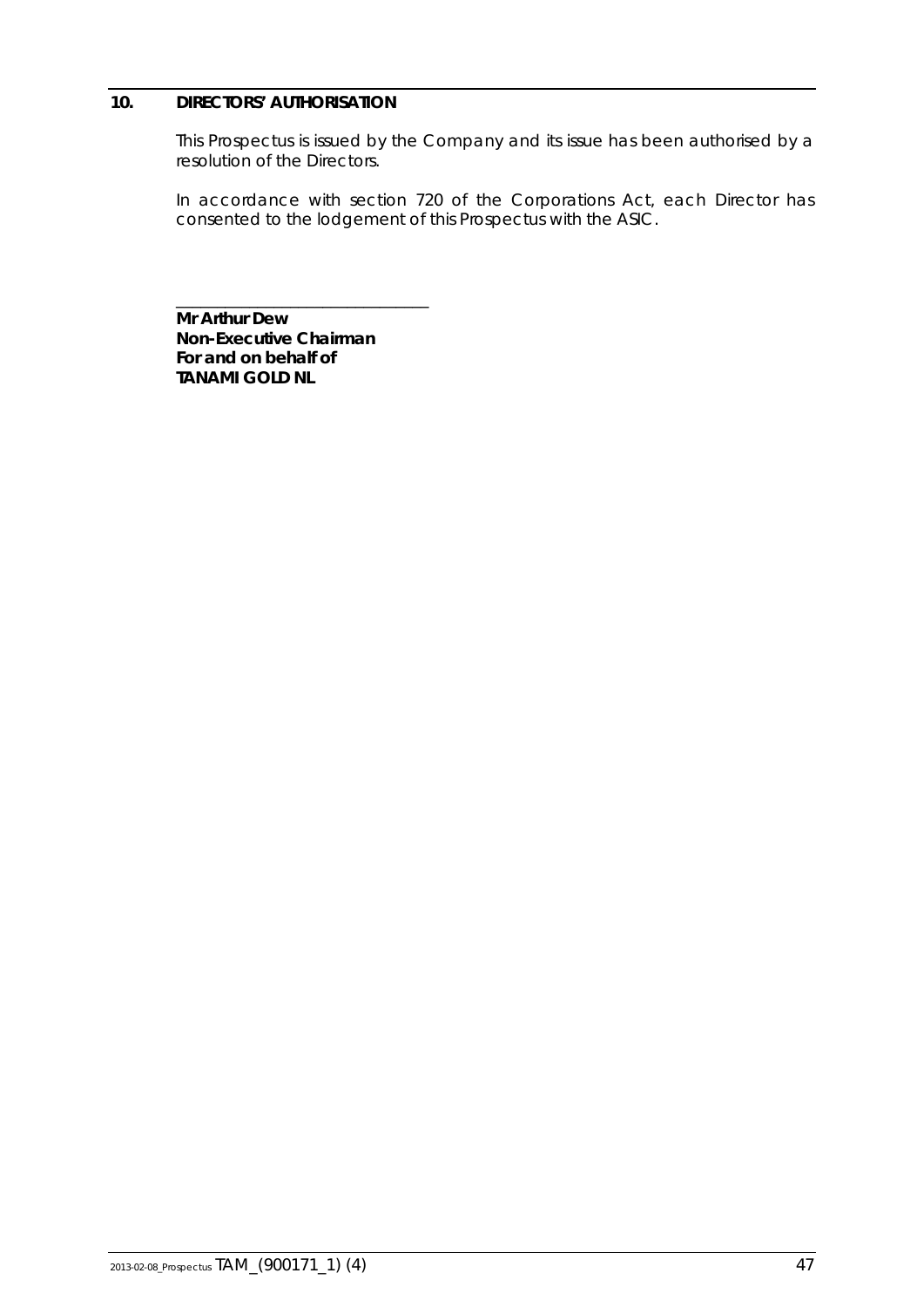### <span id="page-49-0"></span>**11. GLOSSARY**

**\$** means the lawful currency of the Commonwealth of Australia.

**Applicant** means a Shareholder who applies for Shares pursuant to the Offer or a Shareholder or other party who applies for Shortfall Shares pursuant to the Shortfall Offer.

**Application** means an application to subscribe for Shares under this Prospectus.

**Application Form** means an Entitlement and Acceptance Form or Shortfall Application Form as the context requires.

**Application Monies** means money submitted by Applicants in respect of Applications.

**APRL** means Allied Properties Resources Limited.

**ASIC** means the Australian Securities and Investments Commission.

**ASX** means ASX Limited (ACN 008 624 691) or the financial market operated by it as the context requires.

**ASX Listing Rules** means the listing rules of the ASX.

**ASX Settlement Operating Rules** means the settlement rules of the securities clearing house which operates CHESS.

**Board** means the board of Directors unless the context indicates otherwise.

**Business Day** means Monday to Friday inclusive, except New Year's Day, Good Friday, Easter Monday, Christmas Day, Boxing Day and any other day that ASX declares is not a business day.

**Closing Date** means the date specified in the timetable set out at the commencement of this Prospectus (unless extended).

**Company** means Tanami Gold NL (ACN 000 617 176).

**Constitution** means the constitution of the Company as at the date of this Prospectus.

**Corporations Act** means the *Corporations Act 2001* (Cth).

**Directors** means the directors of the Company as at the date of this Prospectus.

**Eligible Shareholder** means a Shareholder of the Company as at the Record Date other than an Ineligible Shareholder.

**Entitlement** means the entitlement of a Shareholder who is eligible to participate in the Offer.

**Entitlement and Acceptance Form** means the entitlement and acceptance form either attached to or accompanying this Prospectus.

**Ineligible Shareholder** means a Shareholder as at the Record Date whose registered address is not situated in Australia or New Zealand.